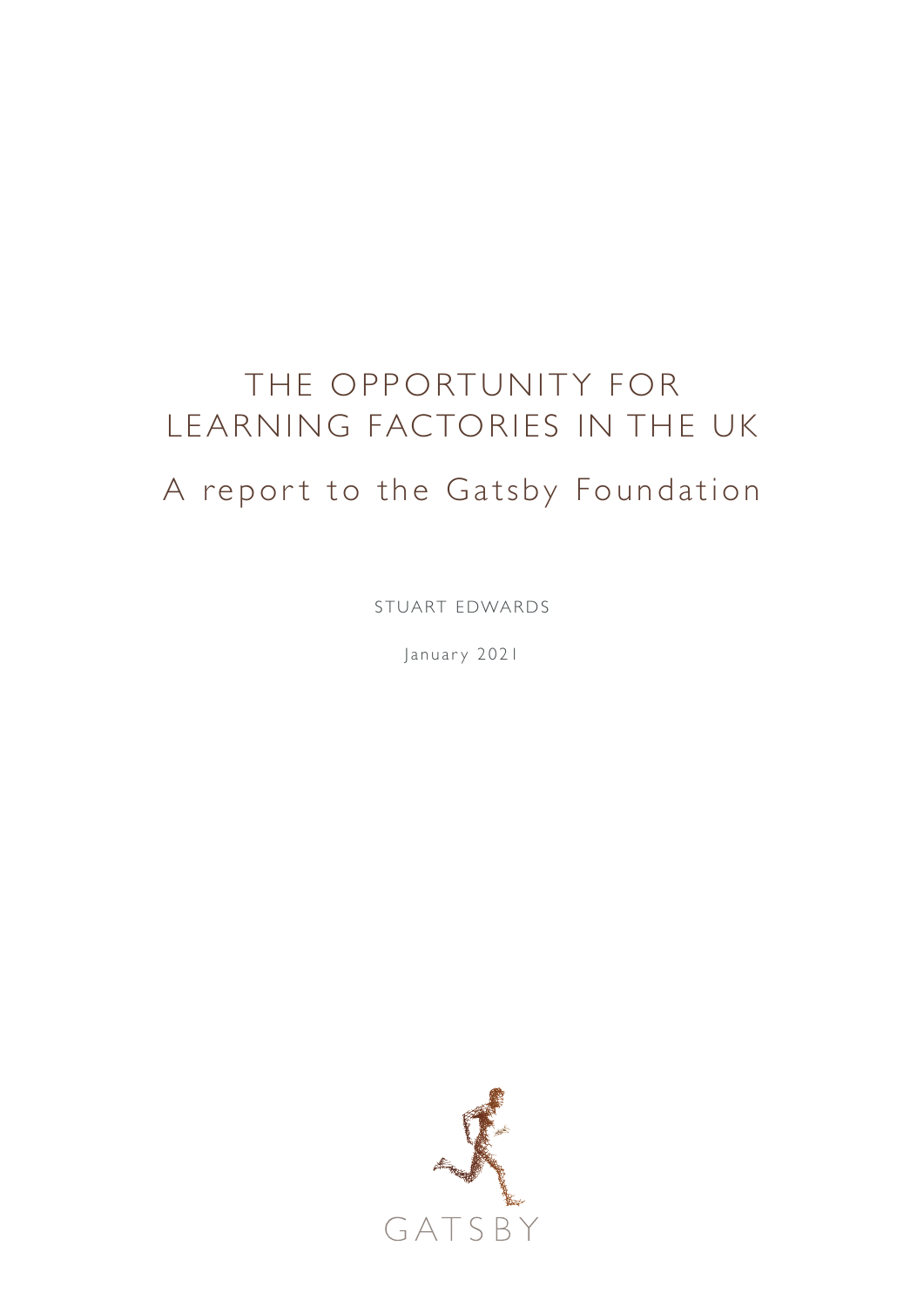GATSBY IS A FOUNDATION SET UP BY DAVID SAINSBURY TO REALISE HIS CHARITABLE OBJECTIVES. WE FOCUS OUR SUPPORT ON A LIMITED NUMBER OF AREAS:

 PLANT SCIENCE RESEARCH NEUROSCIENCE RESEARCH SCIENCE AND ENGINEERING EDUC ATION ECONOMIC DEVELOPMENT IN AFRICA PUBLIC POLICY RESEARCH AND ADVICE

THE ARTS

 WE ARE PROACTIVE IN DEVISING PROJECTS TO ACHIEVE OUR AIMS. WE ARE ENTHUSIASTIC A BOUT SUPPORTING INNOVATION. WE ARE AN ALYTICAL AS WE BELIEVE IT IS IMPORTANT TO UNDERSTAND THE OPPORTUNITIES AND PROBLEMS WE TACKLE, WE TAKE A LONG-TERM VIEW AS WE DO NOT THINK MUCH CAN BE ACHIEVED BY SHORT, ONE-OFF PROJECTS. WE ARE ALWAYS EAGER TO FORM PARTNERSHIPS WITH ORGANISATIONS WHO SHARE OUR GOALS

> The Gatsby Charitable Foundation The Peak, 5 Wilton Road, London SW1V 1AP T +44 (0)20 7410 0330 F +44 (0)20 7410 0332 www.gatsby.org.uk Copyright © Gatsby Charitable Foundation 2021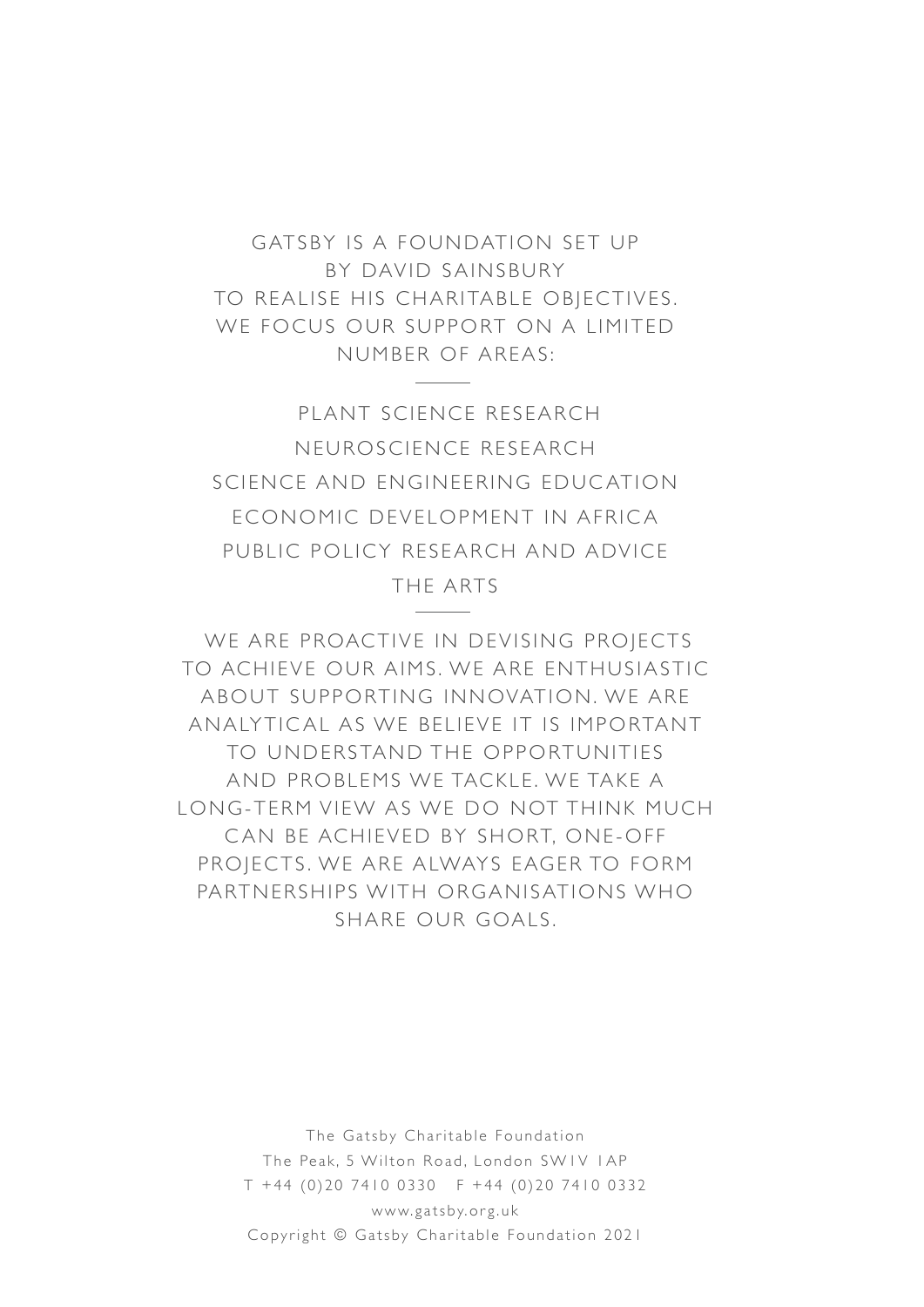## **CONTENTS**

| Acknowledgements                                                                                                         | iv             |
|--------------------------------------------------------------------------------------------------------------------------|----------------|
| <b>INTRODUCTION</b>                                                                                                      | ı              |
| <b>EXECUTIVE SUMMARY AND RECOMMENDATIONS</b>                                                                             | 3              |
| CONCEPT, HISTORY AND INTERNATIONAL DEVELOPMENTS                                                                          | 9              |
| The concept                                                                                                              | 9              |
| Origins and spread of international applications                                                                         | $\overline{0}$ |
| Motivation, aims and enablers                                                                                            | 3              |
| DEVELOPING LEARNING FACTORIES IN UK                                                                                      | 17             |
| The case for learning factories in the UK                                                                                | 17             |
| Current state of play and foundations for future development                                                             | 9              |
| Positioning learning factories in the context of the skills value chain                                                  | 29             |
| Practical considerations and guidance                                                                                    | 35             |
|                                                                                                                          |                |
| <b>IMPACT OF COVID-19</b>                                                                                                | 46             |
| <b>CASE STUDIES</b>                                                                                                      | 48             |
| I. Advanced Manufacturing Research Centre (AMRC) Factory 2050,<br>Sheffield University/High Value Manufacturing Catapult | 48             |
| 2. Digital Skills Factory, Warwick Manufacturing Group (WMG),<br>University of Warwick/High Value Manufacturing Catapult | 50             |
| 3. Greater Birmingham and Solihull Institute of Technology                                                               | 53             |
| 4. Institute for Advanced Manufacturing and Engineering (AME),<br>Coventry University/Unipart                            | 55             |
| 5. National Centre for Food Manufacturing (NCFM),                                                                        |                |

#### REFERENCES 60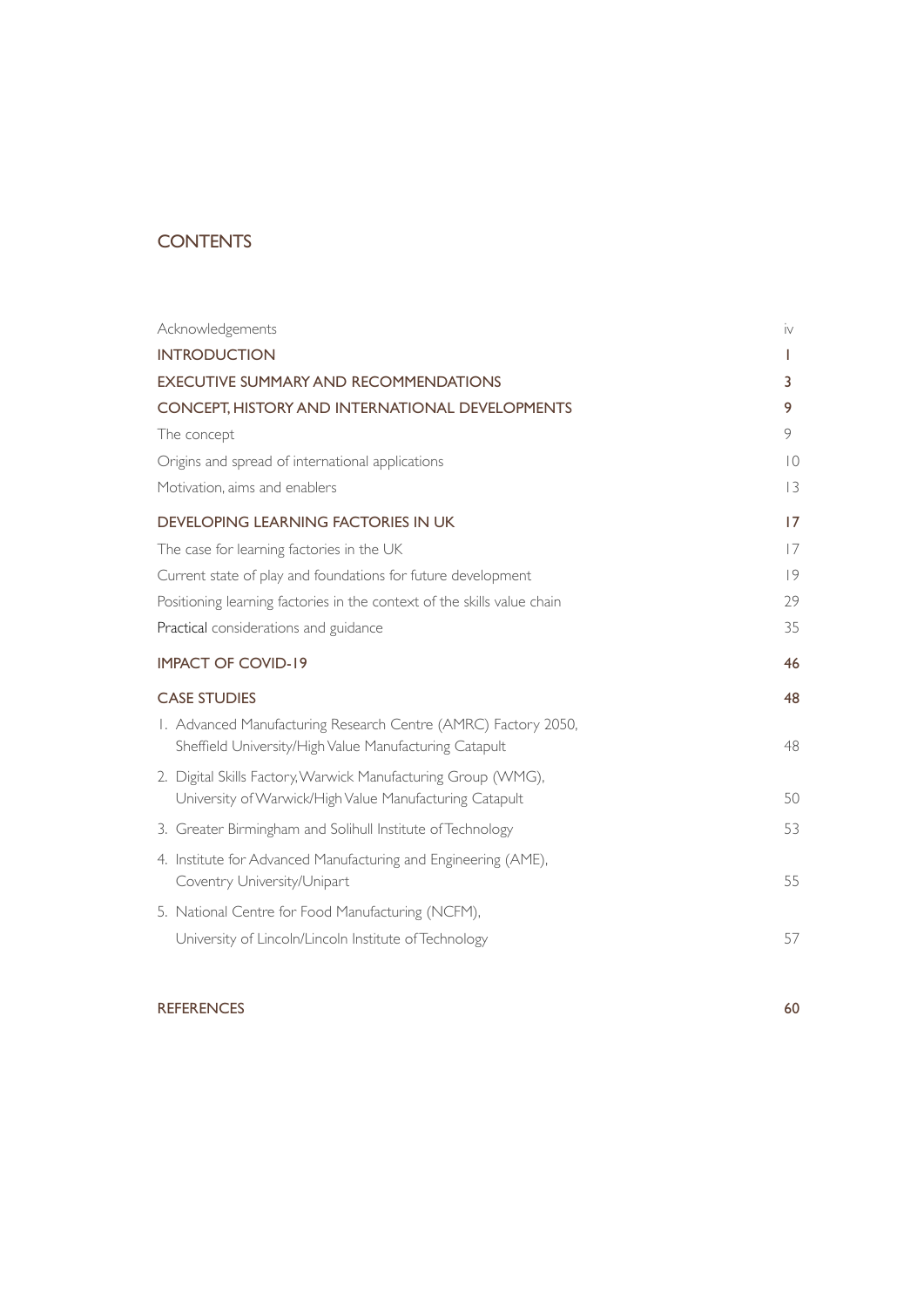## ACKNOWLEDGEMENTS

The research on which this report is based was funded by the Gatsby Charitable Foundation, for whose support I am very grateful. I am indebted to Ginny Page, Daniel Sandford Smith, and Paul Shakespeare for very helpful comments on previous versions of the report. I would also like to give particular thanks to Faye Riley for her administrative support throughout the project.

Many people – too many to mention individually by name – have given generously of their time to speak to me about their organisations and their ideas. I would like to thank each of them and give a special mention to the individuals who helped me pull together each of the case studies presented at the end of this report – Val Braybrooks, Marcos Kauffman, Rab Scott, Daniel Vera, and Rosa Wells.

Setting the UK opportunity in a broader theoretical, historical and international context has involved reading a wide range research papers, in particular those published in the Proceedings of the Annual Conference on Learning Factories, an international conference held annually over the past decade. I would also like to acknowledge the extent to which I have been helped by and drawn on a single publication*, Learning Factories: Concepts, Guidelines, Best Practice Examples,* authored by Eberhard Abele, Joachim Metternich, and Michael Tisch, which provides a comprehensive overview of the topic.

None of those named should be held responsible for any errors and infelicities in what follows.

Stuart Edwards, Edwardstowe Advisory

#### **HYPERLINKS**

Hyperlinks accessed January 2021. In this fast-moving environment, it may be necessary to search for up-to-date website references.

#### **DISCLAIMER**

The views and opinions expressed in this report are those of the author and do not necessarily state or reflect those of the Gatsby Charitable Foundation.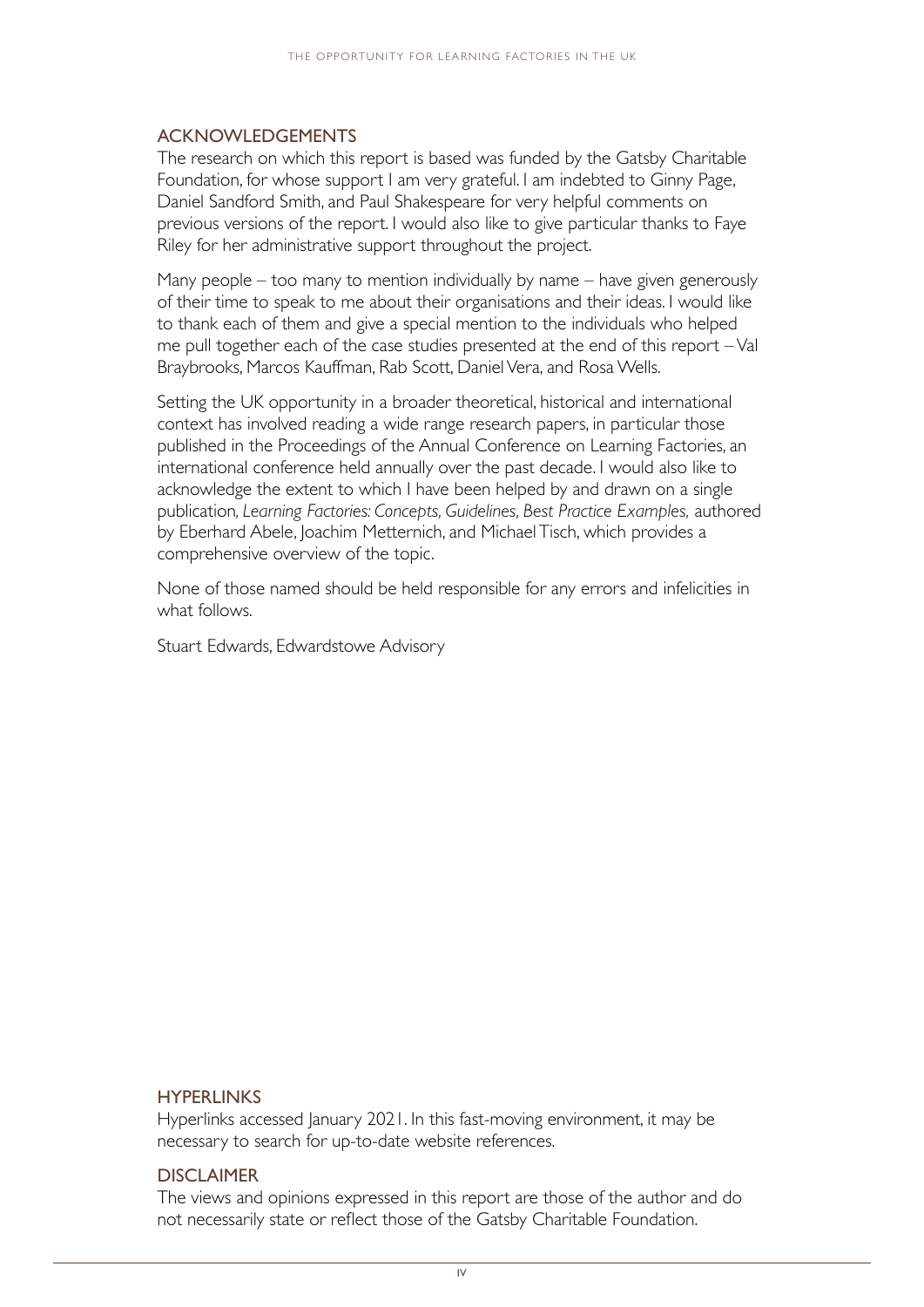## INTRODUCTION

At its simplest, the concept of a 'learning factory' refers to a facility with aspects of an authentic production environment designed and used primarily for the purpose of learning. There is a growing international trend to establish and operate these facilities. This trend has accelerated in recent years and become closely associated with strategies to support the digitalisation of manufacturing, otherwise known as 'Industry 4.0'.

The growth and strategic positioning of learning factories was observed in other countries during an international study of manufacturing workforce development and its link to innovation, led by the High Value Manufacturing Catapult with support from the Gatsby Foundation. The findings from this international study were presented in the *Manufacturing the Future Workforce* report published in January 2020. The report draws on international good practice to make recommendations for how innovation, education and training could be linked more systematically and effectively in the UK. It emphasises the importance of making faster progress on developing and aligning workforce skills to anchor the benefits of innovation, particularly in the context of industrial digitalisation.

The overarching recommendation is to use the concept of a 'skills value chain' as an organising principle to make improved connections between innovation, education and training initiatives. Within this approach, an enhanced role is proposed for Centres of Innovation (COIs) such as the Catapults in aligning manufacturing workforce development with emerging technologies. Specific recommendations to support the development of a more coherent and joinedup skills value chain, include to 'promote Learning Factories as an education model to enable industrial digitalisation'.

The purpose of this follow-on report is to lay the groundwork for implementing that recommendation to promote learning factories in the UK. The suggested approach in the original report is to examine the opportunities closely and to build systematically on existing assets, strengths and initiatives with COIs working with the Made Smarter Commission, Institutes of Technology (IoTs) supported by their FE and HE partners and DfE. This is with a view to an outcome in which Catapults and other COIs make more of the potential of learning factories to enable workforce development, working with FE and HE, and aligning developments with Made Smarter technology investments so that they become part of the network supporting a more systematic and strategic approach to industrial digitalisation skills.

Work undertaken for this report has involved:

- desk research on the concept of learning factories, their different forms, purposes and applications, and their current state of development internationally and in the UK
- review of relevant case study material from the original international study, supplemented by online discussions with leading international experts on learning factories
- a series of online and telephone interviews and mini-workshops with key UK stakeholders, including COIs, FE and HE and the network of IoTs, Made Smarter, employers, technology and equipment suppliers, professional bodies, commissions and consultancies, and government departments and agencies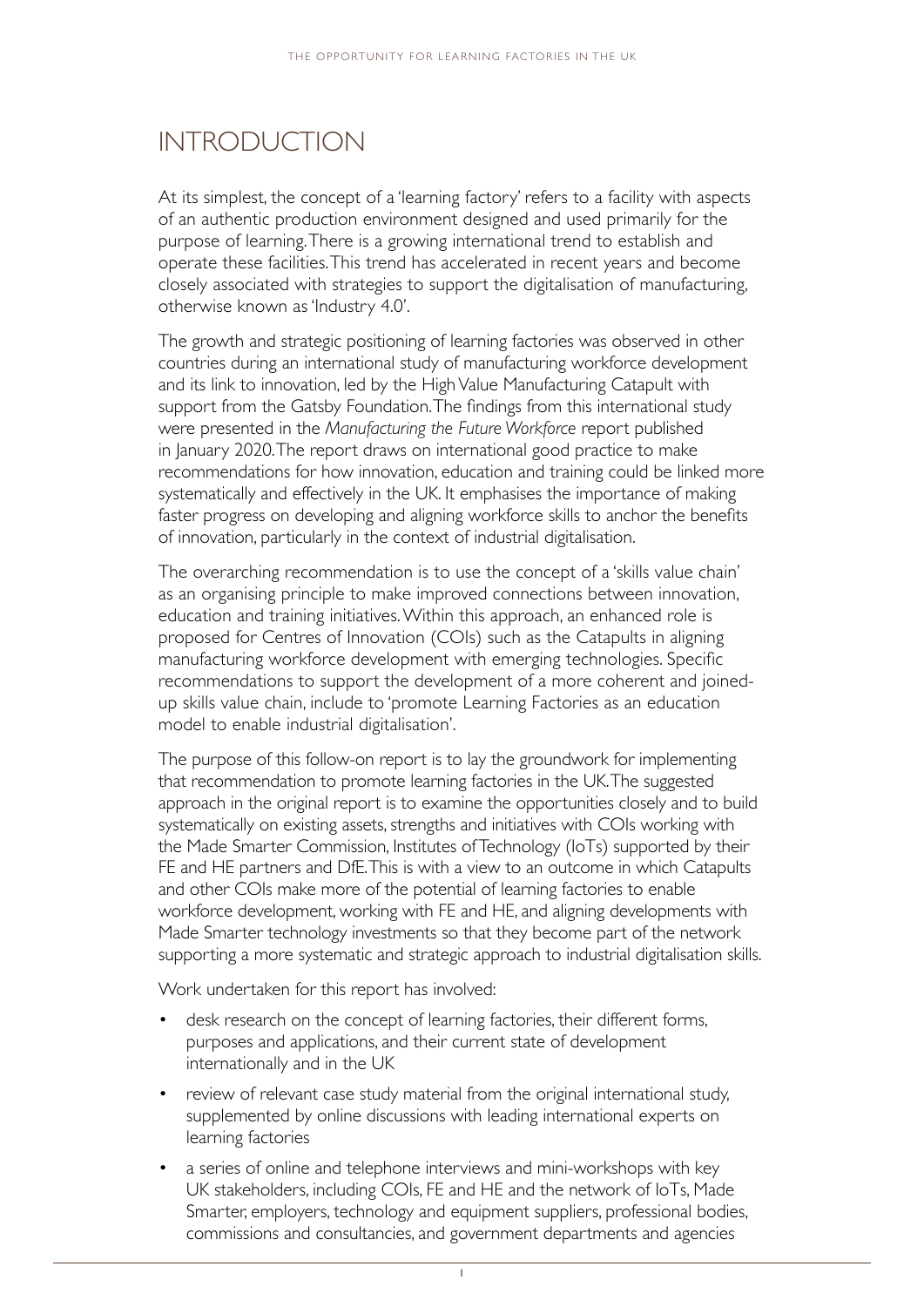- analysis of the foundations that already exist and the potential for learning factories to contribute to a more systematic skills value chain approach to manufacturing workforce development, identifying opportunities and challenges in a UK context
- examining more practical considerations with regard to planning and commissioning, learning approach and content, staffing and trainer training, and digital models
- gathering case studies of existing and planned learning factory facilities in the UK to illustrate key points about what can be achieved and how they can contribute to a broader skills value chain approach
- developing recommendations for a set practical steps to promote learning factories as a model to enable industrial digitalisation in the UK.

The majority of the work for this report was undertaken between late April and October 2020 during the COVID-19 pandemic crisis with various states of lockdown and social distancing. As well as placing practical constraints on how the research could be conducted, without site visits or face-to-face meetings, there has been a significant impact on the thinking and analysis within the report. This has involved assessing the contribution that learning factories could make to the skills and innovation aspects of a post-COVID economic recovery plan.

Finally, while the research has focused on a learning factory concept which is primarily relevant to a manufacturing context, it should be noted that this is one manifestation of broader concept of a 'complex simulated workplace environment'. Most of the analysis in this report can therefore be applied more widely, particularly as digitalisation is ubiquitous and blurs the distinction between sectors.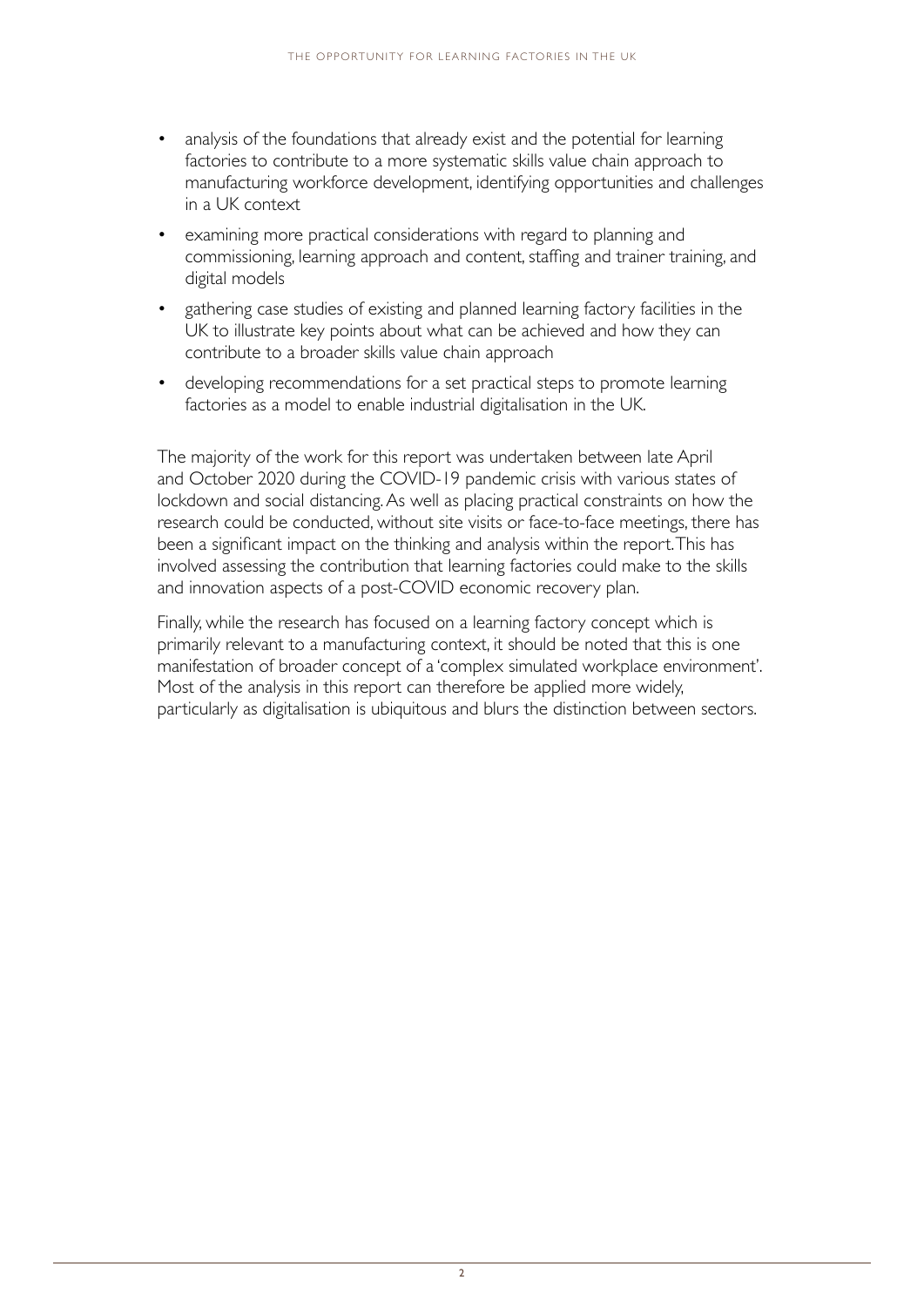## EXECUTIVE SUMMARY AND RECOMMENDATIONS

The pace of change of industrial digitalisation is accelerating. If UK manufacturing industry is to take advantage of this opportunity to improve productivity and be competitive in a post COVID, post Brexit world, two closely linked issues need be addressed: diffusion and adoption of innovation, and higher-level technical skills. Following on from the analysis of international good practice in the *Manufacturing the Future Workforce* report, and looking at trends and examples of the deployment of learning factories in other countries, this report sets out the potential for learning factories in the UK to help address these issues and how that potential can be realised most effectively.

The learning factory concept is not particularly familiar or well-understood in the UK, though the principles that underlie it in terms of experiential learning in an authentic workplace environment with access to industry-standard equipment are widely recognised and were endorsed as key features of excellent vocational teaching and learning by the influential 2013 *Commission on Adult Vocational Teaching and Learning* (CAVTL).

In terms of current deployment of learning factories, the UK appears to be behind many of its international competitors, but perhaps not as far behind as might be thought at first sight. The term 'learning factory' may rarely be used, but there are developments that have evolved over the years that have many of the features of learning factories, and in the past five years there has been an acceleration of interest and activity that reflects the global trend.

The scope for learning factories to make a bigger contribution needs to be seen in a systems context, not just in terms of the capacity and capability of individual facilities and institutions. Applying the concept of a 'skills value chain', learning factories have the potential to help join up the skills and innovation systems, acting as a physical or virtual manifestation of that linkage. This includes a core role in the direct delivery of the practical skills and awareness needed for adoption of innovation, but also how they can act as centres of expertise for scaling up delivery across the wider skills system and how they can make direct links with research and innovation processes in industry and academia.

The opportunity now exists – made more urgent in the context of COVID-19 – for a more concerted development and deployment of learning factory facilities (and other similar complex simulated workplace environments), with the potential to make a significant impact on longstanding weaknesses in UK manufacturing productivity and beyond. This is not just about encouraging more facilities to be built and equipped; a more co-ordinated, collaborative approach is also needed to maximise the contribution of existing assets, avoid waste and duplication, and focus on where gaps most need to be filled, whether nationally or locally. To make the most of this potential, it is proposed that three existing foundations need to be built on: Catapults and other Centres of Innovation (COIs), Institutes of Technology (IoTs) and similar centres of skills expertise, and the Made Smarter initiative on industrial digitalisation (Industry 4.0).

As illustrated by the *Manufacturing the Future Workforce* report, there is a growing recognition that, in order to anchor emerging technologies in the UK, Catapults and COIs need to take more active responsibility for ensuring that workforce capability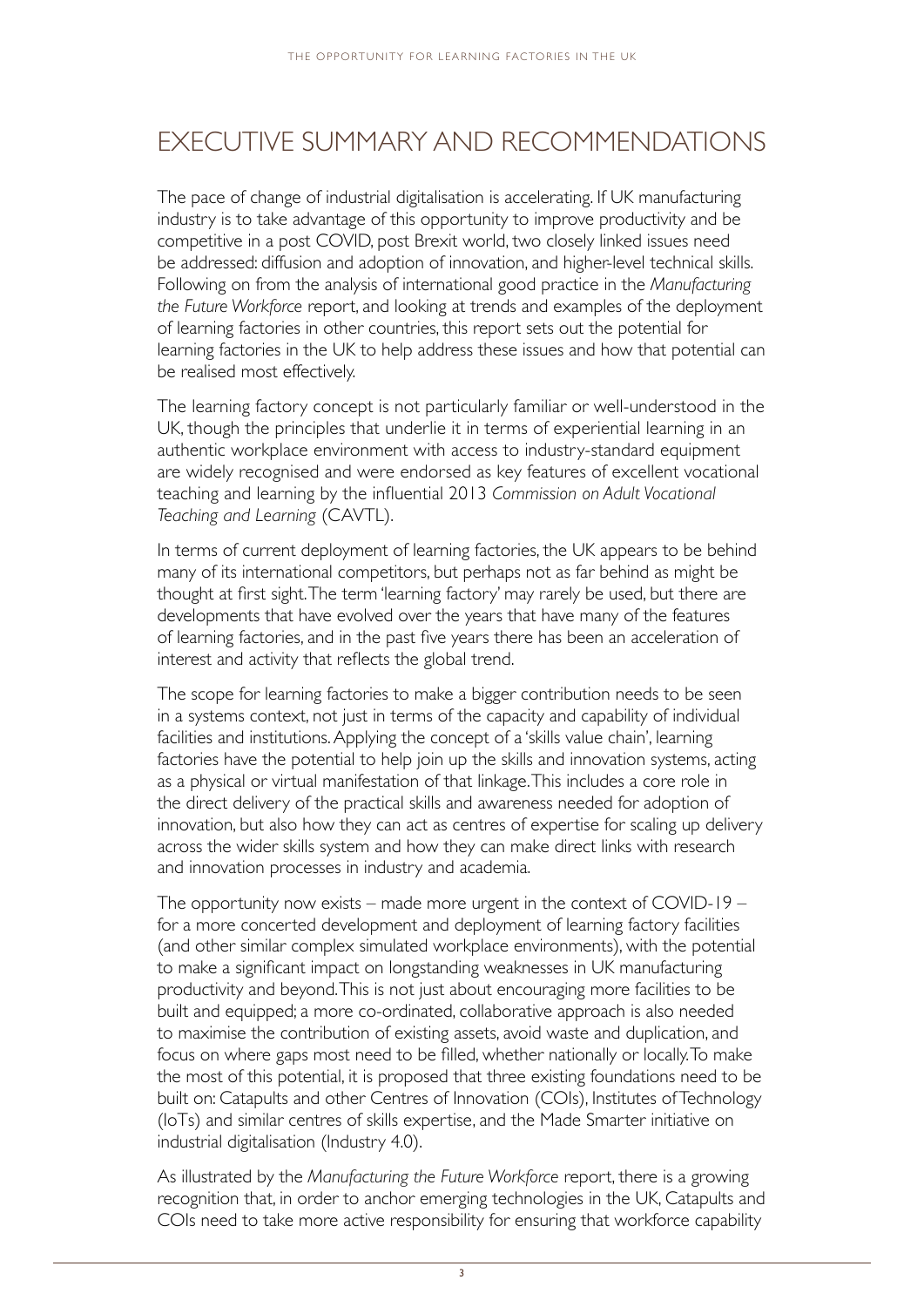is developed for innovation adoption, with a particular challenge being to achieve scale and accessibility of education and training provision. Learning factories are clearly relevant in this respect for the High Value Manufacturing Catapult network and already some of the individual centres have learning factory facilities or are developing them, though primarily for research and innovation purposes rather than education and training. Discussions undertaken during this study have also indicated that the learning factory concept could be relevant for other Catapults and COIs, particularly if considered more generically as a complex simulated workplace environment.

In terms of a more concerted approach, there are three main roles that Catapults and COIs could play.

- (1) Identifying the need for learning factories. Catapults and COIs, working with industry, are well-placed to convene skills foresighting and to identify gaps in existing provision related to their areas of specialism. This kind of analysis should underpin the commissioning of learning factory facilities, their overall design, and more specific curriculum and content design. It could also suggest where new investment in learning factory facilities is unwarranted.
- (2) Developing and extending the reach of their own facilities. Catapults and COIs represent a very significant investment in leading edge technology and facilities. It should be considered whether existing assets or those being commissioned in future could be leveraged more systematically for learning purposes through taking a learning factory approach. This includes, where learning factory facilities already exist but are focused primarily on research and innovation, considering whether they could play a broader role in skills development. This may not always be practical where there is high demand for specialist facilities, but there may be other approaches to broaden access such as use of digital twins.
- (3) Supporting learning factory developments elsewhere. Beyond how they utilise their own facilities, Catapults and COIs can use their expertise to shape and support facilities located elsewhere, working in partnership with centres of skills expertise. This could involve planning and procurement, curriculum design, learning resources, shared staff, secondments, trainer training, CPD, master classes etc. The IoT network being established in England provides a significant opportunity for this mode of partnership working.

The remit of Institutes of Technology and the expectations now being set for them fit well with the concept of learning factories. Department for Education guidance emphasises the importance of industry standard facilities and simulated workplace environments, and working with university, innovation centre and employer partners to access their applied research base and prepare the workforce for changes in technology. Many of the Wave 1 IoTs currently establishing themselves are already developing or incorporating learning factory type facilities within a variety of delivery models which include co-ordinated regional approaches. A national network of IoTs with learning factory capabilities has the potential to be a critical link in creating a more coherent skills value chain, joining up innovation with the skills development needed for adoption at scale, particularly the technician skills needed at levels 4 and 5.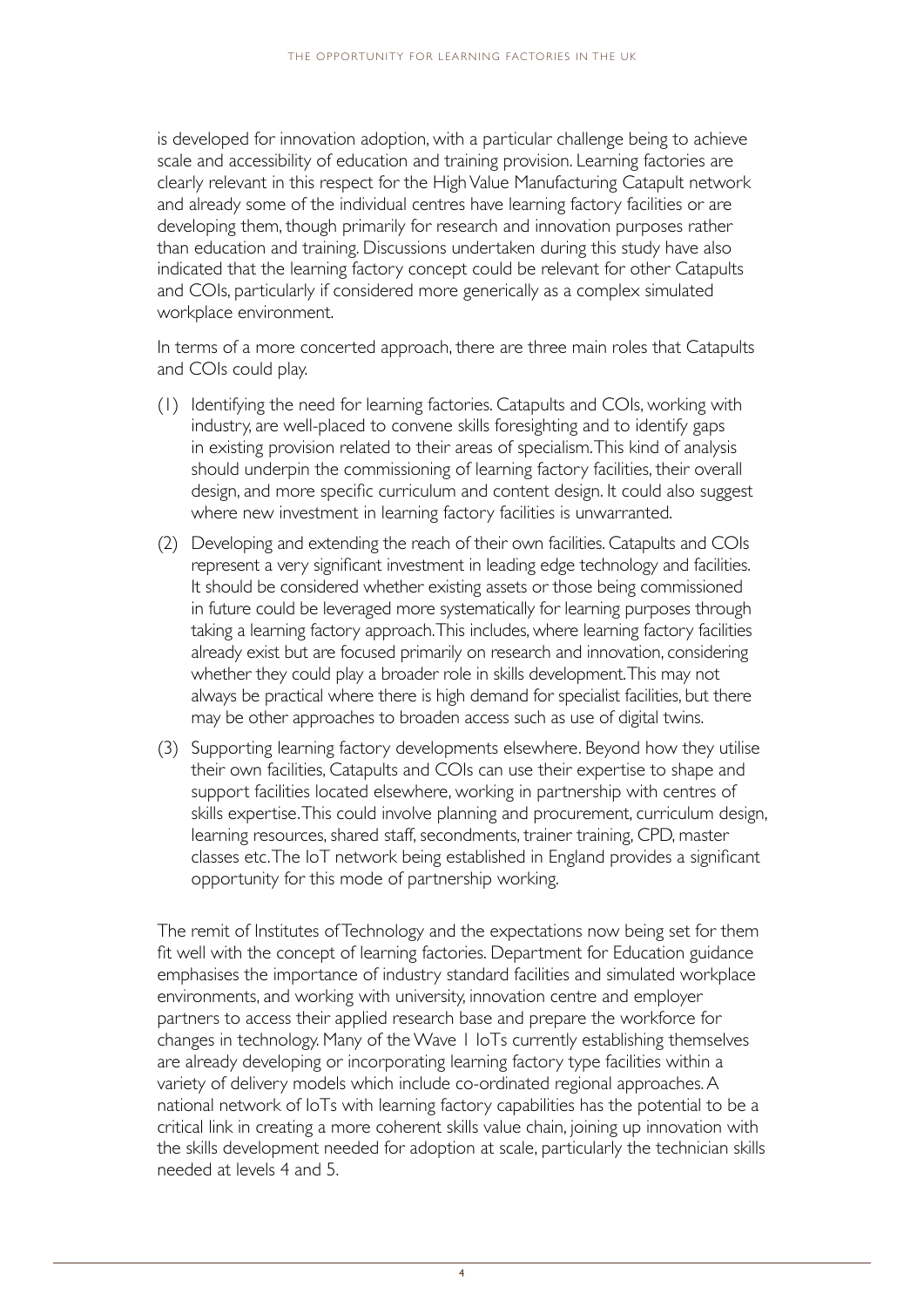In Northern Ireland, Scotland and Wales, although there is no direct equivalent of the IoT programme, there are other foundations that can be built on in terms of centres of skills expertise. College networks already have a relatively coherent regional geographic focus. There also tends to be a more established college role in supporting businesses with innovation adoption, particularly in Northern Ireland. In Scotland, the new National Manufacturing Institute for Scotland (NMIS) is envisaged to be at the heart of a wider national network of skills and innovation provision.

Made Smarter, as a UK wide industry/government initiative, has the ambition to create a much more visible and effective digital ecosystem to accelerate the innovation and diffusion of Industrial Digital Technologies, and to upskill a million industrial workers to enable digital technologies to be successfully exploited. A pilot for a national adoption programme with advisory services for SMEs is currently underway in North West England, a digital delivery platform for skills content has been launched, and a national network of digital innovation hubs is to be commissioned. Looking at international practice, learning factory facilities could play a significant part in the national digital ecosystem envisaged by Made Smarter. This includes learning factories being incorporated within digital innovation hubs, acting as demonstrators and technology trialling facilities for adoption programmes, and enabling the delivery of upskilling in digital technologies. This would not necessarily require wholesale new investment in facilities, as much could be achieved by utilising and enhancing the range of services offered through facilities that already exist or are planned through the Catapult and IoT networks and such-like.

Alongside these national initiatives, the need and opportunity for learning factories should be looked at through a regional and local economic lens. Much of the practical planning, co-ordination and networking will be driven by factors like local geography and employer clusters. Examples already exist where strategic regional partnerships involving employers, providers and local authorities are commissioning learning factory facilities with IoT funding to fit within an integrated regional approach to innovation and skills.

To make the most of these opportunities and investments, and to "promote Learning Factories as an education model to enable industrial digitalisation", this report makes 10 recommendations.

1. Co-ordinated government support. The development, utilisation and networking of learning factories and other complex simulated workplace environments should be supported in a co-ordinated way across Catapults and Centres of Innovation, Institutes of Technology and other centres of skills expertise, and the Made Smarter initiative on industrial digitalisation. Opportunities should be sought wherever practical to utilise the same assets and expertise for multiple purposes, whether directly or through partnership and networking arrangements. At a national level, BEIS, DfE and their equivalents in the devolved administrations should encourage a co-ordinated, collaborative approach, including through funding alignment and incentives. Authorities at regional and local level should look similarly at how learning factory type developments can be positioned strategically in the context of local industrial clusters, and how they can be networked to maximise reach and accessibility.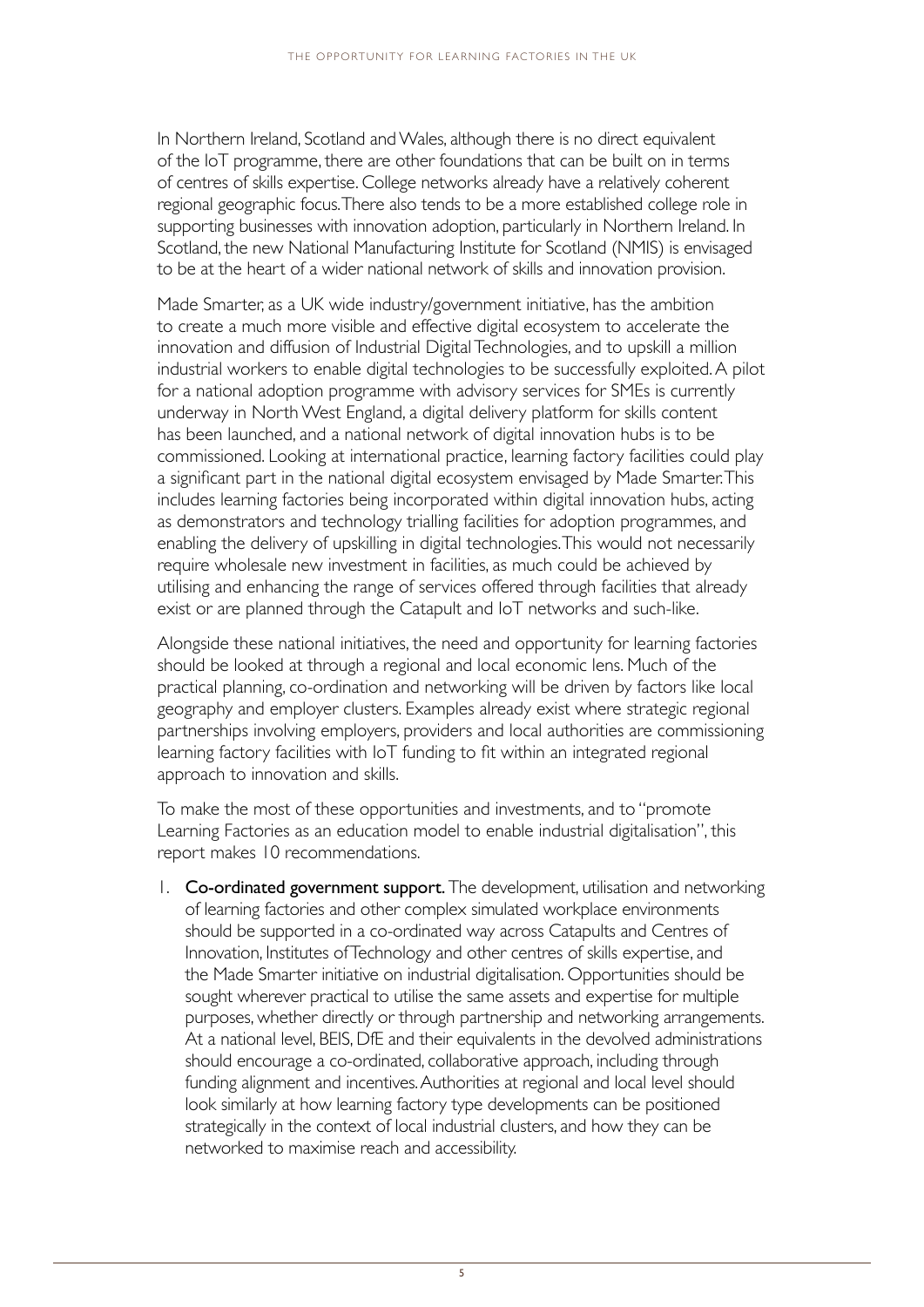- 2. Mapping. A systematic mapping exercise should be undertaken of existing and planned learning factory facilities across the UK and used to inform planning and investment at both national and regional levels, as well as networking and sharing of expertise. The mapping should be based on the key features used to categorise learning factories internationally, supplemented with any additional information of particular relevance to the UK. The work could be overseen by a core group drawn from the Catapults, Institutes of Technology, Made Smarter, the Devolved Administrations and LEPs, and it should draw on lessons from work already initiated for Made Smarter and international examples such as the Industrie 4.0 Map created in Germany. The resulting analysis should be used both to identify gaps and to avoid duplication and risk of under-utilisation.
- 3. Catapults and COIs. As part of a broader role in ensuring the workforce skills and awareness needed for innovation adoption, Catapults and COIs within their fields of specialist expertise should look to: (a) identify where there is need for learning factories and similar complex simulated workplace environments, using their understanding of future capability and competency requirements; (b) develop and extend the reach of their own such facilities for skills development and innovation adoption; (c) use their expertise to support the development and operation of learning factories elsewhere.
- 4. Institutes of Technology and other centres of skills expertise. The IoT programme should continue to encourage and support the development of learning factory facilities based on co-ordinated local partnerships where there is strong engagement from anchor employers and a sound business case. Lessons should be captured as quickly as possible from Wave 1 projects that are commissioning or incorporating learning factories and, where appropriate, additional expert advice made available to those making proposals for learning factories in future rounds, for example on the procurement of equipment. Consideration should also be given to whether a more aggregated approach to procuring learning factory equipment would have advantages as the IoT network is rolled out. Beyond the IoT programme in England, the devolved administrations should consider supporting the development of more learning factory capacity through their regional centres of skills expertise as part of a more integrated approach to skills and innovation.
- 5. Made Smarter. National roll-out of the Made Smarter initiative on industrial digitalisation should seek to utilise and provide additional support for existing and planned learning factory facilities: (a) within digital innovation hubs; (b) as demonstration and trialling facilities for adoption programmes; and (c) to enable upskilling. It should also be possible to utilise learning factory facilities for the training and professional development of those acting as advisers for the adoption programme.
- 6. Trainer expertise. More attention should be given to building the specialist staff expertise needed to operate learning factory facilities and maximise return on capital investment made. The majority of funding currently being made available, for example through the IoT programme, is for capital expenditure on buildings and equipment. This contrasts with the much greater emphasis on staffing and trainer training observed in programmes internationally, particularly in Germany, and there is a risk that new learning factory facilities are poorly utilised because of a lack of staff expertise. Wave 1 IoTs are looking imaginatively at addressing this issue, but more support is likely to be needed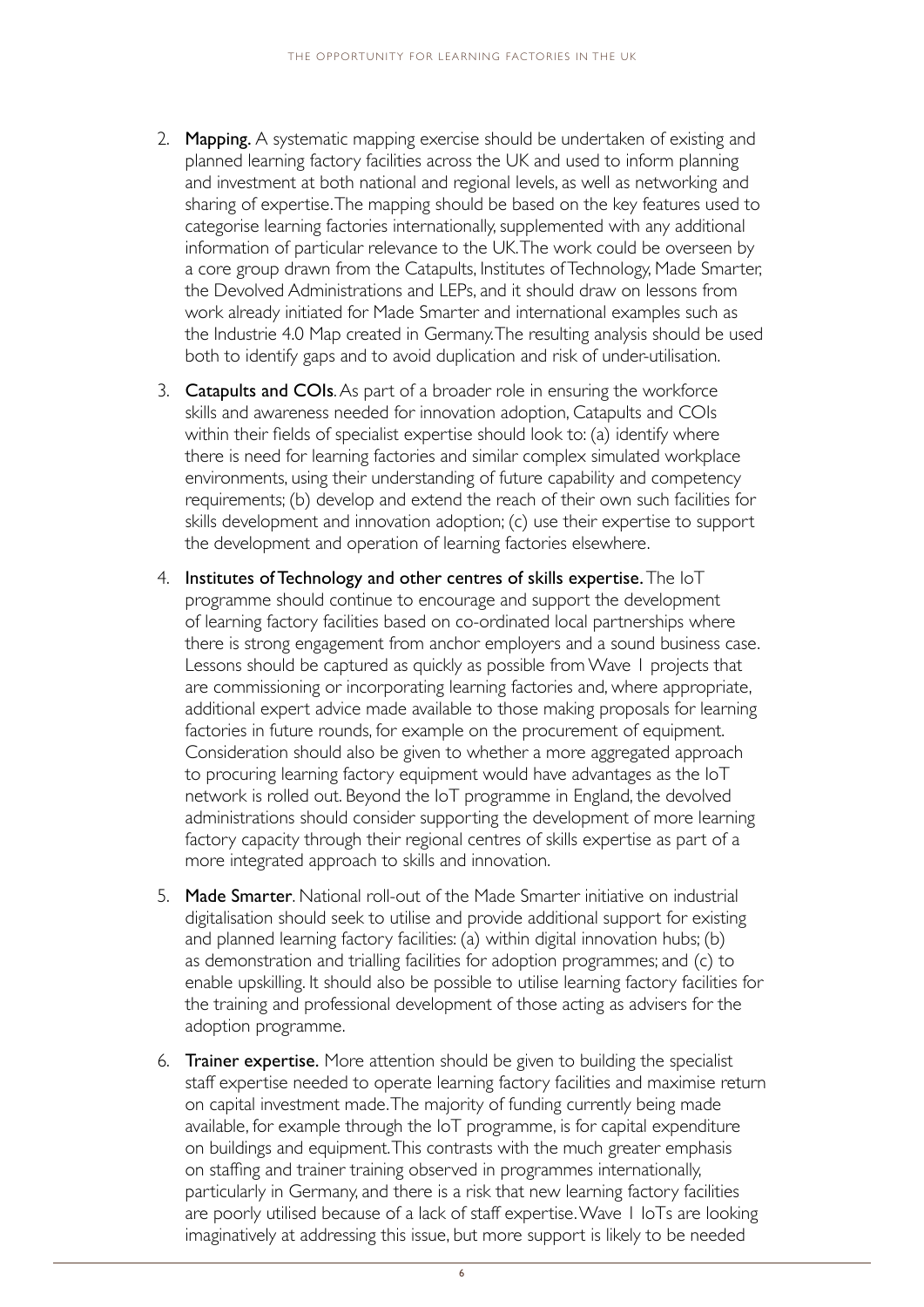to build a networked cadre of expert trainers who can combine (a) up to date knowledge and experience of how technology is being used in industry; (b) coaching and facilitation skills to make the most of specialist Learning Factory equipment and scenarios for experiential learning; (c) innovation and applied research skills with an understanding of emerging technology trends. Catapults, the IoT programme, the Education and Training Foundation, World Skills and the Professional Bodies could all potentially have a role to play in this, but clear shape and form will need to be given. Creating this cadre of expertise is also essential if learning factories are to play a broader role in the professional and specialist development of the teaching and training workforce, for example to support the national roll-out of T-levels.

- 7. Shared learning and assessment resources. A co-ordinated approach should be taken to developing and sharing learning resources across learning factory networks. Learning factories commonly facilitate experiential learning through use of 'scenarios' designed to promote the acquisition of competencies and their assessment. These can be used to support modular learning and adapted to fit within broader curricula. Their design requires expertise and resource. Where sufficient commonality of need exists, for example in respect of digitalisation or energy efficiency, it makes sense to pool efforts and share these specialised learning resources across a wider network. Examples of this type of approach already being taken include the Blended Learning Consortium of FE colleges, the Siemens Connected Curriculum developed with a group of universities using Festo Didactic learning factory equipment, the Engage Platform developed for Made Smarter, and the resources shared across the McKinsey global network of Digital Capability Centres. These approaches need to be learnt from and applied particularly across the IoT network and for technician-level training. Further work also needs to be initiated with Professional Bodies and Awarding Organisations on the use of such shared learning resources for assessment purposes and how this can recognised for modular accreditation.
- 8. Interoperability. A review should be undertaken to establish what, if any, common technical standards and platform infrastructure may be required for networks of learning factories to be able to exchange data and learning resources effectively. This could influence, for example, future guidance on procurement of learning factory equipment and software where public financial support is sought. The High Value Manufacturing Catapult and lisc (the digital services body that serves the HE, FE and Skills sector) could both contribute their technical expertise to such a review.
- 9. Virtual learning factories, digital simulations, and twins. A concerted effort should be made to use digital technologies to extend the reach of what can be done through physical learning factory facilities. The convergence of learning and industrial technologies as both take on digitalisation creates a huge opportunity for skilling and upskilling at scale. Digital approaches also mitigate the risk that costly physical facilities quickly become out of date as the pace of technological change accelerates. The capabilities that exist in the UK and the potential impact has been illustrated during the COVID-19 crisis by how the UK Ventilator Challenge Consortium led by the High Value Manufacturing Catapult was able to ramp up production of ventilator systems very rapidly by designing, creating and simulating new production lines virtually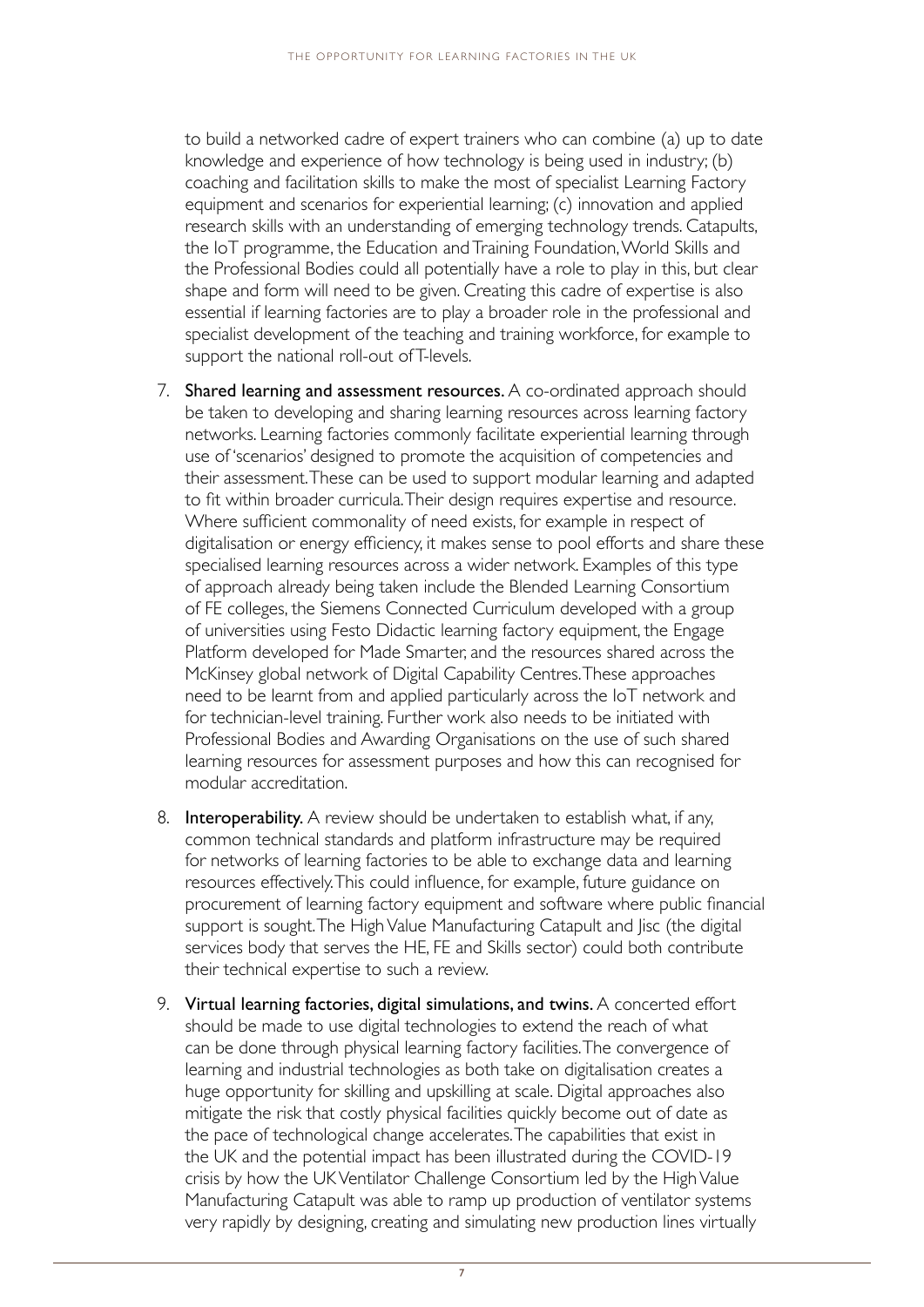before anyone went on the shop floor, and training up some 3000 individuals in advance to carry out the assembly and testing. Consideration should now be given to where else virtual learning factories/complex simulated workplace environments could be used to meet large scale skilling and reskilling challenges, such as for example the need identified by the Energy Systems Catapult to skill/ reskill a one-million strong workforce to transform the energy efficiency of the existing UK property stock.

10. Exchange of knowledge and good practice. Those developing and operating learning factory type facilities in the UK should be more effectively networked to exchange knowledge and good practice, more UK-based research should be undertaken, and there should be more international engagement. Developments to date in the UK have tended to be isolated and ad hoc, and there has been almost no engagement with international communities of practice and the associated research and academic literature. The IoT programme and the Catapults both provide foundations that could be built on to facilitate this networking, and international associations and conferences would welcome more engagement from the UK.

Undertaking this study during the COVID-19 pandemic has thrown into relief both the need and opportunity to think differently about how skills challenges are addressed. The case made by this report is for one element of reform to be the more widespread and systematic adoption of a learning factory approach, which can be conceived more broadly in terms of using complex simulated workplace environments for learning purposes, and developing them virtually as well as physically. The foundations to do so are in place. If not now, when?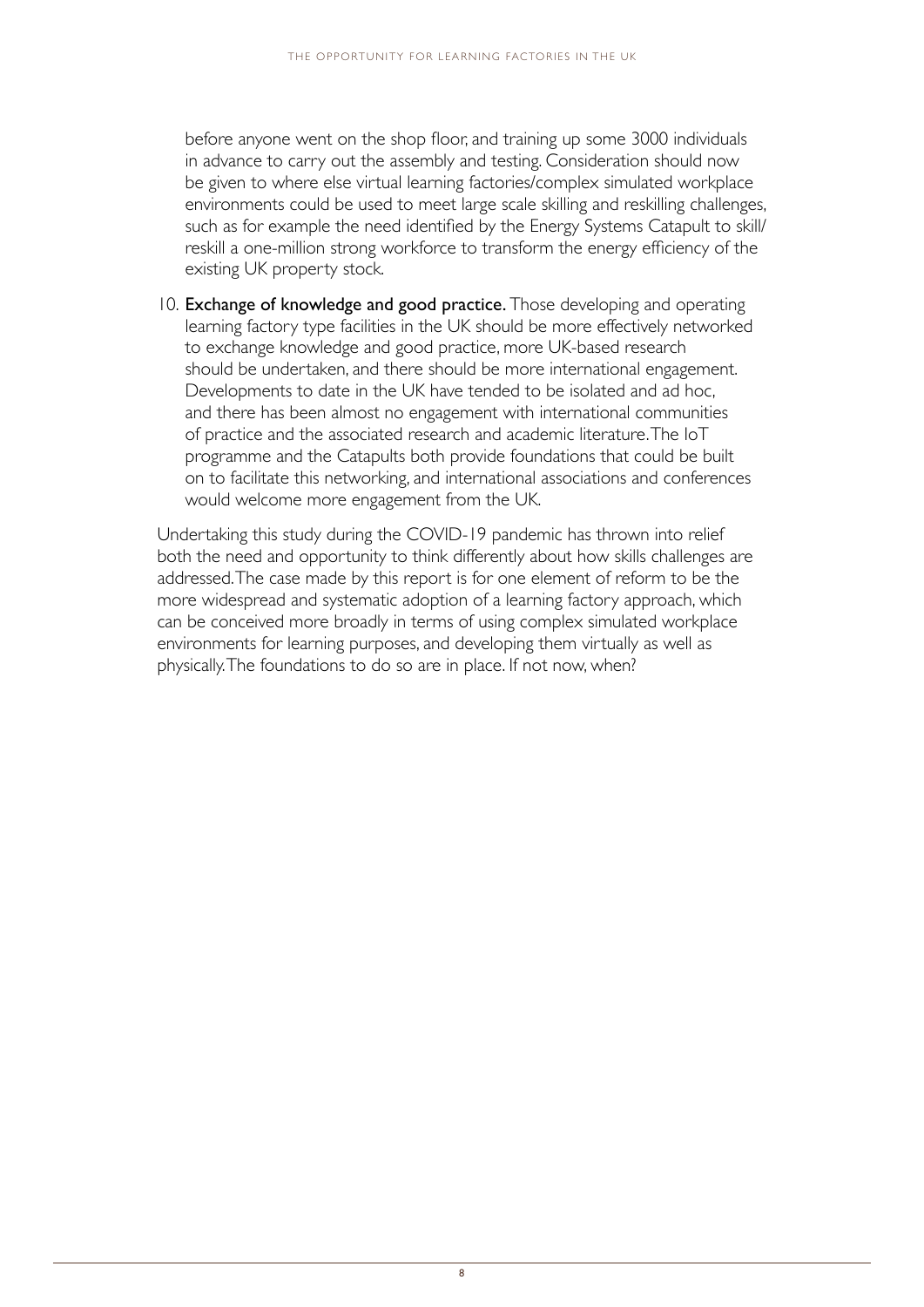## CONCEPT, HISTORY AND INTERNATIONAL DEVELOPMENTS

## THE CONCEPT

At its simplest, the concept of a 'learning factory' refers to a facility with aspects of an authentic production environment designed and used primarily for the purpose of learning. (1) It is not a simple duplicate of an industrial factory but designed to best suit and serve an intended experiential learning process. (2) The facility may be physical or virtual, or a blended combination. It generally involves more than one machine or operation, and can extend to include supply chains and customer services. Facilities may be primarily education-based or industrybased, or part of a hybrid institute. They are usually supported by some form of education/industry partnership.

The learning undertaken is primarily experiential, often based on scenarios, projects and collaborative problem solving. This is commonly facilitated by the factory environment being changeable and able to respond to the learners' ideas (3). There can be a range of different learning purposes: to enhance academic education through offering more realistic hands-on practical experience; to enable the acquisition of technical and vocational skills and the associated workplace behavioural and social competencies; to raise awareness and understanding of technological developments and their implications for innovation transfer; to facilitate experimentation for research, innovation or process improvement, and the acquisition of the skills and understanding that these activities require. The learners may be university students or researchers, college students or apprentices, industry personnel from large or small companies, including senior managers, designers and shop floor operatives, trainers or teachers, or school pupils learning about STEM careers and modern manufacturing.

A comprehensive, technical definition has been adopted in the international academic literature, distinguishing between learning factories in a narrow and broader sense:

"A learning factory in a narrow sense is a learning environment specified by *processes* that are authentic, include multiple stations, and comprise technical as well as organisational aspects, a *setting* that is changeable and resembles a real value chain, a physical product being manufactured, and a *didactical concept* that comprises formal, informal and non-formal learning, enabled by own actions of the trainees in an on-site learning approach. Depending on the *purpose* of the learning factory, learning takes place through teaching, training and/or research. Consequently, learning outcomes may be competency development and/or innovation. An operating model ensuring the sustained operation of the learning factory is desirable. In a broader sense, learning environments meeting the definition above but with a setting that resembles a virtual instead of a physical value chain, or a service product instead of a physical product, or a didactical concept based on remote learning instead of on-site learning can also be considered as learning factories." (4)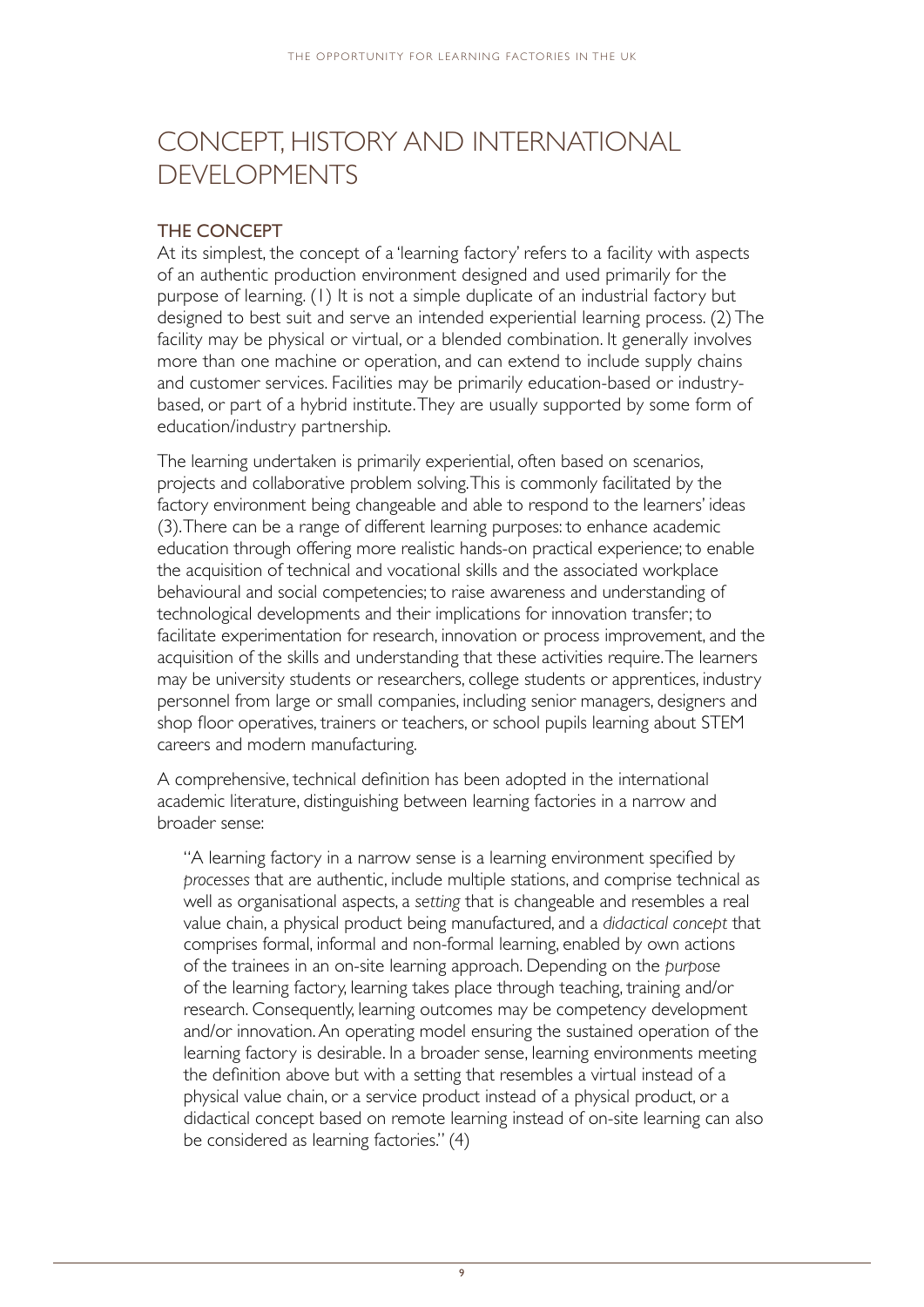This definition has been used to categorise the variety of learning factories describing their key features under seven main dimensions:

- **Operational model** what type of organisation is the operator and how does it achieve sustainability in terms of income and financial viability, content development and renewal, and attracting and retaining professional staff with the required skills and expertise?
- **Targets and purpose** what main purposes are being served in terms of education, vocational training, research; what secondary purposes in terms of technology testing, industrial production, innovation transfer, demonstration and publicity; who are the intended learners; what industrial sector is being targeted; and to achieve what forms of improvement e.g lean management, resource and energy efficiency, digitalisation and Industry 4.0?
- **Process** which production processes and life cycles are depicted by the learning factory, what are the boundaries of the system and which parts are being focused on?
- **Setting** is the learning factory purely physical, purely virtual or some form of blended 'cyber-physical' combination; is it full-size or scaled down; how much of the factory does it cover; how changeable is it; how is the digital technology integrated?
- **Product** what is the product, is it physical or a service, is it a real functional product or one that has been developed or simplified specifically for learning purposes, how complex is it, how many components and variations does it have, and what happens to it, is it dismantled (so components can be reused), displayed, sold, or destroyed?
- $Didactors$  what is being learned in terms of competencies and learning objectives; how is it being learned in terms of the format and design of the learning, the use of learning scenarios and the role played by the trainer?
- **Metrics** what is the size and capacity of the learning factory and the volume of activity that it undertakes – numbers of courses, numbers of learners, staffing, square metreage?

This list is a simplified version of a comprehensive technical 'morphology' which can be used as a checklist for planning and designing a new learning factory, as well as categorising those that already exist.

## ORIGINS AND SPREAD OF INTERNATIONAL APPLICATIONS

The origins of the concept are generally recognised as dating from 1994, when the National Science Foundation (NSF) in the USA awarded a consortium led by Penn State University a grant to develop a 'Learning Factory'. (1) In this context, the purpose was to facilitate interdisciplinary hands-on engineering design projects with strong links and interactions with industry. A college-wide infrastructure and a large facility were equipped with machines, materials and tools that could be used to support industry-sponsored design projects. The *[Penn State Learning Factory](https://www.lf.psu.edu/)* has continued to operate ever since, and by 2020 had completed more than 2750 projects for more than 600 different sponsors, with some 13,000 students participating in such a project.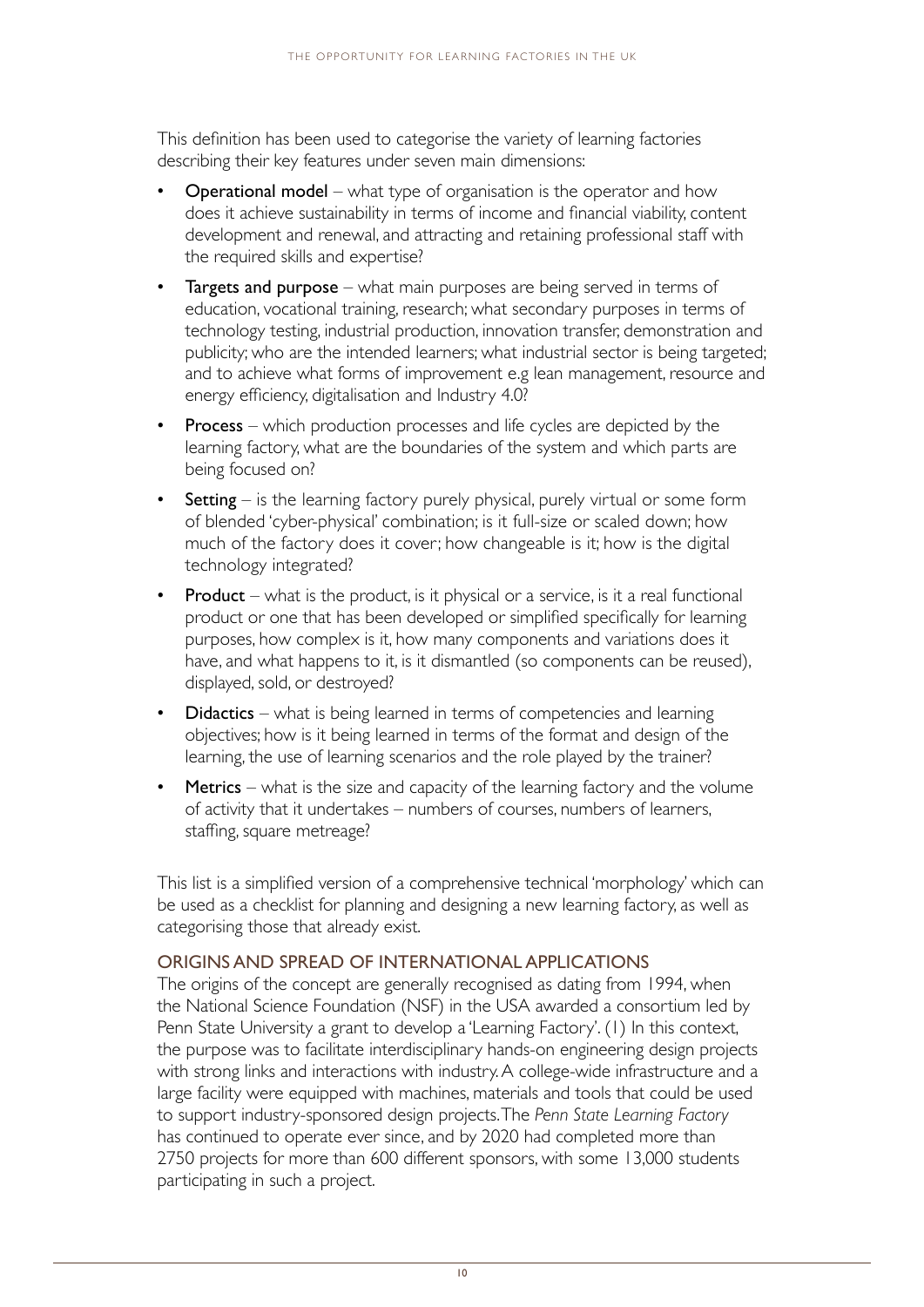Since the 1990s the concept has spread beyond the USA, with increasing use of learning factories, particularly in Europe. An example of an early learning factory in Europe was the Institute of Production Management, Technology and Machine Tools, now known as the *[Centre for Industrial Productivity](https://www.ptw.tu-darmstadt.de/forschung_ptw/gruppen_ptw/center_fuer_industrielle_produktivitaet_cip_5/gruppendarstellung_cip_2/index.en.jsp),* at Darmstadt Technical University in Germany which was established in 2007. Its learning purpose is to impart knowledge of the most important methods for designing efficient production processes, which is done through producing real products in a complete value stream from raw materials to the shipped products. Over the past decade it has trained more than 4000 students and 2000 industrial employees.

A further indication of the uptake of the concept of learning factories in Europe was the founding of the Initiative on European Learning Factories at Darmstadt in 2011, with eight founder members drawn from Austria, Croatia, Germany, Greece, Hungary, and Sweden. In 2017 the European Initiative was renamed as the *[International Association of Learning Factories](http://www.ialf-online.net/),* with members joining from Israel and South Africa, though its membership is still predominantly European, with the majority either German or Austrian.

The main focus of academic research on learning factories, certainly in Europe, is an organisation called *[CIRP](https://www.cirp.net/)* (College International pour la Recherche en Productique) or the International Academy for Production Engineering. CIRP describes itself as "the world leading organisation in production engineering research and is at the forefront of design, optimisation, control and management of processes, machines and systems". Working in partnership with the International Association of Learning Factories, it has sponsored an annual conference on learning factories since 2011, the 10<sup>th</sup> and most recent of which took place virtually in April 2020 (having originally been scheduled to take place at Graz in Austria) on the theme of *['Learning Factories](https://www.sciencedirect.com/journal/procedia-manufacturing/vol/45/suppl/C)  [across the value chain – from innovation to service'.](https://www.sciencedirect.com/journal/procedia-manufacturing/vol/45/suppl/C)* Research papers presented at these conferences have provided a very useful resource for this study.

The greatest growth of learning factories in an individual country appears to be in Germany. A study of learning factories at German universities conducted in 2018/19 identified 51 examples (5). There are also at least five run by the network of Fraunhofers (applied research and innovation centres similar to the UK Catapults) and another five in private industry (6). Strategic initiatives exist at both national and federal state levels to create and utilise networks of learning factory facilities to support digitalisation in small to medium size businesses (SMEs) and enhance the capabilities of vocational schools.

The German Federal Ministry for Economic Affairs and Energy has incorporated a number of university and Fraunhofer learning factory facilities into a national network of 'Mittelstand 4.0 Competence Centres' which has been operating since 2015 to support SMEs with digitalisation (7). The network has grown to 26 centres in total, a combination of regional centres of excellence and more specialised thematic centres. Each centre is run by a consortium including a university/ research partner and a business association/chamber. The learning factory facilities are used to deliver two key practical aspects of the support package for SMEs, demonstrating how digital technologies can transform businesses and enabling them to test out their own technical solutions. Each Competence Centre receives  $€1.5 - €2.0m$  annually from a federal budget (€36m in total) to deliver a nationally specified set of services; the money is for staffing to deliver the services, as infrastructure and facilities are already expected to be in place.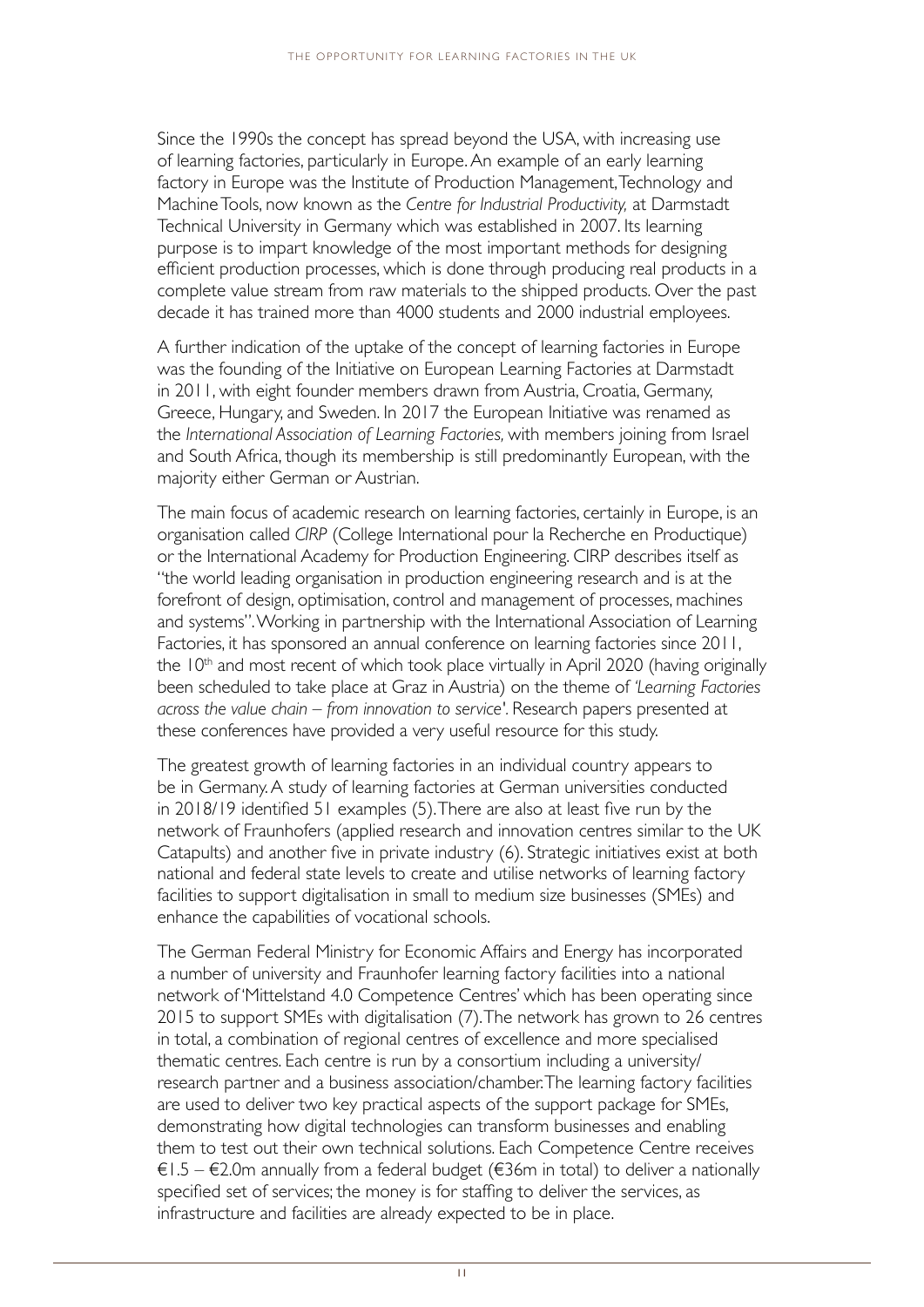At individual federal state level, where responsibility lies for the publicly funded vocational schools which deliver the 'dual training system' in co-operation with local companies, co-ordinated developments have been underway since 2016. The leading example is Baden-Wurttemberg, the federal state where 30% of all German machinery and 25% of its cars are produced, and where Festo Didactic a major supplier of learning factory equipment is headquartered. Influenced by the University of Stuttgart's Learning Factory of Advanced Industrial Engineering, the state government has supported a programme to install more than 40 'Smart Factories' in its state vocational schools catering for both apprentices and diploma students. These Smart Factories are in effect Industry 4.0 simulators which share learning scenarios that can be tailored to local industry while remaining common across similar colleges (8). Smaller scale initiatives to upgrade vocational schools with learning factory installations (sometimes branded as 'lighthouses') exist in Bavaria and Lower Saxony which are also centres of car manufacturing.

Beyond Europe, the development of learning factories has continued in North America. Canada now has at least two university-based learning factories and another in development. What is described as the first 'iFactory' in North America (based on a 'Factory-in-a-Lab' model developed by the University of Stuttgart) was established in 2011 at the *[Intelligent Manufacturing Systems \(IMS\) Centre](https://www.uwindsor.ca/intelligent-manufacturing-systems/)* at the University of Windsor, Ontario. This is a highly modular and reconfigurable assembly factory, which is used to focus on systems learning. In 2018, the *[School](https://www.eng.mcmaster.ca/sept/practice/learning-factory)  [of Engineering Practice and Technology at McMaster University in Toronto](https://www.eng.mcmaster.ca/sept/practice/learning-factory)* launched a learning factory designed to simulate an Industry 4.0 factory of the future. The [University of British Columbia](https://crn.ubc.ca/projects/learning-factory/) is establishing an *[Advanced Composites Learning](https://crn.ubc.ca/projects/learning-factory/)  [Factory](https://crn.ubc.ca/projects/learning-factory/)* in partnership with the Composites Research Network, as part of a new Innovation Precinct. This will be based on a physical factory with a core capability which is designed to be immensely data rich, with multiple layers of sensors and data analysis, and highly reconfigurable The physical factory will be linked to a digital twin in the cloud, where a virtual factory based on simulation and data from the physical factory will be used to understand, manage, and improve advanced composites manufacturing processes.

In the US a body called 'Manufacturing USA' co-ordinates a network of 14 regional manufacturing innovation institutes using a public/private partnership model. The network hosts multiple learning factory applications, including a *[Digital Capability](https://www.mxdusa.org/)  [Centre \(DCC\)](https://www.mxdusa.org/)* at the Digital Manufacturing and Design Innovation Institute MxD (previously known as DMDII) in Chicago. The DCC is an innovative experiential learning facility founded in partnership with McKinsey, and is one of a global network of five DCCs established by McKinsey with local partners.

In addition to Chicago, the other four DCC locations in the McKinsey network are Aachen, Beijing, Singapore and Venice. All of these have been put in place since April 2017, working with a major US technology provider called PTC and local partners. Essentially a DCC is a learning factory focused on Industry 4.0 manufacturing, designed to demonstrate what various aspects of digital transformation can achieve and how this can be done. Each DCC learning factory models the production of a different real world product (e.g refrigerator compressors at Chicago, textiles at Aachen), but they are digitally connected and the main learning purposes are the same. They are used primarily to facilitate immersive workshops for managers and technicians, though there are offerings for the whole workforce, addressing culture change as well as technology, and there are 20+ experiential learning modules.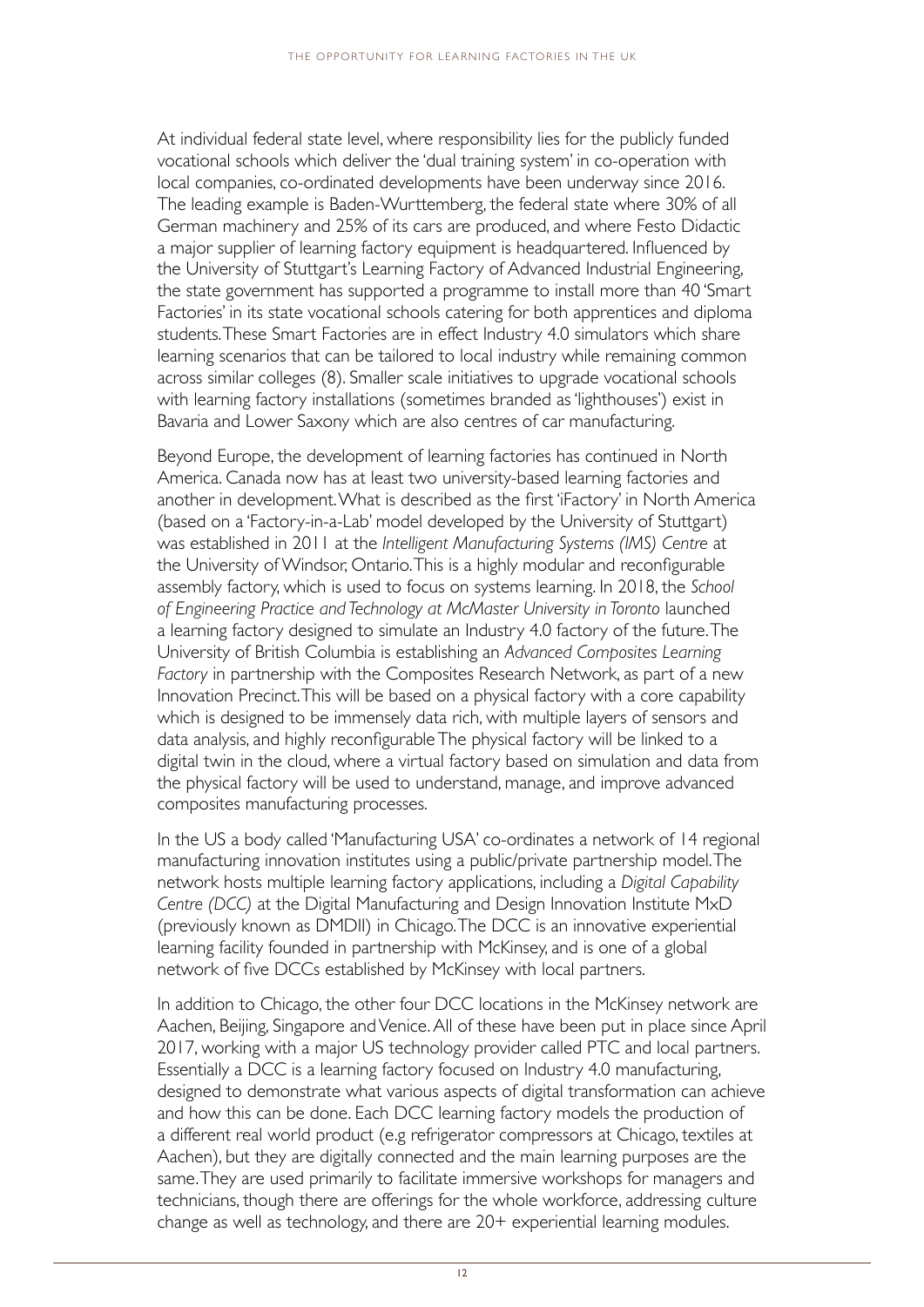The DCC network is one part of [McKinsey's wider global network of capability](https://www.mckinsey.com/business-functions/learning-programs-for-clients/overview/mckinsey-capability-centers)  [centres](https://www.mckinsey.com/business-functions/learning-programs-for-clients/overview/mckinsey-capability-centers) based on learning factory principles. Other centres focus for example on lean production, energy productivity and design to value. There is also a portable [McKinsey 'Model factory in a box](https://capability-center.mckinsey.com/model-factory-in-a-box)' (MFIB) based on lemonade factory which is used to deliver experiential workshops and training modules on site.

Large manufacturing companies have developed their own learning factories. Examples include the Chrysler World Class Manufacturing Academy in Michigan, USA; the BMW VPS (Value-Oriented Production System) Centre, the Karcher Learning Factory and the Schaffler MOVE academy (Schaffler manufactures automotive, industrial and aerospace components). (9)

There are also now equipment and service providers that tailor bespoke learning factory systems for specific industrial sectors. (10) PTC's ['ThingWorx](https://www.ptc.com/en/industries/manufacturing)' Industrial Internet of Things platform underpins McKinsey's DCCs. [Festo](https://www.festo-didactic.com/int-en/)  [Didactic,](https://www.festo-didactic.com/int-en/) a global provider of equipment and solutions for technical education with German origins, has produced a modular 'iFactory' which can be tailored to specific end user requirements allowing for simulation of multiple assembly scenarios and training in areas such as automation, pneumatics, computer interface and camera inspection. Other suppliers include Siemens, which works closely with Festo Didactic and provides the ['Mindsphere'](https://new.siemens.com/uk/en/products/software/mindsphere.html) Internet of Things platform, [Bosch Rexroth](https://www.boschrexroth.com/en/gb/training/training-systems/training-systems) which specialises in drive and control technology, and the [Didactic Division of SMC](https://www.smctraining.com/en/webpage/indexpage/55), a Japanese company which is a major global supplier of automation and pneumatic components.

## MOTIVATION, AIMS AND ENABLERS

An interesting question is what may have motivated this spread in the uptake of the learning factory concept over the past two decades. Looking at the wider context of learning theory and practice, and at trends in manufacturing, a number of drivers can be identified both in terms of what learning factories aim to achieve and what has enabled their development. Six of these appear to have been particularly significant:

*Learning by doing and collaborative problem solving. Over the past 20 years,* particularly in Higher Education and subjects such as engineering and medicine, there has been significant and growing interest in approaches which can broadly be described as 'learning by doing', and theoretical models such a 'constructivism' and 'constructionism'. There has also been a growth in teaching and learning practices designed to facilitate this type of learning, such as 'collaborative problem-solving' which brings out the social and team dimensions of practical activities. For example, a key finding from a 2013- 14 large-scale survey of US undergraduate teaching faculties was the move away from lectures and the increased use of student-centred teaching practices over the past 25 years, with all-time highs reported in faculties' reliance upon group projects (45.5%) and co-operative learning (60.7%). (11) The original NSF learning factory project at Penn State University can be seen as a way of facilitating this type of collaborative problem solving in an authentic environment so that engineering students could tackle real-world problems sponsored by clients. It is also probably no accident that McMaster University in Canada, which is the associated with the origins of 'problem-based learning' (PBL) in medical education, has now developed a learning factory for engineering students. The connections are also apparent in the academic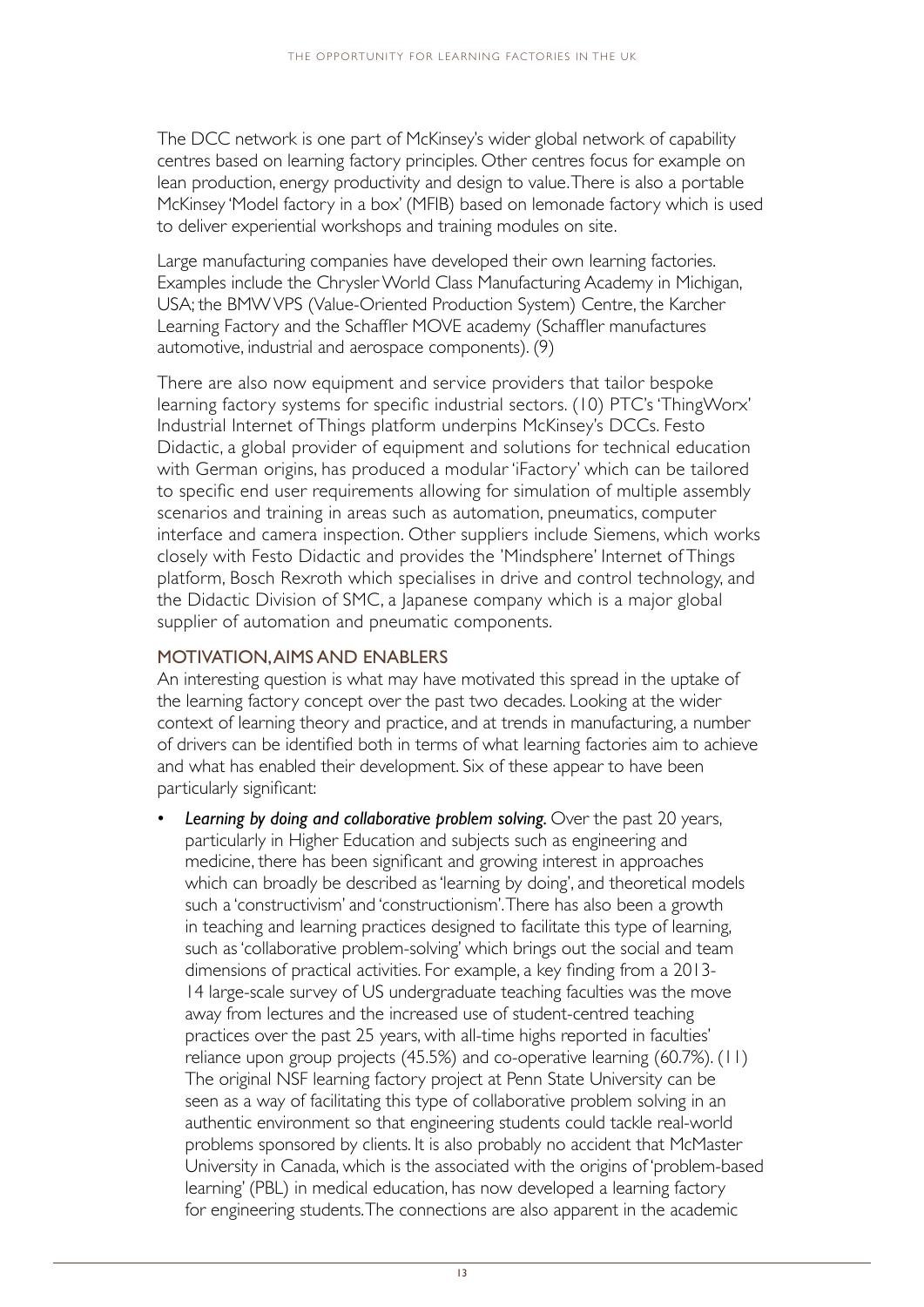literature and promotional materials explaining the rationale for learning factories, which often have a strong emphasis on the benefits of experiential and team-based learning and refer to research findings to indicate how learning by doing improves retention. Some of the academic literature explains in some detail the underlying learning theory and how this can be applied in the design of learning factories and their didactic approaches, and how their effectiveness is evaluated. For example, [McKinsey's website](https://www.mckinsey.com/business-functions/learning-programs-for-clients/overview/mckinsey-capability-centers) states: "Cognitive research has consistently shown that 'learning by doing' is the best method for teaching adults—it accelerates learning and enhances retention. … Unlike traditional corporate training programmes, McKinsey Capabilities Centres create opportunities for experiential learning—people actively practising skills, rather than sitting in a classroom. Participants spend more than 80 per cent of their time in realistic work settings that mimic factories, offices, and even call centres. They collaborate to solve problems and tackle real-time challenges, sometimes implementing multiple strategies. And by creating a 'safe' environment for experimentation, the training atmosphere encourages teams to propose and test bold, innovative solutions that might appear too risky in the field."

- *• Digital learning technologies and the enhanced capability for simulation and analysis.* The other key trend in learning practices has been the adoption of digital technologies and in particular the increasing practicality of using Virtual and Augmented Reality (VR and AR) to simulate real world environments and processes, and the hugely enhanced ability to capture and analyse learning data. This has made possible the creation of virtual learning factories and digital twins, which can be considered as learning technology applications. These can be less costly to develop, easier to adapt and re-program, and are not constrained by a single physical location.
- *Lean production and resource efficiency.* The objective behind most of the earlier learning factories was to provide a real world setting to convey knowledge about lean management, process improvement, resource efficiency and associated management and organisational skills (12). A major advantage of the learning factory approach, particularly in an industrial context, is the ability to gain the benefits of experiential learning using real conditions without costly disruption to production. (13) The [Centre for Industrial Productivity \(CiP\) at Darmstadt,](https://www.youtube.com/watch?v=FBF0e63I7Pg) which was the first European learning factory has focused from the outset on what it describes as "lean production experiential training". Four of the capability centres in the [McKinsey network](https://www.mckinsey.com/business-functions/operations/how-we-help-clients/capability-center-network/overview) offer lean manufacturing training, as do others outside the McKinsey network, such as the [Lean Learning Factory at the University of](https://ialf-online.net/index.php/component/content/article/17-members/42-lean-learning-factory.html?Itemid=101)  [Split in Croatia.](https://ialf-online.net/index.php/component/content/article/17-members/42-lean-learning-factory.html?Itemid=101) Examples of learning factories focusing specifically on energy and resource efficiency include the Learning Factories for Energy Productivity at Darmstadt and Munich (each of which has learning factories focused on both lean and resource efficiency) and the Green Factories network in Bavaria. A major impetus for these has been Germany's withdrawal from nuclear power. The project in Bavaria was given a budget of 12 million euros and has created a distributed network of 12 learning factories based either at universities or Fraunhoffers. (14)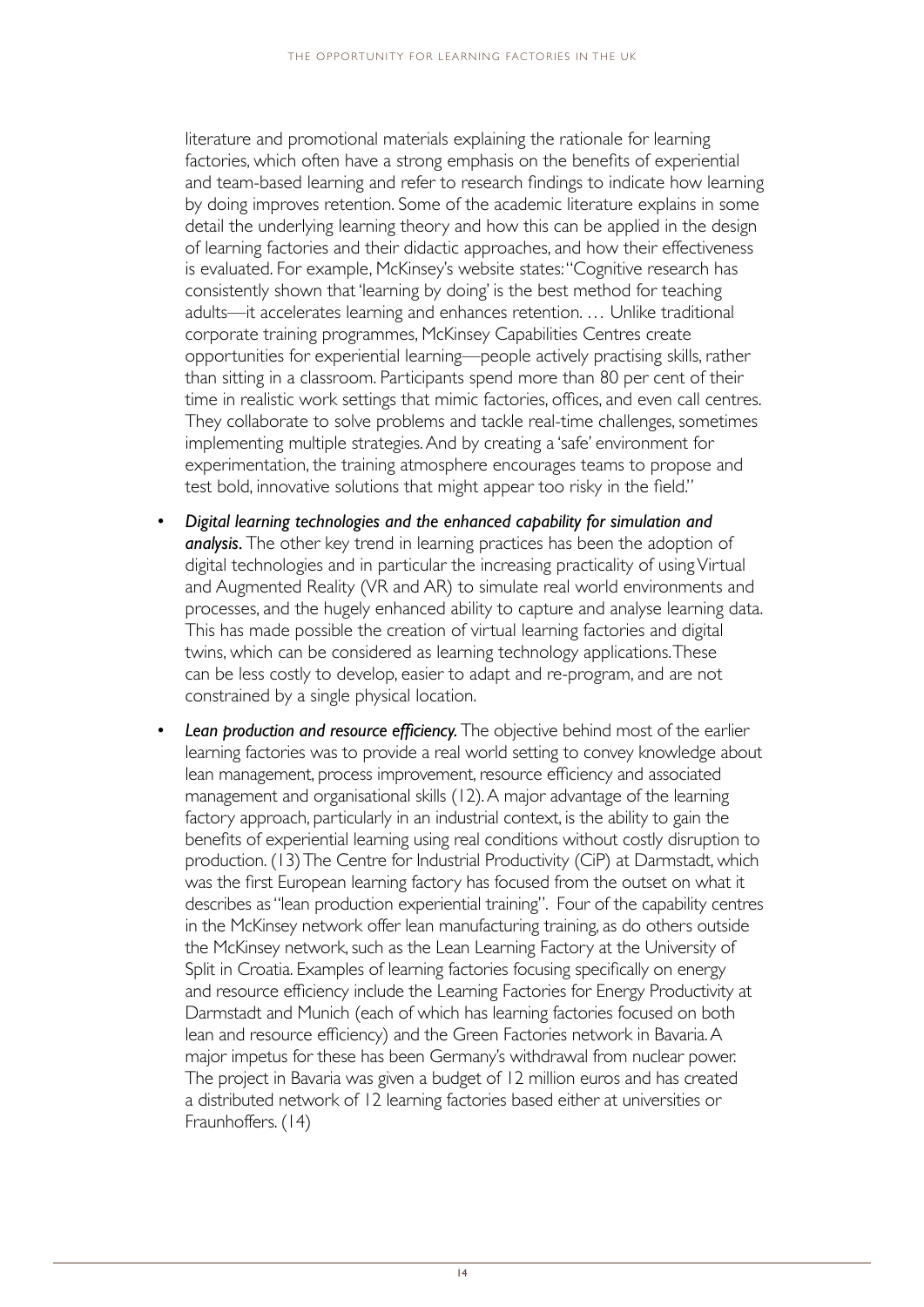- *• Digital manufacturing and Industry 4.0.* A major feature of the development of learning factories in recent years has been their alignment with the digital transformation of manufacturing and the confluence of technologies such as data analytics, artificial intelligence, advanced robotics and the internet of things, commonly referred to as Industry 4.0. As well as McKinsey's network of five Digital Capability Centres, other examples with a strong focus on Industry 4.0 include: the [University of Bolzano Smart Mini Factory lab](https://www.unibz.it/en/faculties/sciencetechnology/research/industrial-engineering-and-automation/mini-factory-lab/) in Italy; the Industry 4.0 Learning Factory at Bochum University of Applied Sciences in Germany; and the University College Dublin Learning Factory in Smart Precision Manufacturing in the Republic of Ireland. A common theme of many of these Industry 4.0 focused learning factories is the role they play in exposing SMEs to the potential for digital transformation. For example, the Learning Factory at Bochum University, as well as being used for student education and research projects, provides training for a regional association of small lock and key manufacturers supplying the German auto and building industries. (15) As referred to earlier, the German Federal Government has sought to encourage and systematise this role for learning factories in supporting the uptake of Industry 4.0 through its substantial financial support for the network of '*[Mittelstand 4.0 Competence Centres](https://www.bmwi.de/Redaktion/EN/Dossier/Industrie-40/putting-industrie-4-0-into-practice.html)*'.
- *• Pace of change and shortened product cycle.* Closely related to digitalisation, another factor mentioned in the literature is the need for manufacturing to be increasingly flexible both to enable greater customisation of products and to cope with shorter product cycles driven by the increasing pace of innovation and competition to bring new products to the market more quickly. (16) Learning factories can be used to support the modelling and experimentation needed for this type of adaptive manufacturing, acting for example as prototypes for changeable and reconfigurable manufacturing systems. Some learning factories have been designed specifically to support these requirements of changeability. These include the [Learning Factory for Advanced](https://www.festo-didactic.com/int-en/news/innovative-training-factory-for-advanced-industrial-engineering-aie-..htm?fbid=aW50LmVuLjU1Ny4xNy4xNi4zMDg2)  [Industrial Engineering at the University of Stuttgart](https://www.festo-didactic.com/int-en/news/innovative-training-factory-for-advanced-industrial-engineering-aie-..htm?fbid=aW50LmVuLjU1Ny4xNy4xNi4zMDg2) and the [iFactory in the](https://www.uwindsor.ca/intelligent-manufacturing-systems/)  [Intelligent Manufacturing Systems Centre at the University of Windsor, Canada,](https://www.uwindsor.ca/intelligent-manufacturing-systems/) both of which are based on Festo's transformable manufacturing platform.
- *• Global production and reshoring.* Trends in globalisation and the need to facilitate strategies for responding to them can be seen as another driver for the development and spread of learning factories. A [Learning Factory on](https://www.kit.edu/kit/english/pi_2016_027_unique-learning-factory-for-global-production-at-kit.php)  [Global Production at Karlsruhe Institute of Technology in Germany](https://www.kit.edu/kit/english/pi_2016_027_unique-learning-factory-for-global-production-at-kit.php) has been developed in partnership with Bosch specifically to help build knowledge and skills for planning and managing globally distributed production networks. The model network consists of a lead factory in a high-wage economy and two assembly plants in low-wage economies. The assembly plants are physically realised as part of the learning factory, but the lead factory is only virtual. Learners undertake exercises to learn how to optimise what is produced where, responding to different scenarios as key factors are varied. (17) Individual company learning factories, such as those of BMW and Karcher, have been rolled out globally across all their production sites. There are also references to learning factories supporting the reshoring of manufacturing jobs in higher-wage economies as the lower-skilled assembly tasks that could previously have been off-shored more easily are automated and new skills are required to work in factories of the future.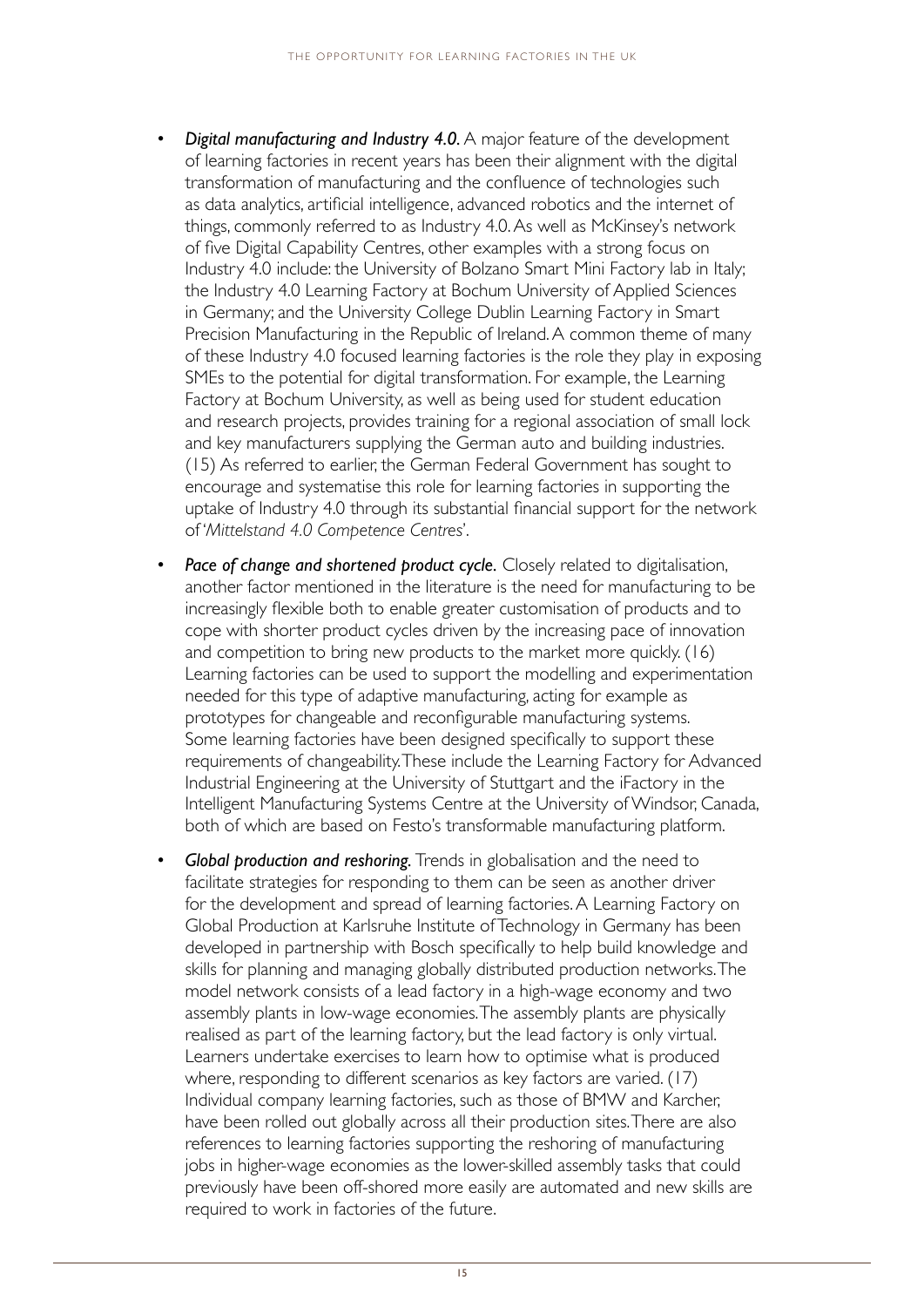All these factors appear to have built on each other so that in recent years the rate of growth of learning factories has accelerated, as well as the level of interest in them. The combination of digital learning technologies with the digital transformation of manufacturing seems to have been particularly important in the past five years or so. One gauge of the sharp growth in interest is the number of indexed research publications relating to learning factories. A recent analysis showed a tenfold increase between 2012 and 2019. (18).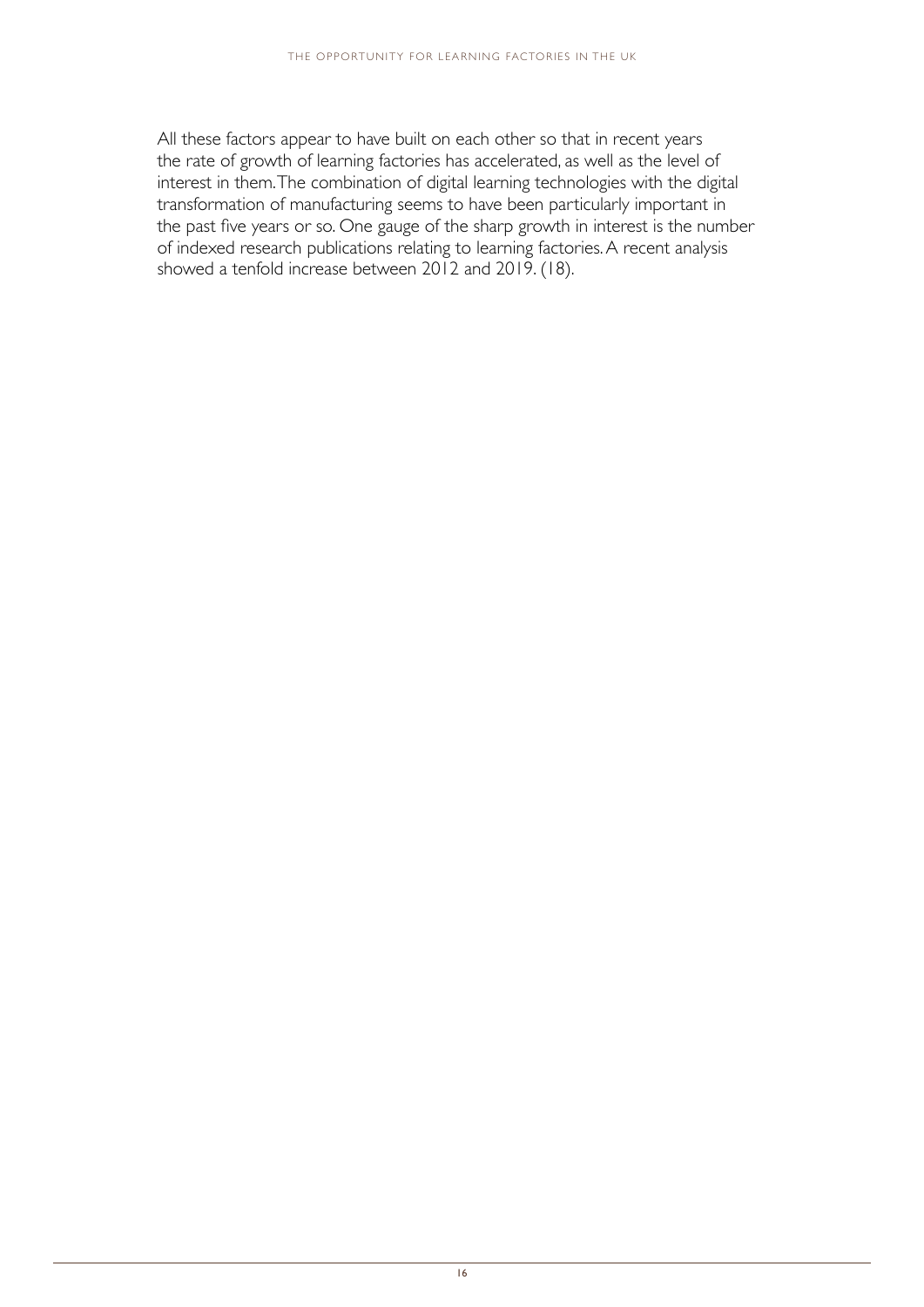## DEVELOPING LEARNING FACTORIES IN THE UK

## THE CASE FOR LEARNING FACTORIES IN THE UK

Before looking at the current state of play with learning factories in the UK and their potential for further development, it is worth considering why they may have particular relevance in current UK circumstances. The trends that have encouraged the global growth of learning factories in other countries such as Germany, the USA and Singapore, apply equally to the UK, though manufacturing represents a smaller proportion of our economy. In addition, there are longstanding, systemic weaknesses in our approach to skills development and the adoption of innovation which are widely recognised to have undermined growth in productivity. On top of that, with this study being undertaken in 2020, new and unprecedented challenges have forced their way onto the agenda in the wake of the COVID-19 pandemic and Brexit.

### *Addressing long-standing productivity issues*

Learning factories are fundamentally a vehicle to raise levels of skills and awareness to enable improvements in productivity. The UK's problem with sluggish growth in productivity, particularly since the 2008 financial crisis, is well documented. It is the core weakness in the economy (pre-COVID) that the Government's Industrial Strategy (19) and related Post-16 Skills Plan (20) sought to address. Moreover, it is evident that the manufacturing sector has been a major component of that problem.

A 2018 McKinsey report entitled *Solving the United Kingdom's productivity puzzle in a digital age* highlights manufacturing alongside finance as having had an outsize impact on the slowdown in productivity growth relative to their share of the economy. "Despite making up less than 20 per cent of UK value added and employment, the decline in productivity growth in these sectors combined accounted for nearly half of the productivity-growth slowdown." (21) Looking at the reasons for this, the McKinsey report highlights weak equipment investment as playing a key role in declining productivity growth in manufacturing, particularly because of equipment's role in automation. It also points to the fact that, although the UK ranks overall among the top digitising nations, there are relative gaps in areas that are significant for productivity growth in manufacturing such as supply-chain management, robotics adoption, and investment in next generation technologies like the Internet of Things and advanced artificial intelligence (AI). Looking at solutions to promote productivity growth, two of the three areas highlighted are skills and the closing the adoption gaps in digital and nextgeneration technologies. Moreover, these two are seen as closely connected: lack of skills and awareness are identified as key barriers to technology adoption.

The 2017 Made Smarter Review led by Jurgen Maier presents a very similar analysis, but also sets out the extent of the opportunity if action can be taken successfully to transform UK manufacturing through the adoption of industrial digital technology (IDT). It is argued that the UK has the potential to differentiate itself in the digital industrial revolution and become a world leader in IDT, stimulating a leap forward in productivity: "Overall, from the data and evidence collated, we are confident that industrial productivity can be improved by more than 25 per cent by 2025." (22) The main barriers to be overcome include low levels of adoption particularly amongst SMEs, lack of skills particularly at higher technical levels (i.e. levels 4/5) and lack of co-ordination for the effective diffusion of technologies from the UK's world class research centres and the Catapult network.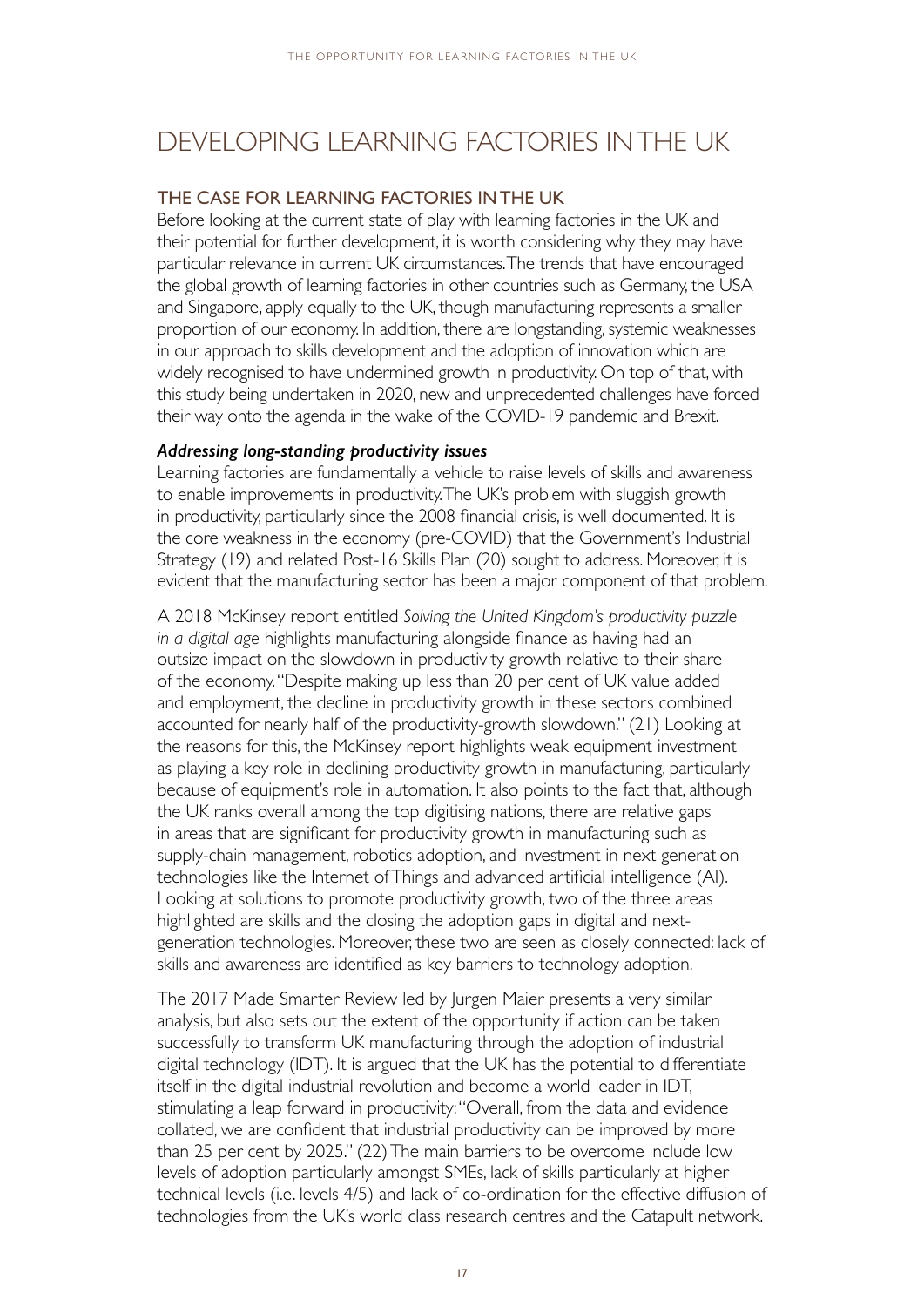Low levels of adoption and the need to accelerate the rate of technological diffusion to the UK's long tail of lower productivity firms were also major themes of a speech delivered in 2018 by Andrew Haldane, the Chief Economist at the Bank of England, entitled *The UK's Productivity Problem: Hub No Spokes* (23). HIs analysis identifies that the productivity gap between top and bottom performing companies in the UK is significantly larger than that in France, Germany and the US, and that the long and growing tail of firms in which productivity growth has effectively stalled accounts for the UK's inferior productivity as a national economy. Considering the determinants of effective technology diffusion, Haldane identifies UK weaknesses in technology transfer, human capital and institutional infrastructure. The UK is very strong on top-end innovation, but has fewer institutional spokes supporting technological trickle down. The formation of the Catapult network since 2011 is a positive, but compared with the Fraunhofer network in Germany on which it was modelled it is still much smaller and more limited in scope, serving "more as an innovation than a diffusion engine, leaving largely untouched the long tail of UK companies".

Focusing on the skills issue, both the Report of the Independent Panel on Technical Education chaired by David Sainsbury in 2016 (24) and the Government's response in the Post-16 Skills Plan highlight that the UK performs poorly on intermediate technical skills and is forecast to fall from 22<sup>nd</sup> to 28<sup>th</sup> out of 33 OECD countries for intermediate skills. (25) The Skills Plan is also clear that one of the things wrong with the current system is that "we have too little dedicated technical education at higher levels to meet our need for technicianlevel skills, and programmes are not always designed to deliver what is needed to move to skilled employment". The Independent Panel's report also identified weaknesses in the provider base, calling for a rationalisation of specialist technical education facilities, and recommending that funding should be restricted to "colleges and training providers which meet clear criteria for quality, stability and an ability to maintain up-to-date equipment and infrastructure".

Making the connection back to an innovation perspective, or more specifically an innovation systems perspective, Gatsby commissioned a report in 2019 on *Technicians and Innovation* from Professor Paul Lewis of King's College London (26). This highlights the contribution of technicians not just to the innovation process itself but to the absorptive capacity of firms and their ability to apply new technologies. Considering the UK's provision of technical education, the report identifies a systemic failure whereby employers struggle to find up to date practical training for technician apprentices to learn how to use new methods of production associated with emerging technologies, and local colleges and training providers have little incentive to provide what they need. Often the numbers are too small to justify the investment required and without other incentives or means of aggregating demand there is a 'skills valley of death' in which training providers struggle to develop commercially viable programmes for emerging technologies.

The *Manufacturing the Future Workforce Report* similarly highlights the disconnect between the skills and innovation systems, which means that the UK's real strength in both its research base and capacity for technology innovation is undermined by the difficulty its manufacturers face in accessing the skilled workforce they need to turn such innovation into profit and maintain their competitiveness taking advantage of latest technologies. Both reports recommend a response that connects institutions more systematically, and based on observation of international good practice, this has been developed into the concept of a 'skills value chain'.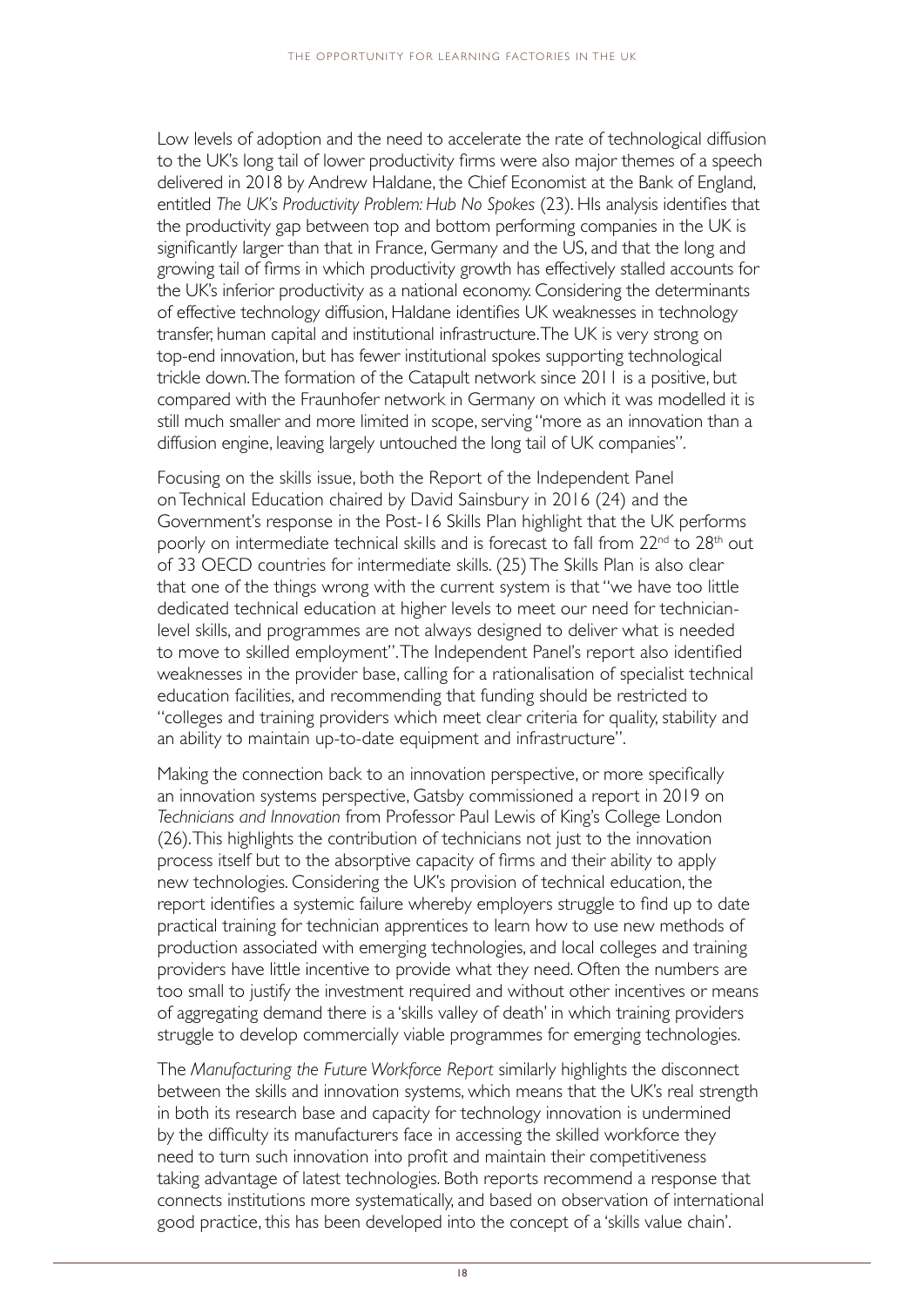## *Addressing the immediate context*

Arguably the UK has managed until now to get by without properly addressing these issues. Current circumstances remove the option of continuing to do so. In a post-Brexit trading environment, the UK cannot afford to ignore barriers to translating its world leading R&D capability into industrial productivity and commercial profit, or to be reliant on importing the technical skills it needs for innovation adoption. In a post-COVID world, a skills system lacking the capability to address the nation's growing shortage in technical skills can no longer be tolerated alongside the prospect of a new generation of mass unemployment.

In this context, particularly given the impact of the COVID pandemic which is addressed further in a final section of this report, there is now a widespread recognition of the urgent need to reform the FE and Skills system, including taking on lessons from international practice. The case made in this report is that more widespread adoption of a learning factory approach could be an important component of the wider systemic reform required. However, it should also be recognised that it is not necessarily straightforward to import a model that is working in Germany and elsewhere, and isolated initiatives are not necessarily going to succeed in a different manufacturing culture with a very different technical and vocational education system. It is important therefore to consider what foundations already exist in the UK, how learning factory developments could go with the grain of wider initiatives and reforms, and what obstacles may need to be removed to realise their potential contribution.

## CURRENT STATE OF PLAY AND FOUNDATIONS FOR FUTURE DEVELOPMENT

The initial impression is of a lack of facilities calling themselves 'learning factories'. Examples from the UK do not feature in the international literature and nor are any of the McKinsey Capability/Digital Capability Centres located in the UK. Similarly, there is an absence of UK-based authors writing about learning factories. However, this is to some extent an issue of terminology. The term 'learning factory' is not commonly used and is sometimes misunderstood, for example conjuring up the negative image of a school that is a rote learning production line for exams. When the concept is correctly understood, it is possible to find developments which demonstrate the main features of a learning factory or that are moving in that direction. There is also a more positive reaction when the experiential style of learning which learning factories facilitate is understood.

Back in 2013 the *Commission on Adult Vocational Teaching and Learning (CAVTL)* (27) effectively endorsed a learning factory type approach, though it did not mention the concept by name. When setting out the main characteristics of excellent vocational teaching and learning programmes it included "a clear line of sight to work" and "access to industry-standard facilities and resources reflecting the ways in which technology is transforming work". CAVTL also highlighted the centrality of "practical problem solving and critical reflection on experience, including learning from mistakes in real and simulated settings".

Within university engineering and manufacturing related departments it is relatively commonplace to have workshop-type facilities that can support students working on projects, often with industry sponsors. Many FE colleges offer their students and apprentices training in real working environments which can be run as mini businesses with paying customers. Common examples include auto repair and maintenance, hairdressers, beauty salons, florists and restaurants. Larger scale and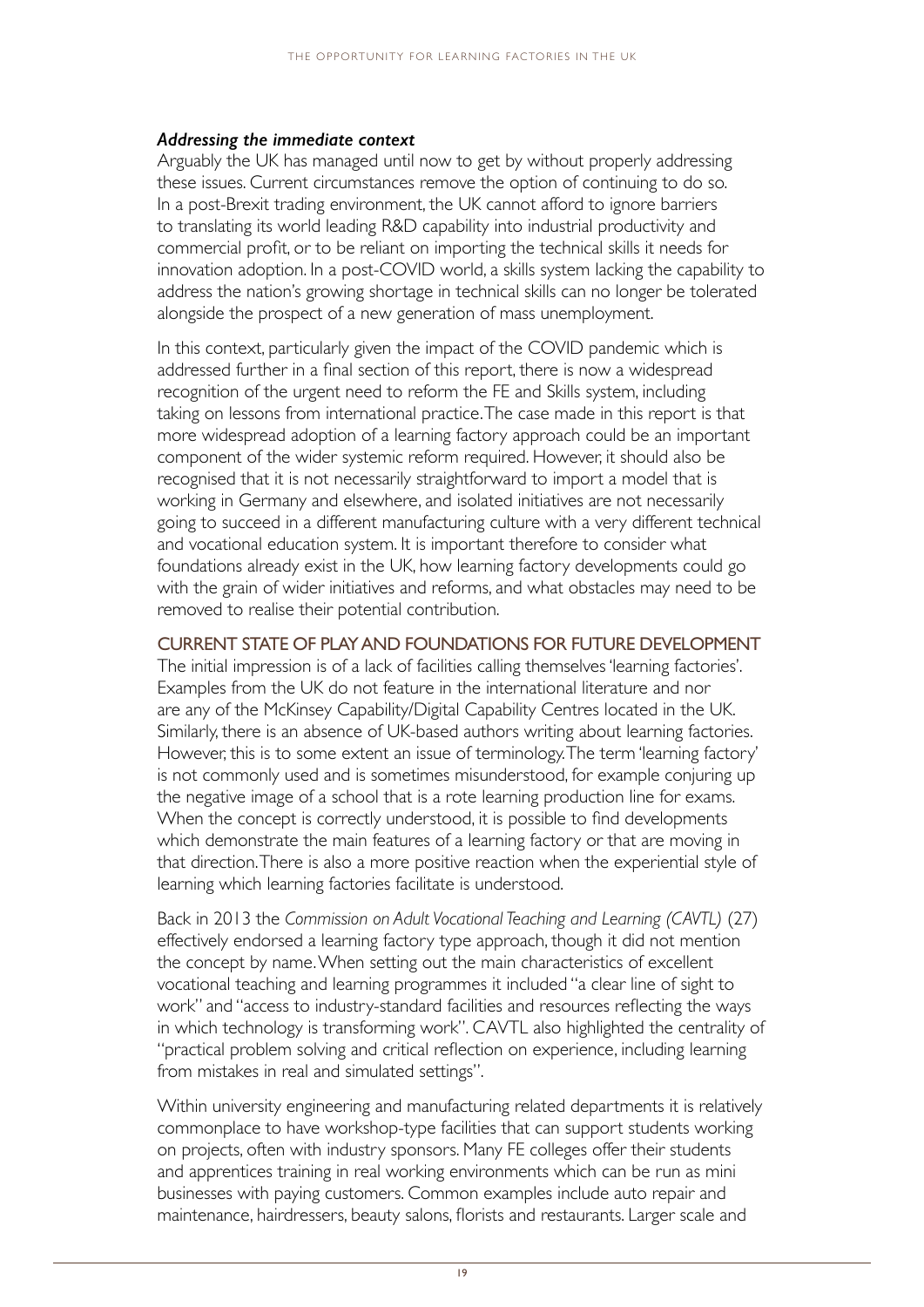more technologically sophisticated examples tend to involve industry partners or to be industry-led, and some of these display many of the features of learning factories without being badged as such.

Amongst the examples identified that go furthest in replicating full production line, factory-like facilities for learning purposes are:

- [Nissan](https://www.theengineer.co.uk/inspiration/nissan-teams-up-for-training/) in partnership with Sunderland College back in 2000 established a training centre for car workers with a simulated production line, in response to its need to expand its local workforce;
- the *[Toyota and Lexus Academy in Derbyshire](https://blog.toyota.co.uk/toyota-training-academy)* opened in 2016 to train apprentices and other staff which mirrors the Toyota working environment, with a replica production line, vehicle showrooms and workshops;
- the *[JCB Dove Engineering Centre in Staffordshire](https://www.jcb.com/en-gb/news/2018/02/new-apprentice-centre-can-play-lead-role-for-industry)* opened in 2017 to train apprentices which includes a mechatronics suite with a hi-tech rig that replicates an entire manufacturing system along with hydraulic and pneumatic equipment and a related area where students undertake projects using computer-aided design;
- *[Middlesex University's Cyber Factory training facility](https://www.mdx.ac.uk/news/2017/02/first-uk-cyber-factory-training-facility-installed-at-middlesex-university)* which was opened for its Department of Design Engineering in 2017 and is installed with Festo Didactic equipment and Siemens wireless technology;
- *[Coventry University's Institute for Advanced Manufacturing and Engineering \(AME\)](https://www.coventry.ac.uk/ame/the-institute/)* which in partnership with the Unipart Manufacturing Group opened in 2014 a purpose-built manufacturing and teaching space on a Unipart site, described as the UK's first 'Faculty on the Factory Floor' (see Case Study 4);
- [Make UK's Technology Hub](https://www.makeuk.org/insights/blogs/the-eef-technology-hub-uks-premiere-manufacturing-and-engineering-training-centre) which was opened at their Aston Campus in Birmingham in 2017 and has been designed and equipped to replicate modern engineering and manufacturing workplaces for the training of engineering apprentices and managers;
- [Dudley College of Technology's Advance II, Centre for Advanced Building Technologies](https://www.dudleycol.ac.uk/Dudley-Learning-Quarter/Dudley-Advance-II) opened in 2017 which includes a four-storey factory hangar where off-site manufacture of 'pods' or elements of buildings can be undertaken, led through live projects with off-site construction companies. There is also use of immersive technologies (AR/VR) in both training for future technologies such Building Information Modelling and for simulation of construction skills such as welding;
- the *[College of West Anglia's Training Factory](https://cwa.ac.uk/employers)* which provides hands on training and assessment for line operators, single and multi-skilled electrical and mechanical engineers, in a realistic factory environment;
- Kirklees College's [Process Manufacturing Centre](https://www.kirkleescollege.ac.uk/wp-content/uploads/2020/07/PMC-Digital-Brochure.pdf) which opened in 2016 and has a fully operational batch manufacturing plant using equipment supplied by industry partners;
- the *Fashion Technology Academy (FTA)* opened in 2017 which is a collaboration between Fashion Enter Ltd, Haringey Council, DWP and the e-retailer ASOS. com, and integrates training in industry practices with a live factory producing garments, and also offers educational visits for HE, FE and secondary school level students;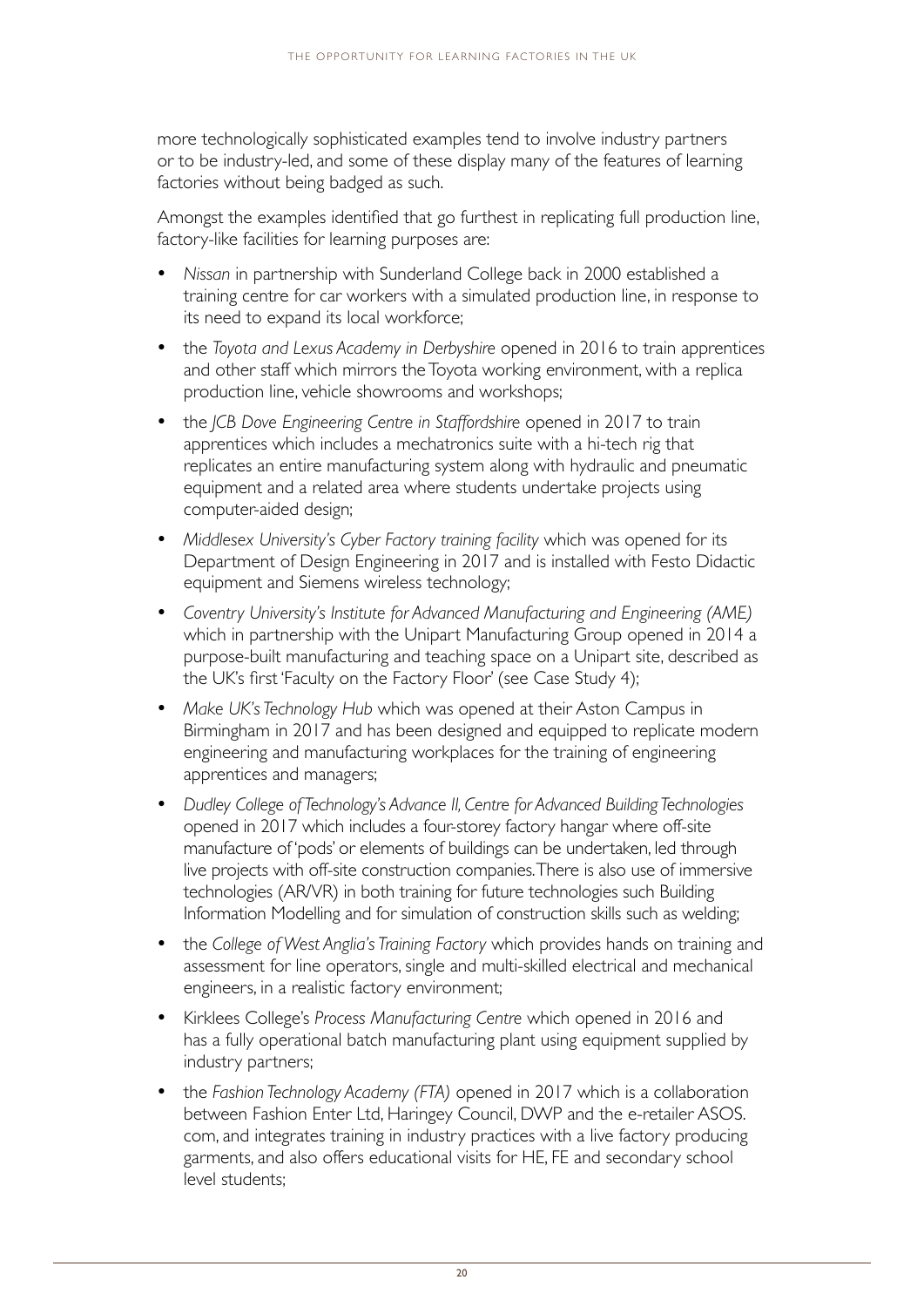- [London Design and Engineering University Technical College \(UTC\)](https://www.ldeutc.co.uk/) which opened in 2016 and is an industry sponsored college catering for students aged 13 upwards, and has a range of labs with specialist mechatronics, pneumatics and visualisation equipment, including an Amazon factory line, which can be flexibly reconfigured for student projects and learning scenarios;
- [University of Lincoln's National Centre for Food Manufacturing](https://www.youtube.com/watch?time_continue=18&v=YLFLk2Pwgis) which serves in one place the needs of the industry for further education, higher education (levels 2 to 6), including degree apprenticeships), research and innovation, and has a purpose-built food factory for teaching and research (see Case Study 5).

Looking more widely, there are plenty of other examples, which while not factories, make use of sophisticated technology to simulate authentic working conditions for training purposes. Some illustrative examples are:

- aircraft, vehicle and ship simulators used for training in the armed forces, such as the Royal Navy's immersive bridge trainers which have been deployed at training establishments like [HMS Collingwood](https://www.bbc.co.uk/news/av/uk-england-hampshire-20546202) since 2000. The Navy's simulation software can now mimic 21 different ship models in different geographical locations, under different weather conditions, day or night. Bridge and engine room simulators are also used in civilian nautical training establishments such as the [Warsash Maritime](https://www.warsashacademy.co.uk/facilities/bridge-simulators-and-ecdis-suites/overview.aspx)  [Academy](https://www.warsashacademy.co.uk/facilities/bridge-simulators-and-ecdis-suites/overview.aspx), part of Solent University, which opened in the UK in 2019;
- the *National Training Academy for Rail (NTAR)* opened in 2015 with joint funding from government and industry has facilities to support the digitalisation of rail engineering including the digital signalling equipment, a de-constructed train and a virtual reality and 3D simulation room;
- [Bridgewater and Taunton College's nuclear training facility](https://www.btc.ac.uk/the-college/campuses/cannington-campus/national-college-nuclear-southern-hub/) opened in 2018 as part of the National College for Nuclear includes the [PRACTICE activity centre](https://www.ufi.co.uk/projects/practice) which uses VR to replicate a nuclear plant in microcosm where highly technical operations can be rehearsed and appropriate industry behaviours learnt in a safe environment.

Beyond individual examples, it is important to consider the wider strategic landscape when assessing the potential for learning factories to contribute to a more coherent and effective UK skills and innovation system. This study has therefore, as recommended by the *Manufacturing the Future Workforce* report, focused on three potential foundations which could play a key role in supporting and aligning future learning factory developments: the Catapults and other Centres of Innovation (COIs) which have UK-wide distribution; the emergent network of Institutes of Technology in England; and the Made Smarter programme, which is currently being piloted in the North West with a view to future UK wide roll-out. In addition, developments have been looked at in Scotland, Wales and Northern Ireland particularly in respect of their devolved skills systems and centres of skills expertise. An account is given here of the current state of play.

## *Catapults and Centres of Innovation (COIs)*

Catapults are specialist technology and innovation centres providing access to cutting-edge R&D infrastructure. The network consists of nine different Catapults which have been established by Innovate UK since 2011. Between them they have a presence at 30 different physical locations spread across the UK, with over £1 billion of research and demonstration facilities under their management. Each Catapult focuses on a key sector of industry where the UK has strengths and there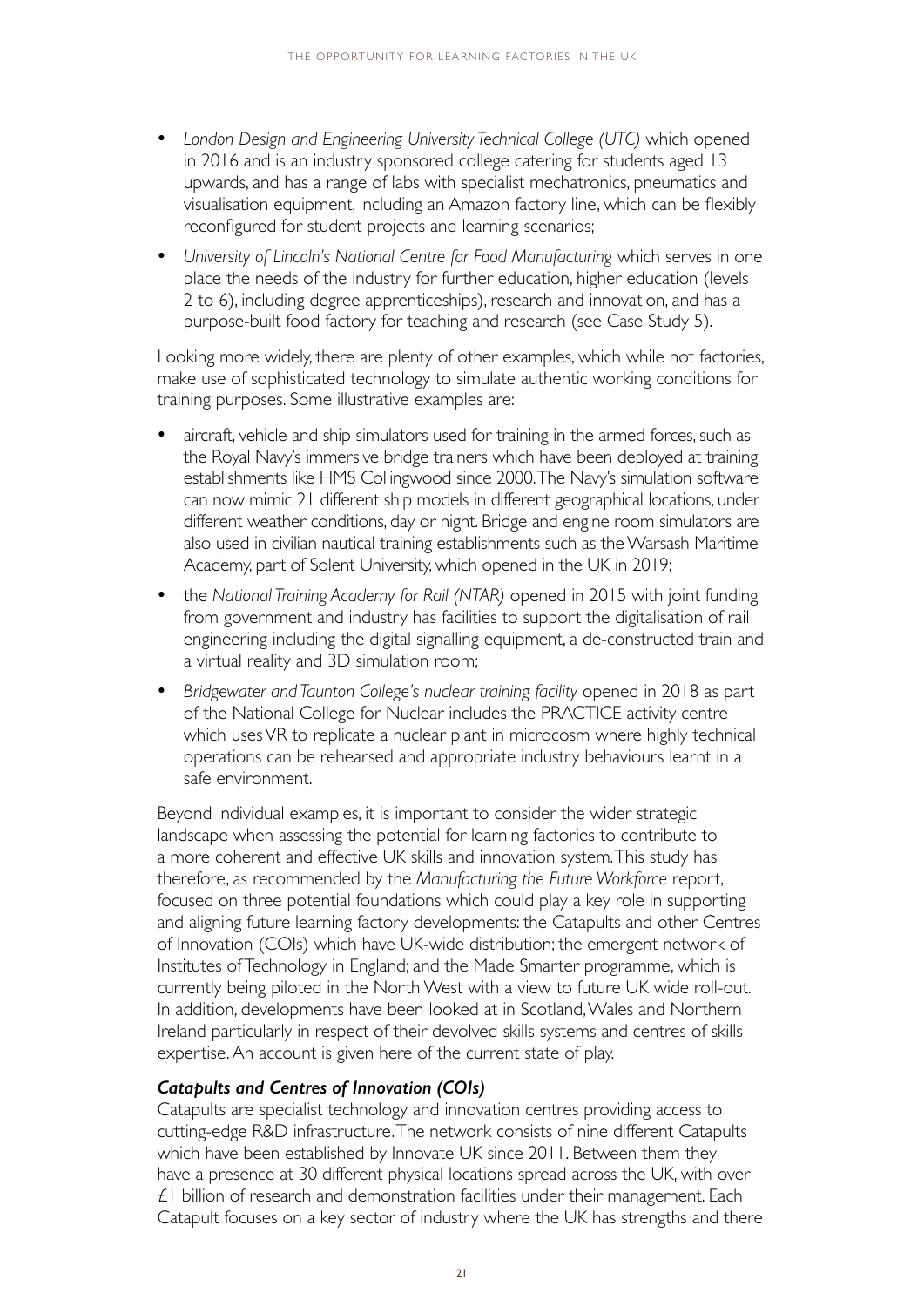is potential for new technologies to generate economic growth. Their main aim is to bring together UK businesses, scientists, technical specialists and engineers to work side by side on late-stage research and development, and thereby accelerate the development, deployment and adoption of new technologies.

Beyond the Catapult network, there are other facilities that perform similar functions, such as the National Physical Laboratory (NPL), The Welding Institute (TWI) and some of the applied science institutes within universities. Scotland has also created its own network of eight innovation centres which specialise in key sectors and share some of the features of catapults on a smaller scale. The *Manufacturing the Future Workforce* report uses the more generic description of 'Centres of Innovation' to encompass these other facilities, defined as "organisations that undertake technology translation, provide related services and transfer knowledge to support industrial success". Although this study has focused mainly on the Catapults, its analysis is equally applicable to other COIs.

In terms of the potential for the assets and expertise of Catapults and COIs to be harnessed as foundations for a more strategic development of learning factory capabilities in the UK, there are some positive indicators and gathering momentum.

- Internationally, similar organisations like the Fraunhofer Institutes in Germany on which the Catapults were originally modelled have played as significant role in the development of learning factories, and in Singapore the newly launched [Advanced Manufacturing Training Academy](https://www.youtube.com/watch?v=JugpwYSiEoM) is being positioned as the hub for the national advanced manufacturing training ecosystem, foresighting future skillsets, identifying gaps in existing training provision and working with training providers to fill them.
- In the UK, as illustrated by the *Manufacturing the Future Workforce report*, there is a growing recognition that, in order to anchor emerging technologies, Catapults and COIs need to take more active responsibility for ensuring that workforce capability is developed for innovation adoption, with a particular challenge being to achieve scale and accessibility of provision.
- There are also now examples of learning factory facilities established or being developed at UK Catapults and COIs, and although these tend to be primarily for research and innovation purposes there is some broader use for education and training.

The main developments, as would be expected, are associated with the High Value Manufacturing Catapult (HVMC) and its network of seven centres. Specific examples include:

- at the Manufacturing Technology Centre (MTC) in Coventry, the Advanced [Manufacturing Training Centre](https://the-amtc.co.uk/training/train-at-mtc/) built in 2015 and the [DRAMA \(Digital](http://ncam.the-mtc.org/drama/overview)  [Reconfigurable Additive Manufacturing facilities for Aerospace\) project](http://ncam.the-mtc.org/drama/overview) which began in 2017 and is developing a digital learning factory to help build a stronger additive manufacturing supply chain for UK aerospace;
- at the Advanced Research Manufacturing Centre (ARMC) in Sheffield, the *[Factory 2050](https://www.amrc.co.uk/facilities/factory-2050)* which was opened in 2015 (see Case Study 1);
- at the Warwick Manufacturing Group (WMG), the Digital Skills Factory (see Case Study 2); and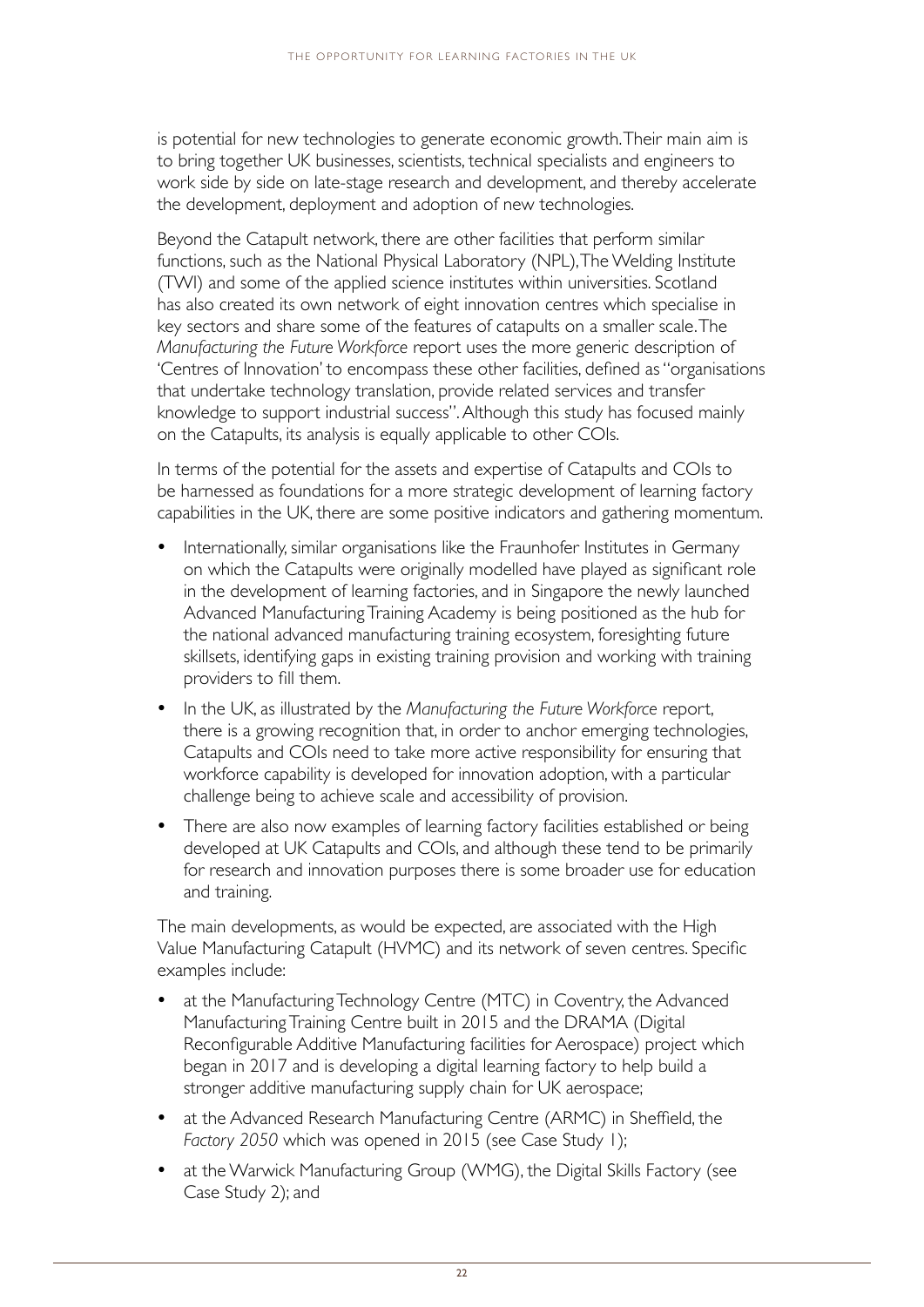the incorporation of the Advanced Forming Research Centre (AFRC) in Renfrewshire into the [National Manufacturing Institute Scotland \(NMIS\)](file:///C:\Users\stuar\AppData\Roaming\Microsoft\Word\National%20Manufacturing%20Institute%20Scotland%20(NMIS)).

Discussions undertaken during this study have also indicated that the learning factory concept could be relevant for other Catapults and COIs, particularly if considered more generically as a complex simulated workplace environment. Examples are given here that illustrate this potential elsewhere in the Catapult network beyond the HVMC.

The Cell and Gene Therapy (CGT) Catapult has established a large-scale Manufacturing Centre at Stevenage which is specifically dedicated to cell and gene therapy manufacture with facilities such as adaptable production clean rooms which companies can tailor to their specific needs. It has also developed a skills strategy based on a survey of companies to gauge the need to scale up the quality and quantity of the workforce as the industry grows. The model now being adopted by the CGT Catapult to address these skills needs, and to provide a talent pipeline for the innovative SMEs it works with, involves acting as a hub for a geographically distributed national network of licensed training providers. The Catapult supports a blended learning approach with a virtual learning centre and e-learning modules and immersive content co-created with employers. This enables most of the training content to be delivered by local training providers and employers, with the capacity to use the specialist facilities at the Catapult Manufacturing Centre for short enriched experiences: for example, apprentices from companies which have joined the Advanced Therapies Apprenticeship Community come in from across the country for 2 or 3 days intensive training twice a year as part of their programme.

In the context of the UK national response to COVID-19 and preparedness for future possible pandemics, this approach has recently been given a major boost through funding announced both to establish a further [national Manufacturing](https://ct.catapult.org.uk/news-media/general-news/positioning-statement-cgt-catapult-manufacturing-innovation-centre)  [Innovation Centre](https://ct.catapult.org.uk/news-media/general-news/positioning-statement-cgt-catapult-manufacturing-innovation-centre) at Braintree in Essex and to strengthen the capabilities of the training and skills network. The latter will involve the development of *[national](https://ct.catapult.org.uk/news-media/general-news/cgt-catapult-launches-national-training-centres-industrial-skills)  [Centres for Advanced Therapies Training and Skills \(nCATTS\)](https://ct.catapult.org.uk/news-media/general-news/cgt-catapult-launches-national-training-centres-industrial-skills)* with facilities to provide industry-standard skills and experience, as well as further development of the virtual Centre for Advanced Therapies Training and Skills (vCATTS) to provide online training programmes for advanced therapy and vaccine manufacturing.

- The Energy Systems Catapult based in Birmingham has developed a national asset called the 'Living Lab' – a 150-home (and growing) test and demonstration environment for businesses to trial new energy products and services in homes retrofitted with room-by-room sensors, smart-heating controls and other smart home technologies, such as electric vehicle charging. Consideration is now being given to whether this type of facility could be developed further to take a 'learning building' approach to the need identified to skill/reskill a one million strong workforce to transform the energy efficiency of the existing UK property stock.
- The Compound Semi-Conductor Applications Catapult based in Newport, South Wales is the newest addition to the Catapult network. The facilities at its new Innovation Centre are for laboratory-based research rather than training or production, and its skills strategy is still in development. The breadth of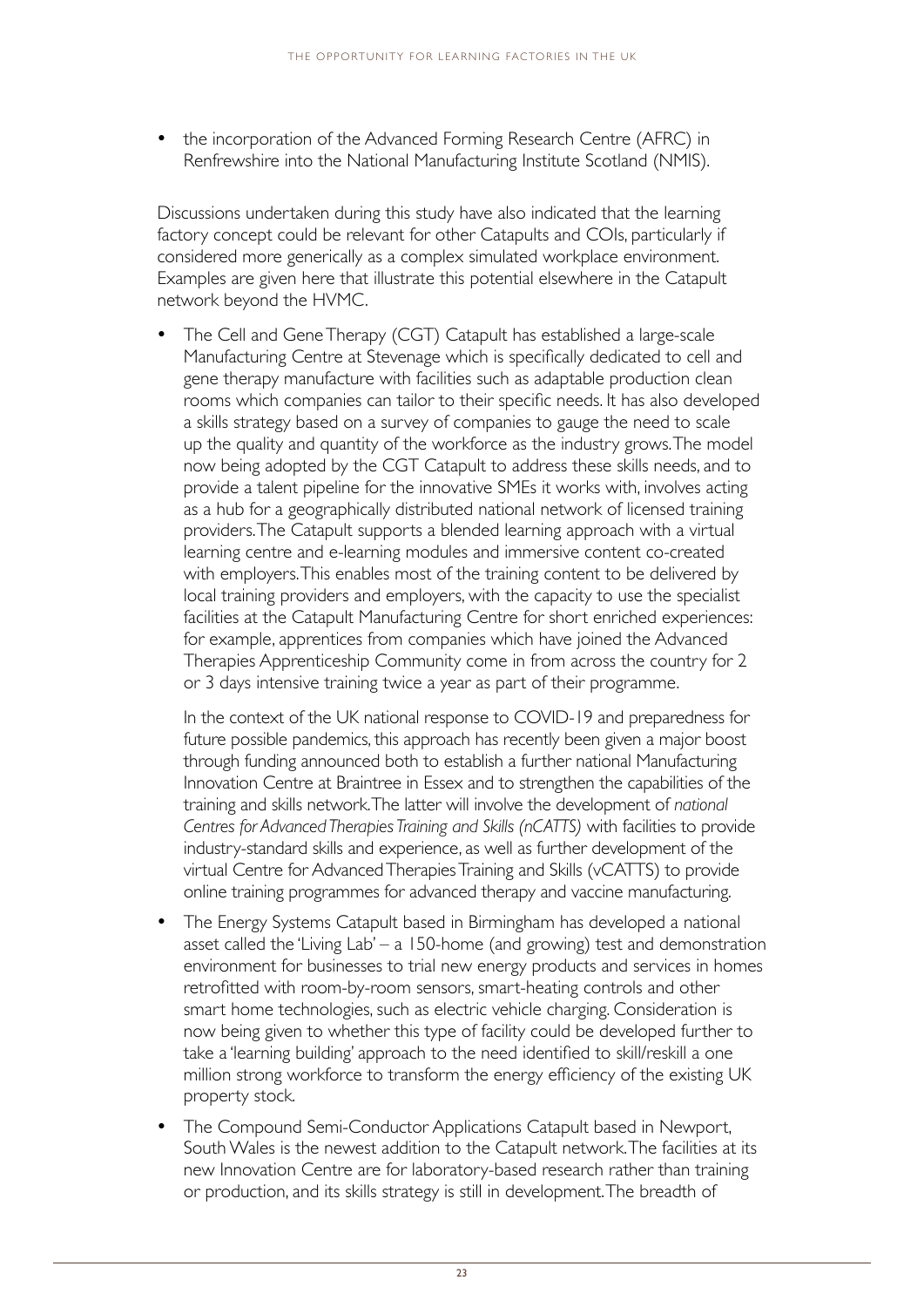range of applications across different industries means that it is unlikely to be appropriate to develop learning factory facilities that are specific to its remit, but it could have a role to play in supporting learning factories in industry sectors using compound semi-conductors, for example advising on technology and developing curriculum content and learning scenarios.

## *Institutes of Technology and centres of skills expertise*

Institutes of Technology (IoTs) are the flagship programme in England designed to spearhead the delivery of higher technical education in STEM subjects and address the barriers that have held back delivery of high-quality provision on the scale needed to avert serious skills shortages. They are intended to bring together employers with FE colleges and universities into a new type of prestigious institution. Their remit and the expectations now being set for them fit well with the concept of learning factories. The Government's plan to create a comprehensive national network of employer-led IoTs throughout England means that they have the potential to play a key role in the future development of learning factory facilities and supporting a more coherent and effective skills and innovation system.

The first 12 IoTs were announced in April 2019 and have since been establishing themselves. A competition prospectus has also been published by the Department for Education (DfE) for a second wave of eight new IoTs (28). The success criteria set by the DfE for new proposals highlight features that are consistent with and could encourage a learning factory model.

- Learners have access to industry standard facilities, simulated workplace environments and dual industry/teaching professionals, who can provide real applied expertise, training in the latest techniques alongside current business and employment skills.
- Being able to anticipate and innovate in response to current and future industrial change such as industrial digitalisation or automated manufacturing, accessing the applied research base of their university partners, innovation centres and employer partners to prepare the workforce for changes in technology, working practices and business models.
- Working collaboratively, adding value and driving innovation by harnessing each partner's strengths, ranging from assets such as facilities and equipment to relationships and resources, so that the overall delivery model is greater than the sum of its individual parts.

Many of the Wave 1 IoTs currently establishing themselves are already developing or incorporating learning factory type facilities within a variety of delivery models which include co-ordinated regional approaches. Examples identified during discussions for this study include:

- East London IoT is installing learning factory equipment as part of a new, purpose-built facility for advanced technologies at Barking and Dagenham College;
- Greater Birmingham and Solihull IoT is installing a large 'Cyber-Physical Factory' at Aston University to form part of the hub of a regional 'hub and spoke' model, networked with smaller facilities at each of the spokes (see Case Study 3);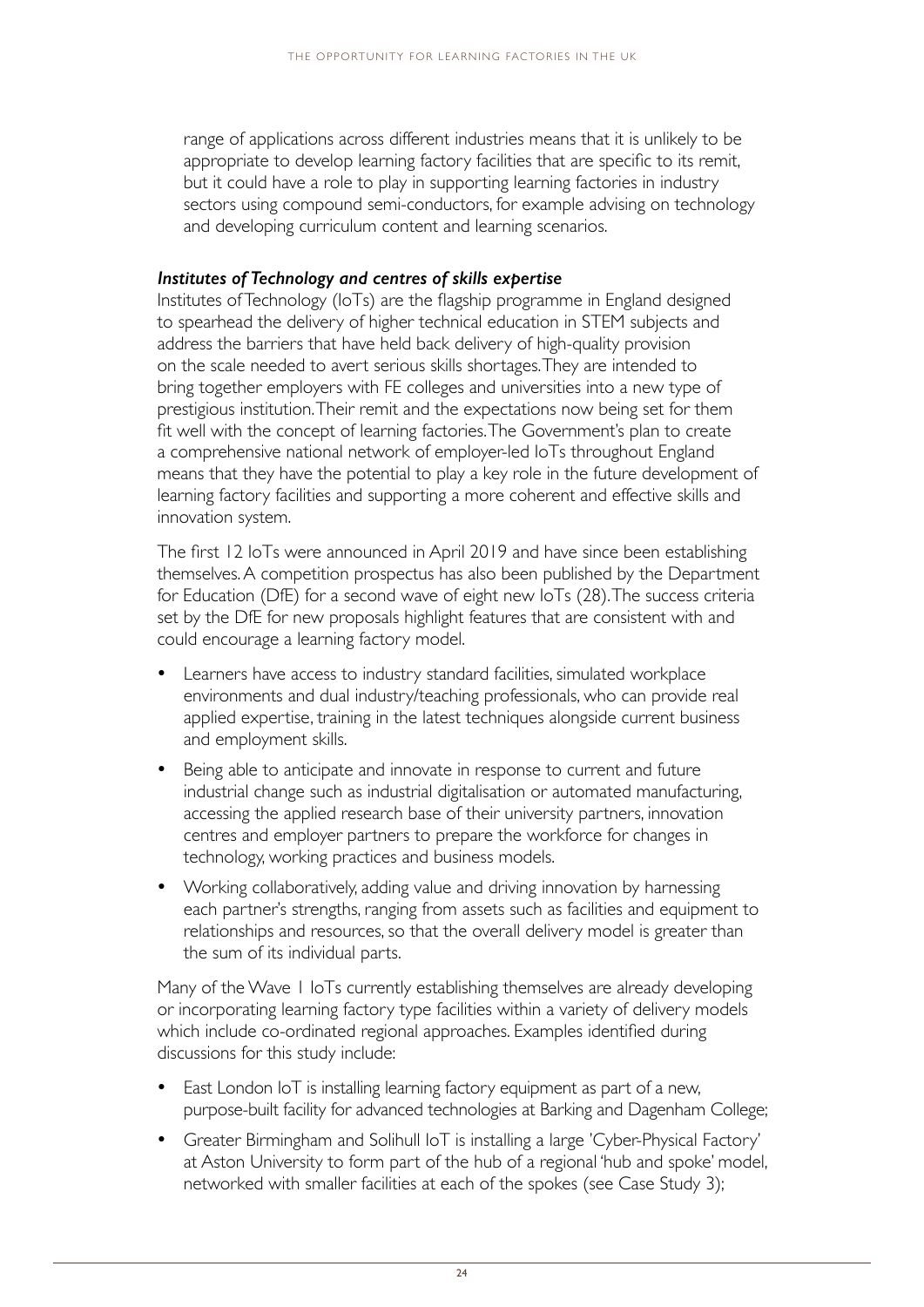- Lincolnshire IoT has incorporated the National Centre for Food Manufacturing (NCFM) at Lincoln University and envisages that the learning factory type approach pioneered at NCFM could be applied more extensively across a widely distributed geographical network of centres with each major town having its own centre of expertise (see Case Study 5);
- West of England IoT is commissioning a learning factory facility at the University of the West of England as part of the skills strand of a broader initiative called DETI (the Centre for Digital Engineering and Innovation) which is designed to align research, innovation and skills more closely as part of a wider sectoral and regional industrial strategy;
- Yorkshire and Humberside IoT is installing learning factory equipment at two of its partner FE colleges, York and Selby.

Thus in England, there is the prospect that a national network of IoTs with learning factory capabilities will eventually cover all regions and be a critical link in creating a more coherent skills value chain, joining up innovation with the skills development needed for adoption at scale, particularly for the technician skills needed at levels 4 and 5 which are the focus of the government's policy on *Higher technical education reforms* (29).

In Northern Ireland, Scotland and Wales, although there is no direct equivalent of the IoT programme, there are other foundations that can be built on in terms of centres of skills expertise. College networks already have a relatively coherent regional geographic focus (which is not always the case in England despite the Area Review process). There also tends to be a more established college role in supporting businesses with innovation adoption, particularly in Northern Ireland (30). Specific features and proposals which could provide foundations for learning factory type developments were identified in each of the devolved administrations.

Northern Ireland's rationalised network of six FE colleges (down from 16 in 2007) enables each college to have a clear regional focus and the scale needed to give critical mass. Particular features are: (a) the extent to which their business support role extends beyond vocational and technical training to include business development and innovation processes; (b) the intent to take a more collaborative and co-ordinated approach to business engagement across the college network based on subject specialisms; (c) the extent to which the colleges are involved in developing and delivering Higher Education and Higher Level Apprenticeship Programmes. The Department for the Economy has encouraged FE colleges through a range of funded initiatives to provide innovation support services for SMEs and to work with universities to meet the knowledge exchange needs of businesses in a co-ordinated fashion (31). In some instances colleges take the lead on larger innovation projects, for example Belfast Metropolitan College led a successful consortium bid for Horizon 2020 funding to support digitalisation in the construction industry and on a transnational INTERREG bid to develop pilot approaches to hydrogen energy generation and utilisation. Colleges have also agreed a model of curriculum hubs where one college has been selected on behalf of the FE sector regionally to have a lead role in horizon scanning, curriculum development and employer engagement for developing new apprenticeship solutions, and is recognised for their expertise and specialisation (32).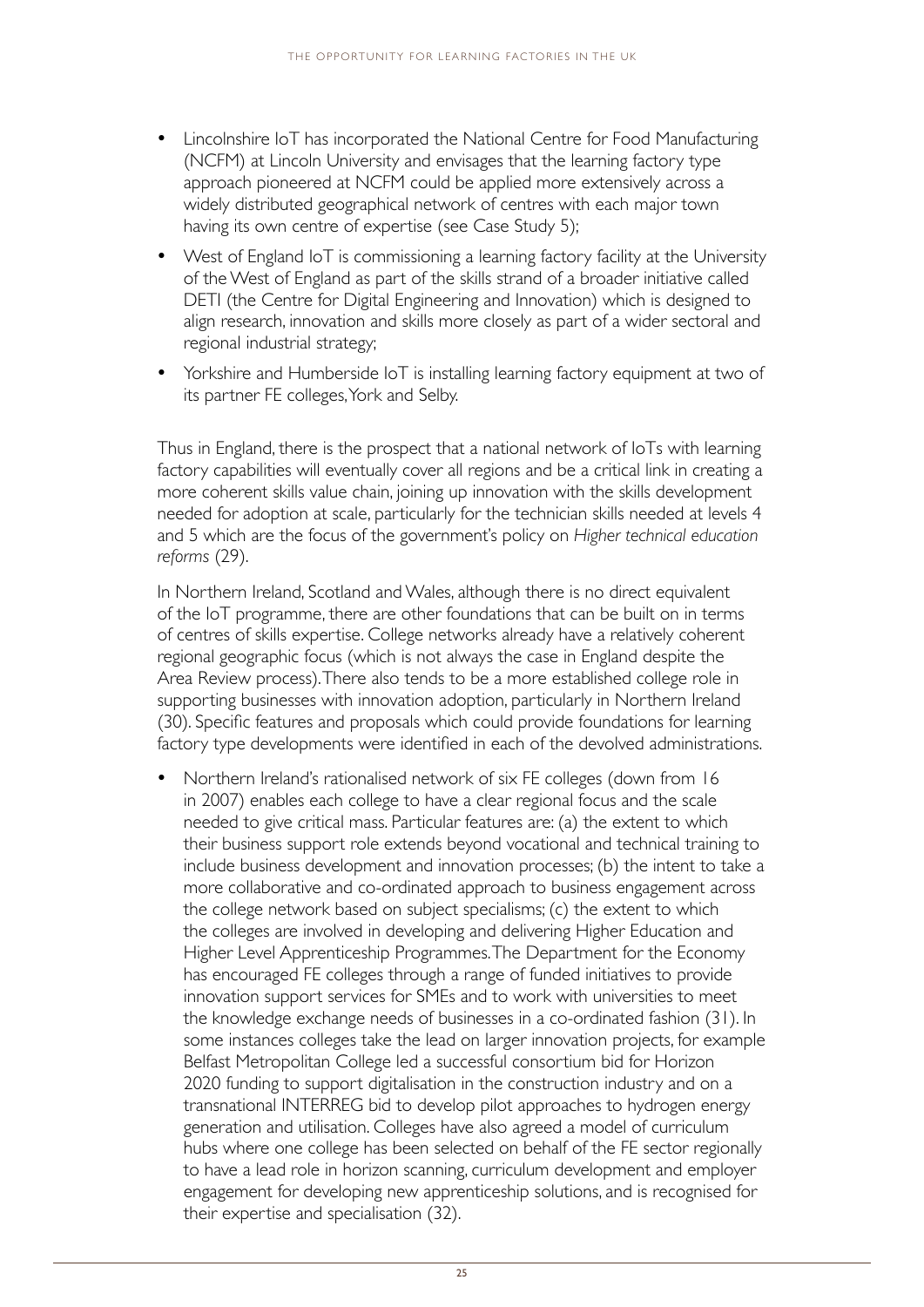- Scotland has similarly reshaped the structure of its college sector through a major programme of regionalisation, reducing the number of colleges from 43 to 26 in 13 regions (Glasgow, Lanarkshire and Highlands and Islands remain as multi-college regions, with 10 colleges within the University of the Highlands and Islands region). Particular features in Scotland are: (a) the extent to which there is a managed system across FE, HE, skills and enterprise; (b) the opportunity created by the new National Manufacturing Institute for Scotland (NMIS). As well as there being a single Scottish Funding Council for Further and Higher Education, its work is co-ordinated with Skills Development Scotland and the economic development agencies by an Enterprise and Skills Strategic Board established in 2018 to promote alignment and a common agenda. NMIS exemplifies this approach in respect of manufacturing and at the heart of its plans for the future is the building of a major new facility in Renfrewshire which will house a fully digitalised factory of the future, skills academy and collaboration hub for manufacturers. This is envisaged will support a wider national network of skills and innovation provision. In addition, there are already examples of colleges working in partnership with innovation centres located in their region, such as Edinburgh College's relationship, facilitated through a City Region Deal, with the Data Lab which is Scotland's innovation centre for data and AI.
- Wales too has undergone a significant rationalisation of its college network reducing the number from 25 to 13 with regional alignment reinforced by the existence of three over-arching Regional Skills Partnerships. There are some examples of a co-ordinated approach being taken to strategic skills issues, such as the Construction Wales Innovation Centre (CWIC) which is a pan-Wales enterprise operating on a hub and spoke model led by University of Wales Trinity Saint David (UWTSD) Group and involving Coleg Sir Gar and Coleg Ceredigion, Coleg y Cymoedd and Coleg Cambria. Further proposals exist to reform and bring greater co-ordination to the wider system in which colleges operate, reflecting some of the features already seen in Scotland and Northern Ireland. A single commission is proposed to be responsible for further and higher education, skills, and all Welsh Government funded research and innovation. Proposals made in the 2018 Reid Review of Government Funded Research and Innovation in Wales (33) recommend giving FE colleges access to Welsh innovation funding and encouraging them to work together with universities and research and technology organisations in new innovation hubs across Wales. Similar proposals are made in the 2019 Brown Review of Digital Innovation for the Economy and Future of Work in Wales (34) for the creation of industrial innovation clusters and the integration of existing business, skills and innovation support to form a single business diagnostic and transformation process.

While the skills systems may have diverged across the UK, the same technological and economic forces are propelling the need to create institutions and partnerships with specialist facilities and capabilities for skills acquisition to take place alongside innovation, particularly in the context of digitalisation. The potential for colleges to play a greater role in innovation and knowledge transfer has recently been highlighted both by a Gatsby Foundation report on *Further Education Colleges and Innovation* (35) and by the *Commission on the College of the Future* (36).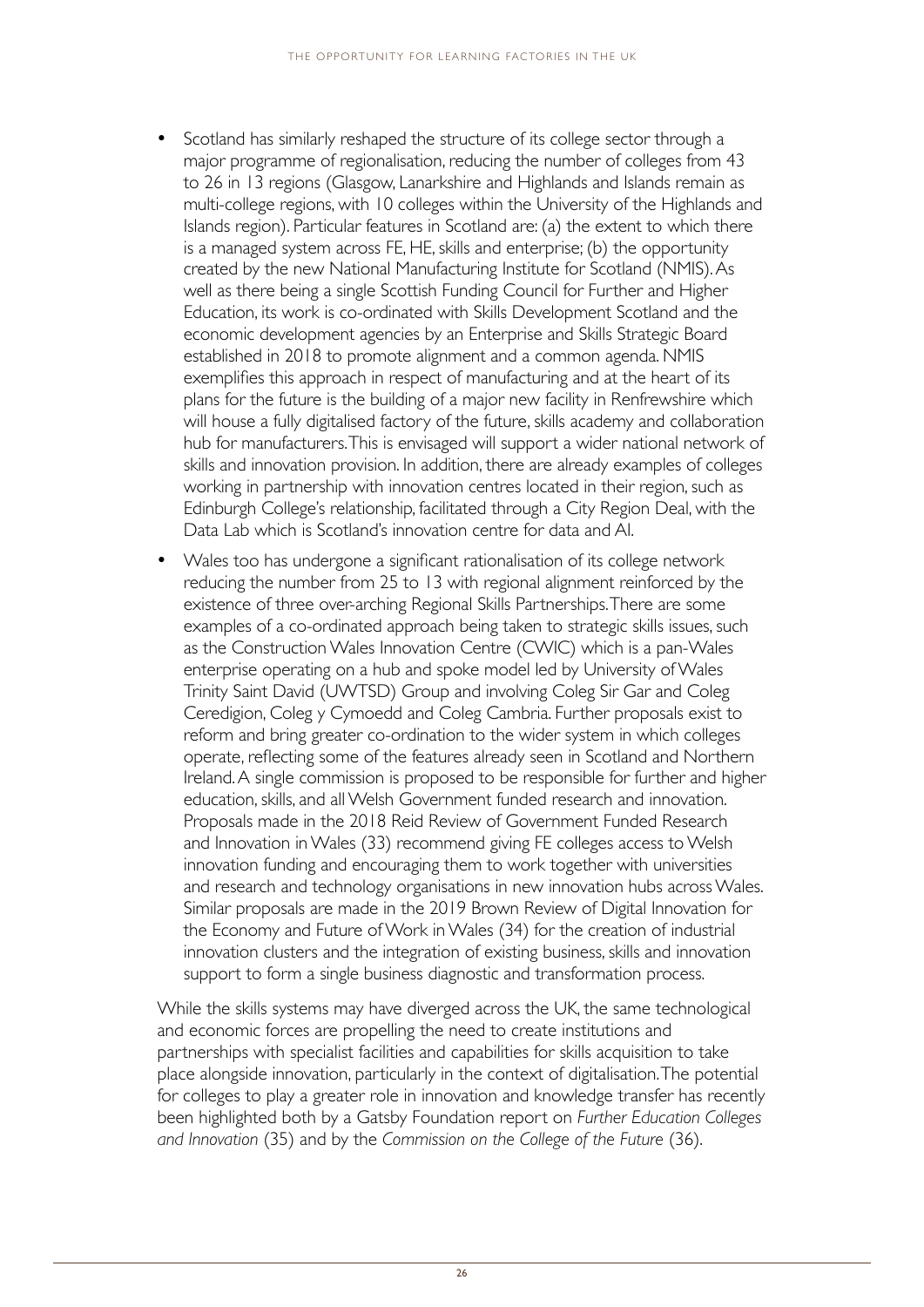## *Made Smarter*

The 2017 Made Smarter Review of the opportunity to transform UK manufacturing through the adoption of industrial digital technologies (IDT) made a series of recommendations that received UK Government support and have led to the establishment of Made Smarter as a UK wide industry/government initiative or 'movement'. The two key recommendations in this context were:

- To create a much more visible and effective digital ecosystem to accelerate the innovation and diffusion of Industrial Digital Technologies, including
	- a National Adoption Programme with advisory services through LEPs
	- a network of Digital Innovation Hubs supporting a national innovation programme
	- Digital Transformational Demonstrator programmes
	- a network of Digital Research Centres
- To upskill a million industrial workers to enable digital technologies to be successfully exploited, by means of:
	- a National Skills Strategy and Implementation Group under Made Smarter
	- a modern digital delivery platform providing digestible content for upskilling and reskilling
	- an incentivised programme of personal training and reskilling allowances.

These recommendations are now being taken forward under the aegis of the Made Smarter Commission. A pilot for the national adoption programme with advisory services for SMEs is currently underway in North West England and is due to be completed and evaluated in March 2021. The pilot programme contains four elements of support, integrated into a single programme:

- strengthened regional SME advisory services
- financial support for investment
- mentoring support and improved university links
- support for change management

The advisory services include workforce advisers on skills and organisational development issues related to technology adoption, and there is a leadership programme offered by the Lancaster University Management School. A digital engineering skills platform – *[Engage](https://enginuity.org/news/digital-engineering-skills-platform/)* – has been launched in partnership with Enginuity, a specialist provider, to make available online content from leading edge companies and centres of innovation like Rolls Royce and the High Value Manufacturing Catapult. The UK Research and Innovation Challenge Fund is also being directed to support the innovation strand through a Manufacturing Made Smarter Challenge, with £147m government funding to be matched by industry over five years. This will deliver related innovation themes through collaborative R&D opportunities, research centres, technology accelerators, test beds, demonstrators and networks, including the commissioning of a national network of digital innovation hubs.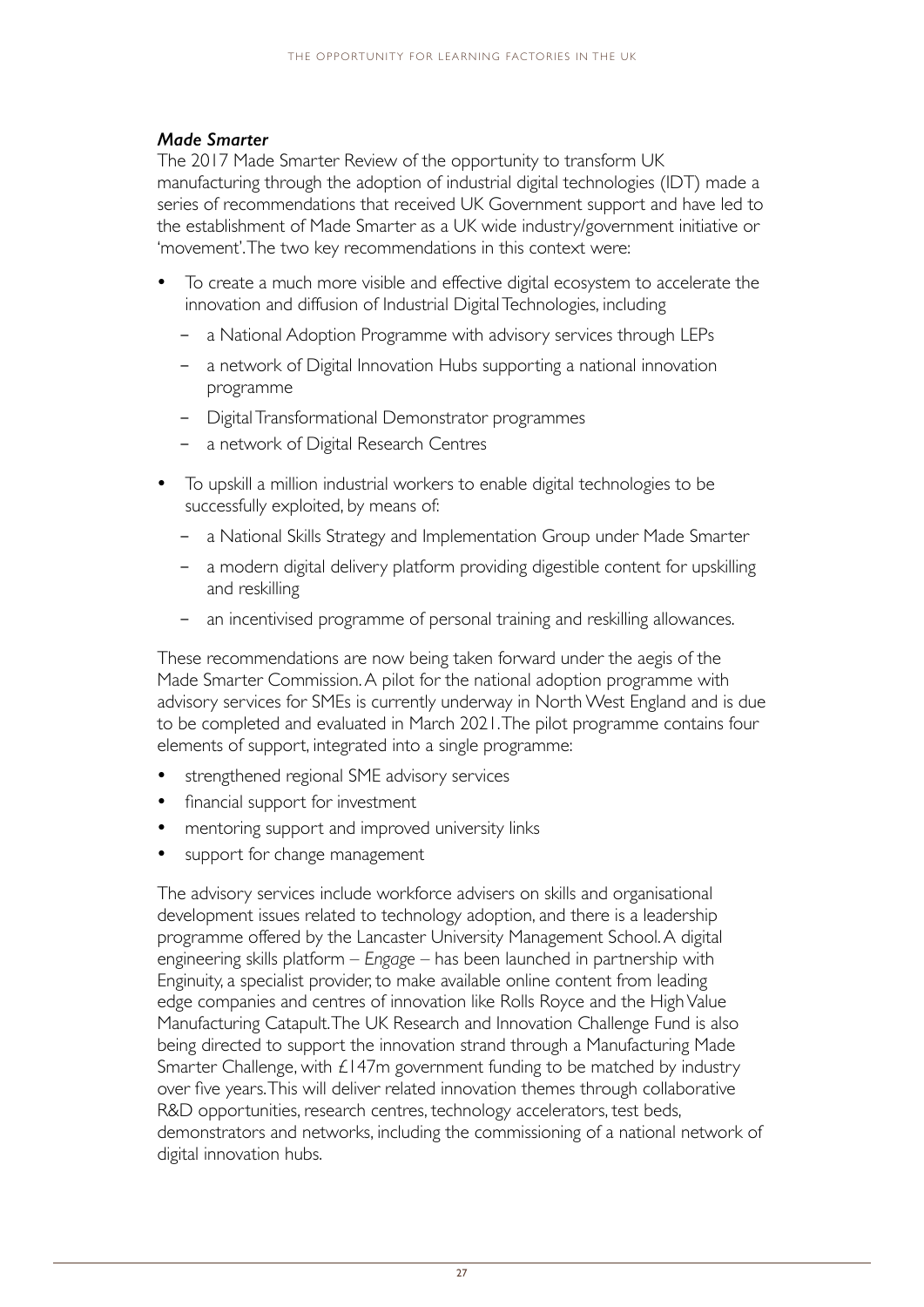A challenge going forward for Made Smarter will be how any national roll-out of the adoption programme (which would currently be England only), and the skills strand which currently does not have any significant dedicated budget, can be most effectively brought together with the innovation strand to create the skills value chains needed for adoption at scale in every region of the UK. Looking at international practice, and in particular the way in which the German national network of Mittelstand 4.0 Competence Centres has incorporated a number of university and Fraunhofer facilities (see above), learning factory facilities could play a significant part in the national digital ecosystem envisaged by Made Smarter. This includes learning factories being incorporated within digital innovation hubs, acting as demonstrators and technology trialling facilities for adoption programmes, and enabling the delivery of upskilling in digital technologies. This would not necessarily require wholesale new investment in facilities, as much could be achieved by utilising and enhancing the range of services offered through facilities that already exist or are planned through the Catapult and IoT networks and such like. The [Manufacturing](https://apply-for-innovation-funding.service.gov.uk/competition/793/overview#scope)  [Made Smarter Innovation Hub - Smart Factory competition](https://apply-for-innovation-funding.service.gov.uk/competition/793/overview#scope) launched in November 2020 presents an opportunity to take forward such an approach.

### *Where learning factories fit*

The graphic below (figure 1) sums up in a simple form where the opportunity to further develop learning factory capabilities could fit in the context of UK national initiatives.

#### Learning Factory fit

- Made Smarter needs a national ecosystem of facilities to support digitalisation
- IoTs need industry-standard equipment and access to expertise to anticipate and address future workforce needs
- Catapults/COIs need skills transmitters for scale and accessilbility
- All need strong industry partnerships



Alongside these national initiatives, the need and opportunity for learning factories should be looked at through a regional and local economic lens. Much of the practical planning, co-ordination and networking will be driven by factors like local geography and employer clusters. Examples already exist, such as in the West of England and Greater Birmingham and Solihull (Case Study 3), where strategic regional partnerships involving employers, providers and local authorities are commissioning learning factory facilities with IoT funding to fit within an integrated regional approach to innovation and skills, and the regionalisation of skills provision in the Northern Ireland, Scotland and Wales offers similar potential. Make UK, the manufacturers' organisation, has also made clear the importance of regional coordination in its recommendations for the roll-out of Made Smarter (37).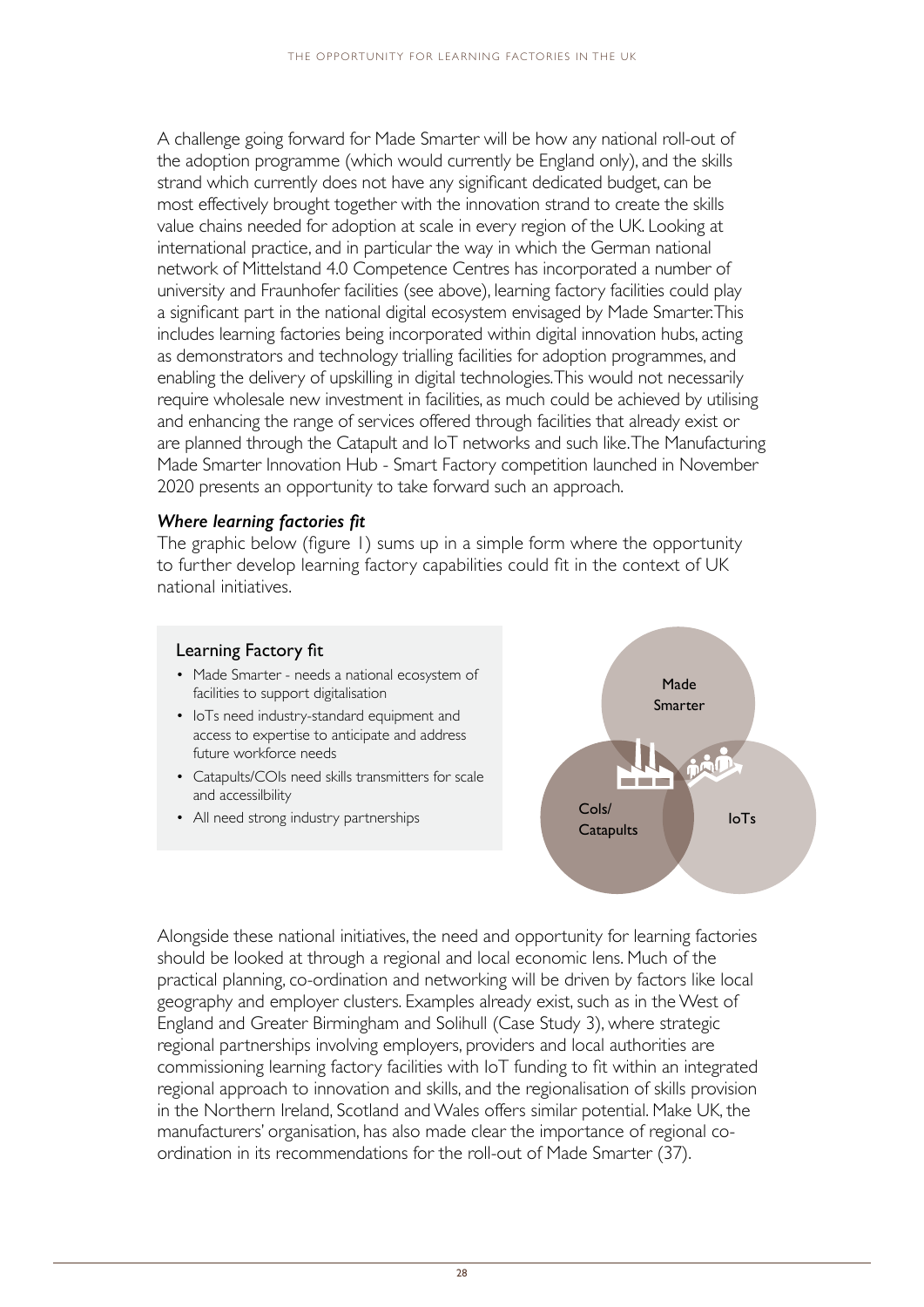The challenge now is how to build on these foundations so the potential of learning factories and similar approaches in other sectors is harnessed more strategically to help address systemic problems holding back productivity and levelling up, including technical skill shortages at levels 4/5, diffusing innovation, and smaller companies struggling to know where to start with digital transformation. The remainder of this section first takes a more systematic look at how learning factories can be positioned to contribute to the skills value chain and then makes recommendations for how that potential can be more effectively realised.

## POSITIONING LEARNING FACTORIES IN THE CONTEXT OF THE SKILLS VALUE CHAIN

Learning factories take a range of forms and can serve different main purposes in terms of innovation, education, and training. The contribution that a learning factory can make and where it is positioned within a skills value chain will vary depending on individual characteristics and wider context. Nevertheless, it can be considered where the scope lies for learning factories to contribute. Figure 2 below sets out the flow of value chain activities with a high-level view of learning factory contributions.



The graphic is intended to show that there is a role for learning factories to contribute and make links across all stages of the skills value chain, though the biggest contribution is likely to be at the righthand end where the delivery of training starts and capacity building is required across the wider skills system to achieve scale and accessibility. The potential learning factory contribution at each stage of activity is now considered in more detail.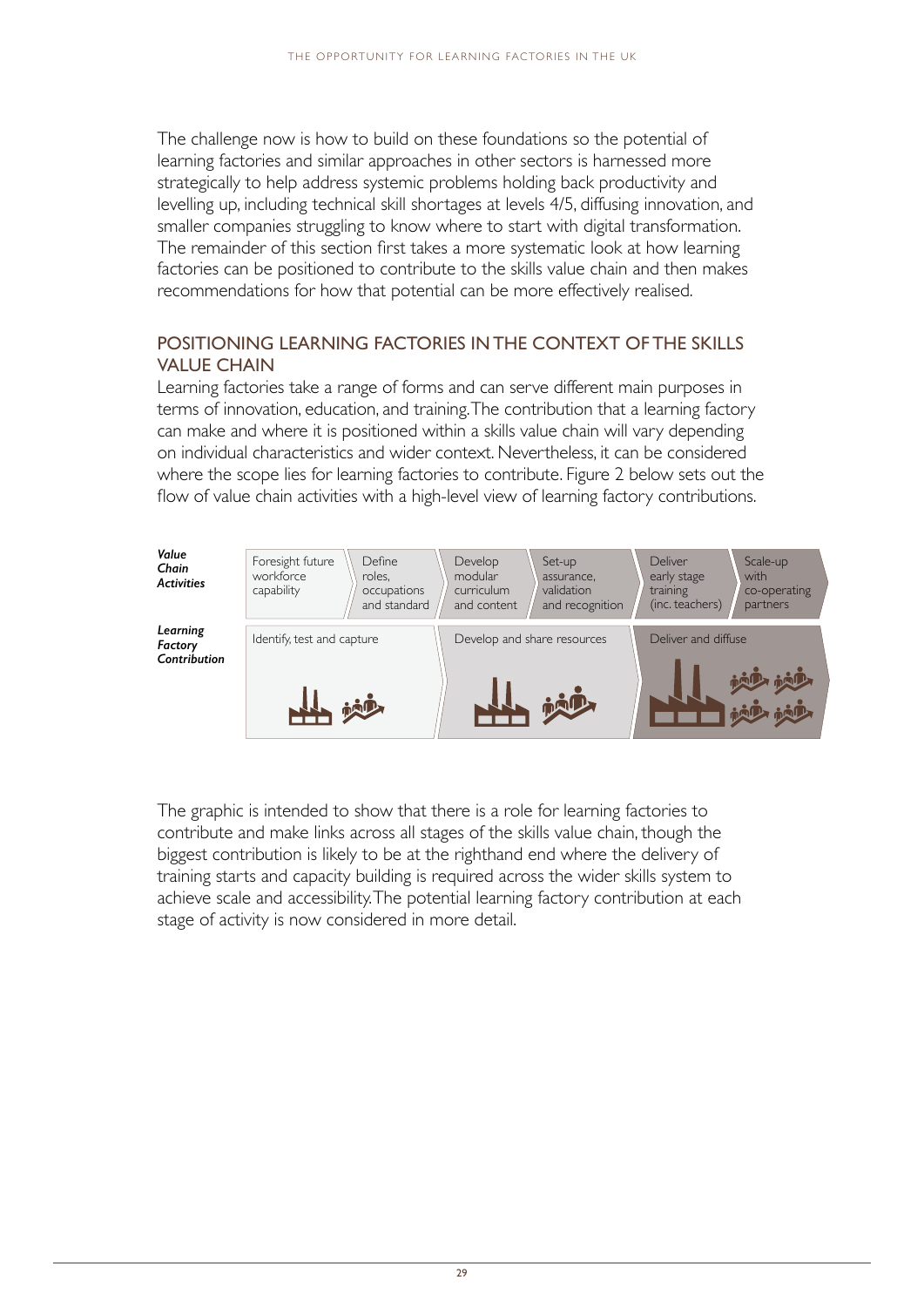#### *Foresight future workforce capability/Define roles, occupations and standards*

The first step of the skills value chain approach involves foresighting future workforce capability by identifying the 'future state' skills necessary to exploit emerging technologies, such as those associated with industrial digitalisation. There is a particular need to understand how as the digital transformation of manufacturing takes hold, and in particular the impact of Artificial Intelligence (AI), how this changes the role of humans working alongside machines rather than necessarily replacing them. (38) This involves first identifying what organisational capability is needed to address future challenges associated with emerging technologies and then deriving from that the workforce competencies needed to enable such organisational capability. Systematic processes are used to gather and evaluate expert opinions, and the development of theoretical future scenarios can also be involved. Following its international study for the Manufacturing the Future Workforce report, the HVMC has trialled a step by step process using groups of specialist technologists, expert educators and employer evaluators to foresight future skills needed for industrial digitalisation.

Learning factories' primary interest in the foresighting process is in the outcome, knowing what competencies are likely to be required in future and who within future organisations and teams will need them. This understanding of future competencies and associated roles is crucial for the overall design of a learning factory, and for developing the programmes and scenarios that are to be delivered through its facilities. However, there is scope also for learning factories to contribute to the foresighting process, at least in a supporting role.

A controlled environment for testing the application of emerging technologies and bringing together students and trainees to tackle real world projects and problemsolving exercises can provide valuable insight into the future competencies needed for the successful adoption of those technologies. Such insights can be fed into expert group discussions, or the outcomes of expert discussions can be tested and validated in a learning factory environment. By way of example, the Institute for Advanced Manufacturing and Engineering at Coventry University (see Case Study 4) found that when industrial partners undertook projects using their learning factory facilities, skills gaps were revealed that had previously been hidden and companies would not have articulated for themselves as future needs. These have been captured and fed back into the curriculum for the future workforce.

There can also be a valuable feedback loop. As learners undertake experiential learning and problem-solving that have been designed to develop a certain set of competencies, they may adopt new techniques and ways of working that alter or refine the understanding of what the key competencies are. A striking example of this type of feedback loop comes from a naval training simulation rather than an actual learning factory. When crew were being trained on a sophisticated bridge simulator to manoeuvre the Queen Elizabeth aircraft carrier, they worked out new techniques that were more effective with the new technologies being used. These techniques were then successfully applied in the real world and became part of the future training.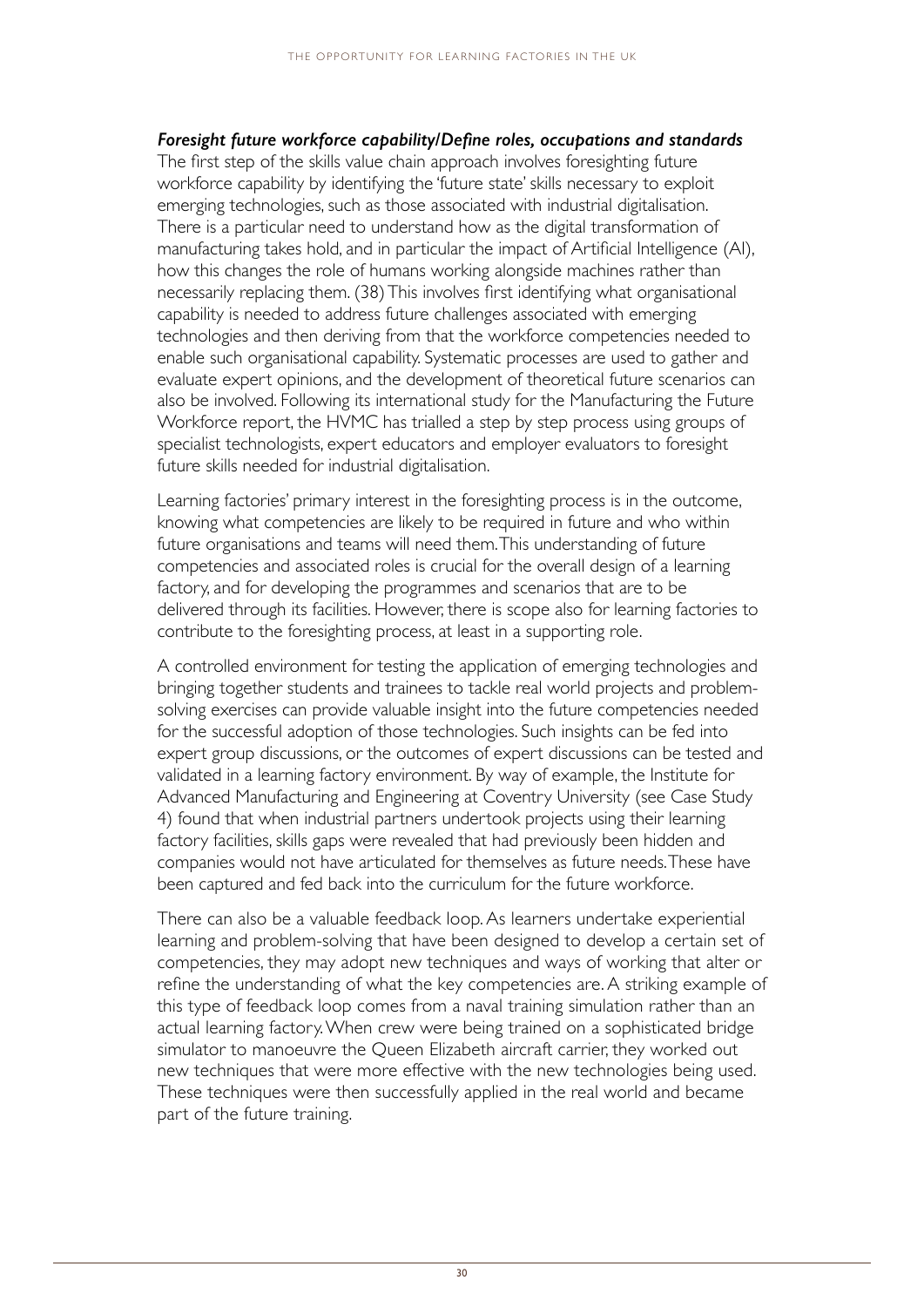#### *Develop modular curriculum and content / Set up assurance, validation and recognition*

A learning factory is a sophisticated set of learning resources built using implicit as well as explicit knowledge and know-how. The design of a learning factory can be considered at three levels: the overall learning factory environment that is to be built and equipped; the learning modules or programmes that are to be delivered through the learning factory; and the specific scenarios or learning situations that are created using the learning factory's capability to facilitate experiential learning (39). At each of these levels, a key design component should be an understanding of the range of competencies that the learning factory is intended to develop and the anticipated nature of learners who will acquire them. This design approach is consistent with the skills value chain concept, and learning factories should be able to make a substantial contribution at this stage, particularly if the modules and scenarios can be shared across a network as is happening with some of the initiatives in Germany and across the McKinsey global network of Digital Capability Centres. Such sharing of resources can also encourage other forms of collaboration.

An interesting recent development in the UK is the ['Connected Curriculum'](https://new.siemens.com/uk/en/company/education/connected-curriculum.html) sponsored by Siemens. This involves collaborative development of a set of Industry 4.0 curriculum resources that can be tailored to the needs of individual institutions and uses the Siemens industrial software portfolio and the Mindsphere platform, working in partnership with Festo Didactic's learning factory hardware. The Connected Curriculum was launched in 2019 with a group of six university partners (The University of Sheffield, Liverpool John Moores, Middlesex University, Newcastle University and Manchester Metropolitan University) and is aimed initially at undergraduate and postgraduate courses though the approach has scope to be extended more widely.

In terms of assurance, validation and recognition, there is clearly potential for learning factories to play a significant role in assessment, and for this to be linked to modular qualifications and micro-credentials. Competencies can be difficult to measure as they are not directly observable; however, characteristics associated with competencies can be observed in the performance of tasks, and questions can be asked about required knowledge elements. The advantage of a learning factory is that it can bring these two aspects together in a fully interactive, yet controlled learning environment, in particular enabling the observation of how action-oriented tasks are performed. This is done through designing problembased scenarios that require trainees to act in a new situation which demands the intended competencies, alongside more conventional knowledge-based tests which can assess whether they know why a practical approach has been successful (40). Structured observation of the performance elements is generally undertaken by human observers, whether live or on video. Going beyond that, the data-rich environment of a digitalised learning factory operating on Industry 4.0 principles ought to open up new opportunities for the collection and analysis of data for both formative and summative assessment of how practical tasks are performed.

Although this potential is clear, and there is a growing interest in assessment and evaluation methodologies in the academic literature on learning factories (41), the study has struggled to identify strong examples in practice. This appears to be an area where more needs to be done to realise the potential of a learning factory approach, particularly in the context of UK qualification and recognition regimes. (A recommendation on shared learning and assessment resources in the next section of the report seeks to address this point.)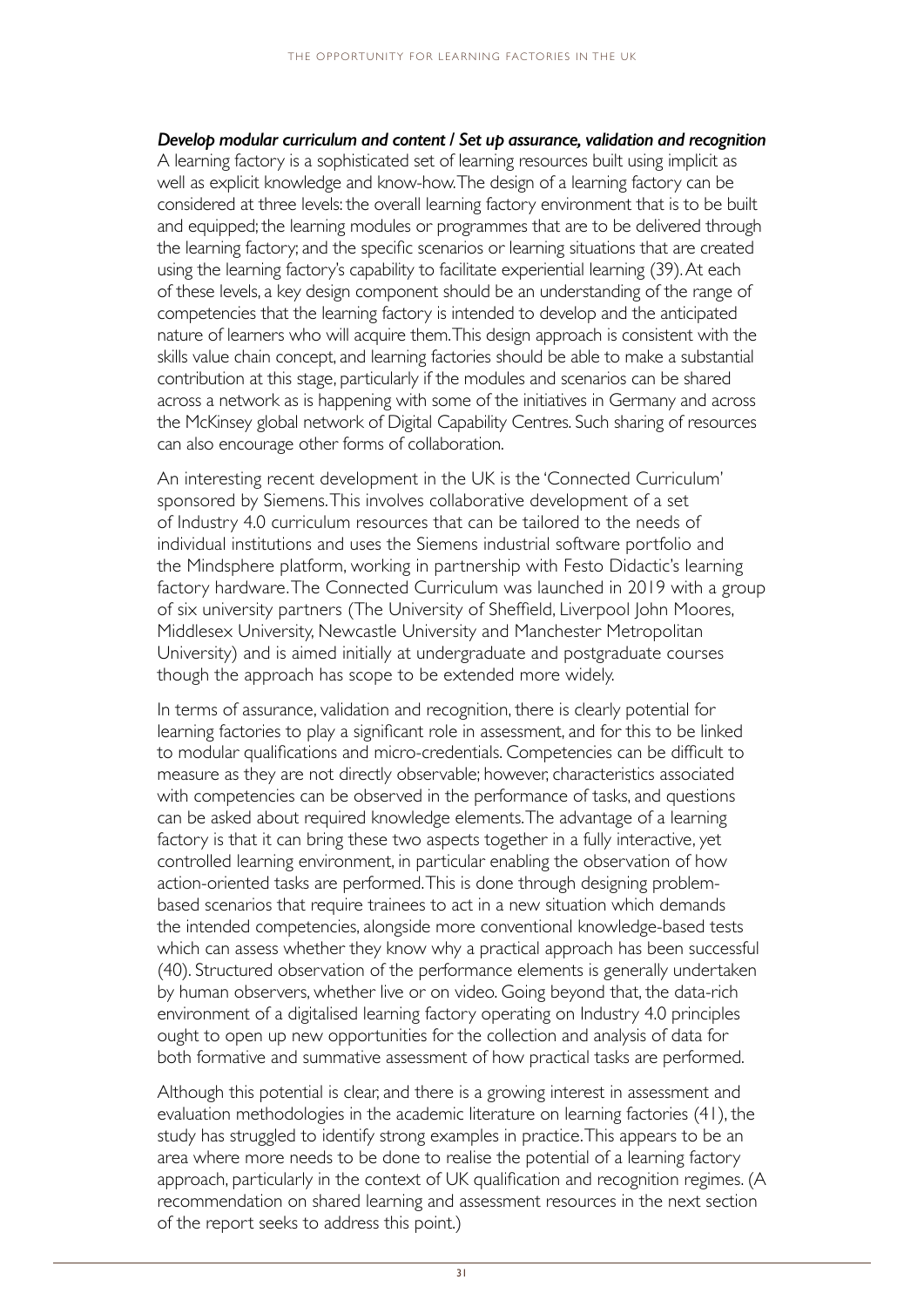#### *Deliver early stage training (inc. teachers) / Scale up with co-operating partners*

It is here that learning factories have the greatest potential to link the innovation and skills systems together, acting as centres of expertise and transmitting the requirements of new technologies into the wider skills system. This can be done both through direct delivery of training and through support and capacity building across wider networks to enable greater scale and accessibility.

The particular added value of a learning factory is that it can set the delivery of training in an authentic industrial environment that is designed to demonstrate new and emerging technologies. This link can be further enhanced when staff actively involved in research and innovation projects use the same facility and can share their expertise. This might happen where a learning factory run by a COI is also used for education and training purposes, or where one is run by a college working in close partnership with a COI or industry partner with R&D capability, as may be the case for example with an Institute of Technology.

In terms of scaling up it is unlikely to be sensible or economic to envisage large numbers of full-scale physical learning factory facilities being established to give local coverage for each main technology specialism. The challenge therefore is to make best use of a limited number of well-equipped and expertly staffed specialist facilities to support wider geographically distributed networks of provision whether at national or regional level. There is scope for learning factories to do this in three ways.

First, learning factories can act as centres of expertise for teacher/trainer training. It is often difficult for staff in more generalist local providers to keep up to date with new technologies and to get hands-on experience of using leading edge equipment. Learning factories could run modules and demonstrations to support teacher training and CPD in relevant specialisms. For example, learning factory facilities could be used to support teacher training for the roll-out of T-levels in certain subject areas. A similar role could be played in respect of small business advisers being deployed to support the national roll-out of Made Smarter.

Secondly, learning factories can act as hubs for networks of distance learning. In this model most of the learning takes place at physical locations away from the learning factory, but learners travel in to use its facilities for specific modules and projects, and the learning factory may also provide learning content that can be accessed remotely. The National Centre for Food Manufacturing at Lincoln University uses this model for its apprenticeship programme. Apprentices are spread across the country at other food manufacturing locations. They spend most of their time with their employer or their local college/training provider, but distance learning materials are available to support their off-the-job learning and they spend three weeks a year at the National Centre using the learning factory facilities (see Case Study 5). Without necessarily having a formal learning factory set up, some of the Catapults, such as the Gene and Cell Therapy Catapult (see above), have begun to use a similar model to support distributed delivery of apprenticeships through local providers, including 'summer school' type blocks of access to their specialist facilities.

Thirdly, a hub and spoke model can be taken significantly further if Industry 4.0 principles are applied to create fully integrated cyber-physical networks. Digital twins and simulations of a learning factory can be used for remote facilitation of learning, using shared data and digital learning resources. This can be done in conjunction with physical equipment and facilities, so for example local providers could have smaller and cheaper learning factory installations that are enhanced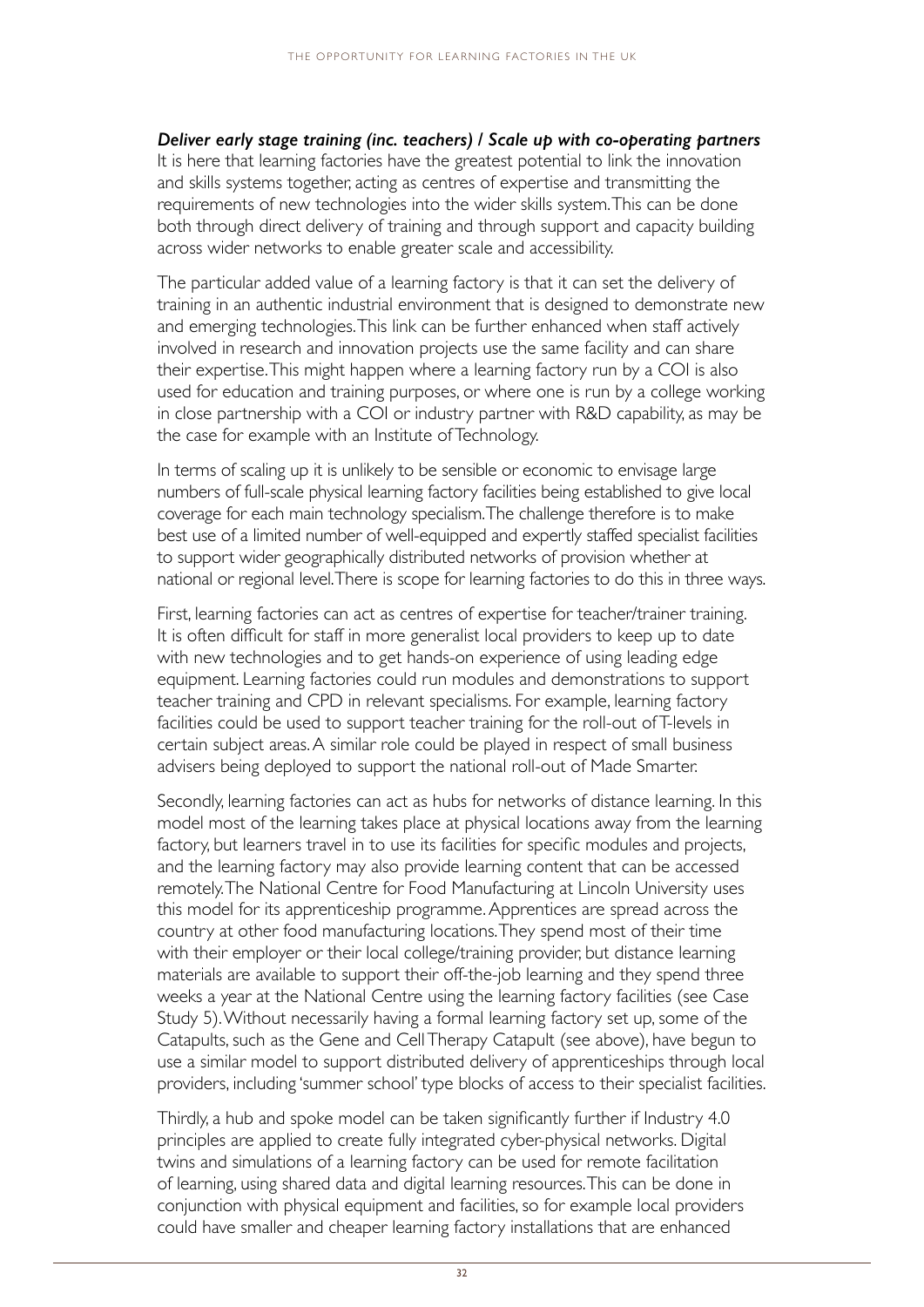through integration with more complex digital twins. This type of approach is beginning to be seen in some of the German state-level initiatives with vocational schools, including use of digital twins of learning factories to provide more interdisciplinary content for economics and business management provision.

While all of the above is technically possible, it should be recognised that each approach assumes increasing levels of collaboration and inter-operability.

### Conclusion and Recommendations

A more concerted approach will be needed to position learning factories in this way to strengthen the skills value chain in the UK. There are three main roles that Catapults and COIs could play.

- (1) Identifying the need for learning factories. Catapults and COIs, working with industry, are well-placed to convene skills foresighting and identify gaps in existing provision related to their areas of specialism. This kind of analysis should underpin the commissioning of learning factory facilities, their overall design, and more specific curriculum and content design. It could also suggest where new investment in learning factory facilities is unwarranted.
- (2) Developing and extending the reach of their own facilities. Catapults and COIs represent a very significant investment in leading edge technology and facilities. It should be considered whether existing assets or those being commissioned in future could be leveraged more systematically for learning purposes through taking a learning factory approach. This includes, where learning factory facilities already exist but are focused primarily on research and innovation, considering whether they could play a broader role in skills development. This may not always be practical where there is high demand for specialist facilities, but there may be other approaches to broaden access such as use of digital twins.
- (3) Supporting learning factory developments elsewhere. Beyond how they utilise their own facilities, Catapults and COIs can use their expertise to shape and support facilities located elsewhere, working in partnership with centres of skills expertise. This could involve planning and procurement, curriculum design, learning resources, shared staff, secondments, trainer training, CPD, master classes etc. The IoT network being established in England provides a significant opportunity for this mode of partnership working.

Catapults and COIs cannot play these roles in isolation. The five recommendations which follow set out what is needed to make the most each of the foundations identified to "promote Learning Factories as an education model to enable industrial digitalisation".

Recommendation 1. Co-ordinated government support. The development, utilisation and networking of learning factories and other complex simulated workplace environments should be supported in a co-ordinated way across Catapults and Centres of Innovation, Institutes of Technology and other centres of skills expertise, and the Made Smarter initiative on industrial digitalisation. Opportunities should be sought wherever practical to utilise the same assets and expertise for multiple purposes, whether directly or through partnership and networking arrangements. At a national level, BEIS, DfE and their equivalents in the devolved administrations should encourage a co-ordinated, collaborative approach, including through funding alignment and incentives. Authorities at regional and local level should look similarly at how learning factory type developments can be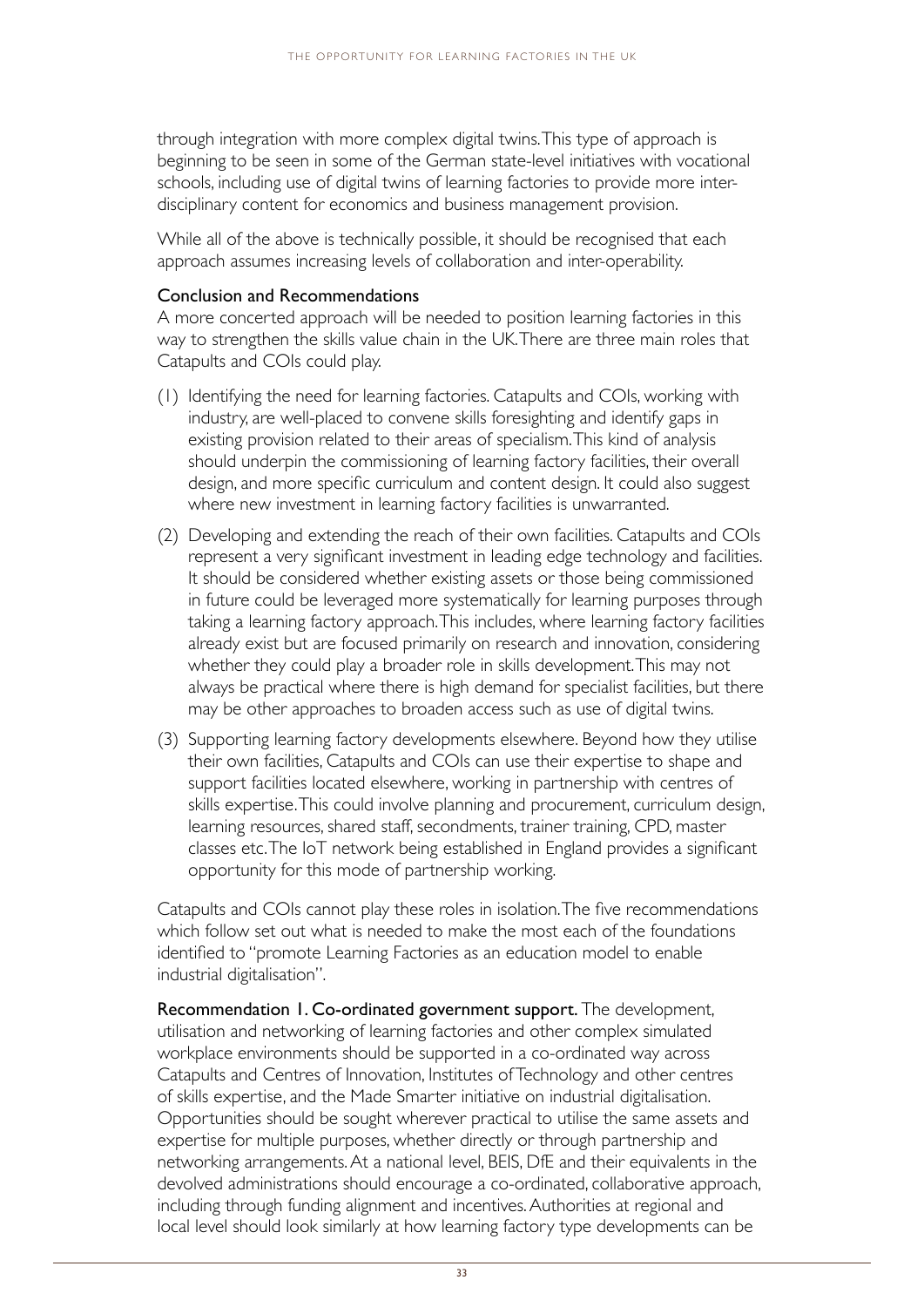positioned strategically in the context of local industrial clusters, and how they can be networked to maximise reach and accessibility.

Recommendation 2. Mapping. A systematic mapping exercise should be undertaken of existing and planned learning factory facilities across the UK and used to inform planning and investment at both national and regional levels, as well as networking and sharing of expertise. The mapping should be based on the key features used to categorise learning factories internationally, supplemented with any additional information of particular relevance to the UK. The work could be overseen by a core group drawn from the Catapults, Institutes of Technology, Made Smarter, the Devolved Administrations and LEPs, and it should draw on lessons from work already initiated for Made Smarter and international examples such as the [Industrie 4.0 Map](https://www.plattform-i40.de/PI40/Navigation/EN/Services-Results/Industrie-4-0-Map/industrie-4-0-map.html) created in Germany. The resulting analysis should be used both to identify gaps and to avoid duplication and risk of under-utilisation.

Recommendation 3. Catapults and COIs. As part of a broader role in ensuring the workforce skills and awareness needed for innovation adoption, Catapults and COIs within their fields of specialist expertise should look to: (a) identify where there is need for learning factories and similar complex simulated workplace environments, using their understanding of future capability and competency requirements; (b) develop and extend the reach of their own such facilities for skills development and innovation adoption; (c) use their expertise to support the development and operation of learning factories elsewhere.

Recommendation 4. Institutes of Technology and other centres of skills expertise. The IoT programme should continue to encourage and support the development of learning factory facilities based on co-ordinated local partnerships where there is strong engagement from anchor employers and a sound business case. Lessons should be captured as quickly as possible from Wave 1 projects that are commissioning or incorporating learning factories and, where appropriate, additional expert advice made available to those making proposals for learning factories in future rounds, for example on the procurement of equipment. Consideration should also be given to whether a more aggregated approach to procuring learning factory equipment would have advantages as the IoT network is rolled out. Beyond the IoT programme in England, the devolved administrations should consider supporting the development of more learning factory capacity through their regional centres of skills expertise as part of a more integrated approach to skills and innovation.

Recommendation 5. Made Smarter. National roll-out of the Made Smarter initiative on industrial digitalisation should seek to utilise and provide additional support for existing and planned learning factory facilities: (a) within digital innovation hubs; (b) as demonstration and trialling facilities for adoption programmes; and (c) to enable upskilling. It should also be possible to utilise learning factory facilities for the training and professional development of those acting as advisers for the adoption programme.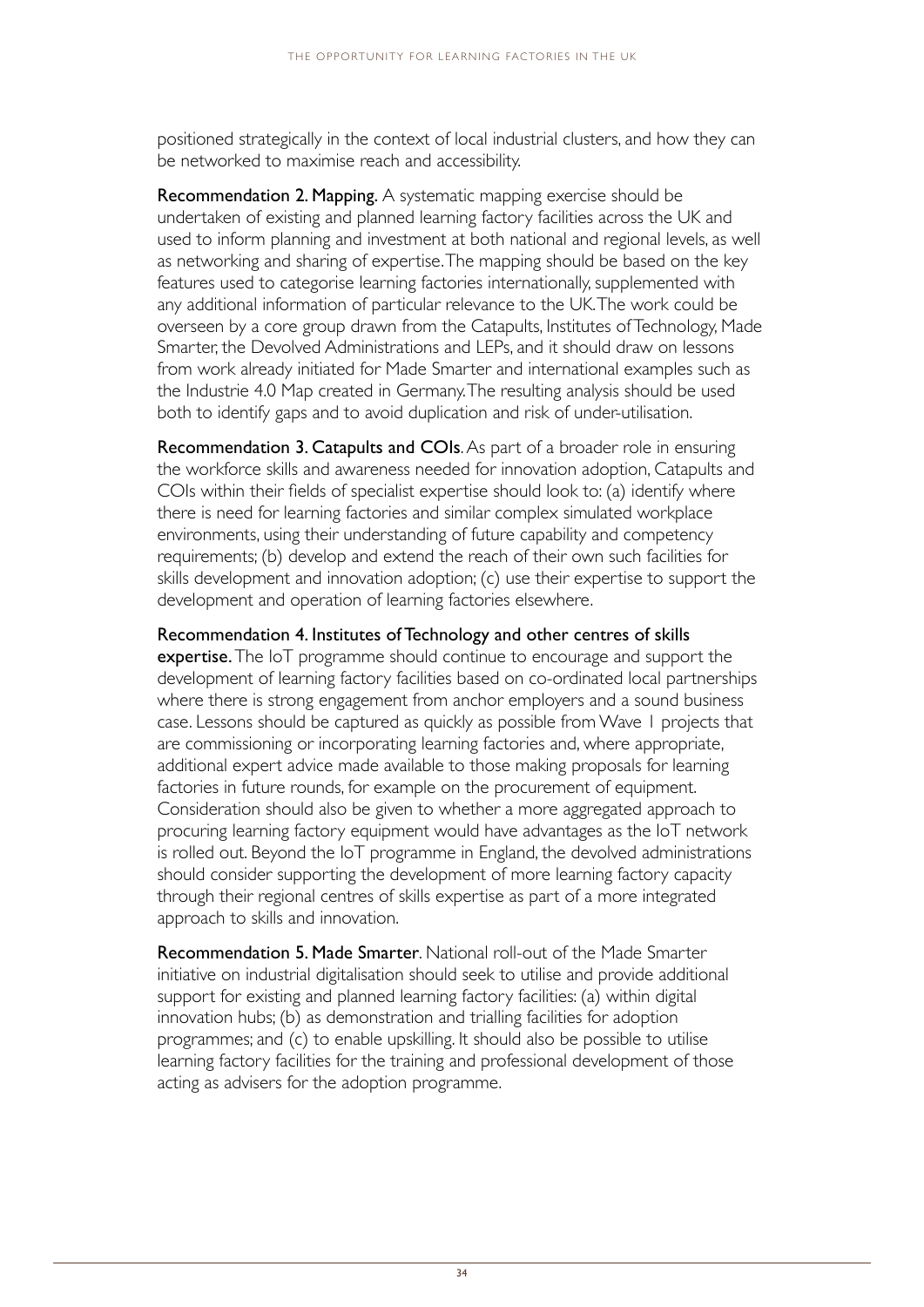## PRACTICAL CONSIDERATIONS AND GUIDANCE

This section offers pointers to some of the more practical considerations that arise when commissioning and operating a learning factory. It reflects discussions with those associated with developments already underway in the UK, a review of the international academic literature and speaking to some of the experts and specialist suppliers. In particular, it draws on the recent publication, Learning Factories: Concepts, Guidelines, Best Practice Examples (Abele, Metternich, and Tisch 2019) which seeks to provide a comprehensive overview of the current state of research and practice, and features best practice case studies of 31 existing learning factories.

This is a complex subject and there are many variations of learning factory for different purposes so it is only possible to give a flavour. Four subjects are covered:

- Planning and commissioning
- Learning approach and content
- Staffing and trainer training
- Digital models

### *Planning, design and commissioning*

The seven dimensions used to classify the main characteristics of learning factories (set out again below) can also form a useful checklist for planning purposes.

- Operational model what type of organisation is the operator and how does it achieve sustainability in terms of income and financial viability, content development and renewal, and attracting and retaining professional staff with the required skills and expertise?
- Targets and purpose  $-$  what main purposes are being served in terms of education, vocational training, research; what secondary purposes in terms of technology testing, industrial production, innovation transfer, demonstration and publicity; who are the intended learners; what industrial sector is being targeted; and to achieve what forms of improvement e.g lean management, resource and energy efficiency, digitalisation and Industry 4.0?
- Process which production processes and life cycles are depicted by the learning factory, what are the boundaries of the system and which parts are being focused on?
- Setting  $-$  is the learning factory purely physical, purely virtual or some form of blended 'cyber-physical' combination; is it full-size or scaled down; how much of the factory does it cover; how changeable is it; how is the digital technology integrated?
- $Product what is the product, is it physical or a service, is it a real functional$ product or one that has been developed or simplified specifically for learning purposes, how complex is it, how many components and variations does it have, and what happens to it, is it dismantled (so components can be reused), displayed, sold, or destroyed?
- $Didactors what is being learned in terms of competencies and learning$ objectives; how is it being learned in terms of the format and design of the learning, the use of learning scenarios and the role played by the trainer?
- Metrics what is the size and capacity of the learning factory and the volume of activity that it undertakes – numbers of courses, numbers of learners, staffing, square metreage?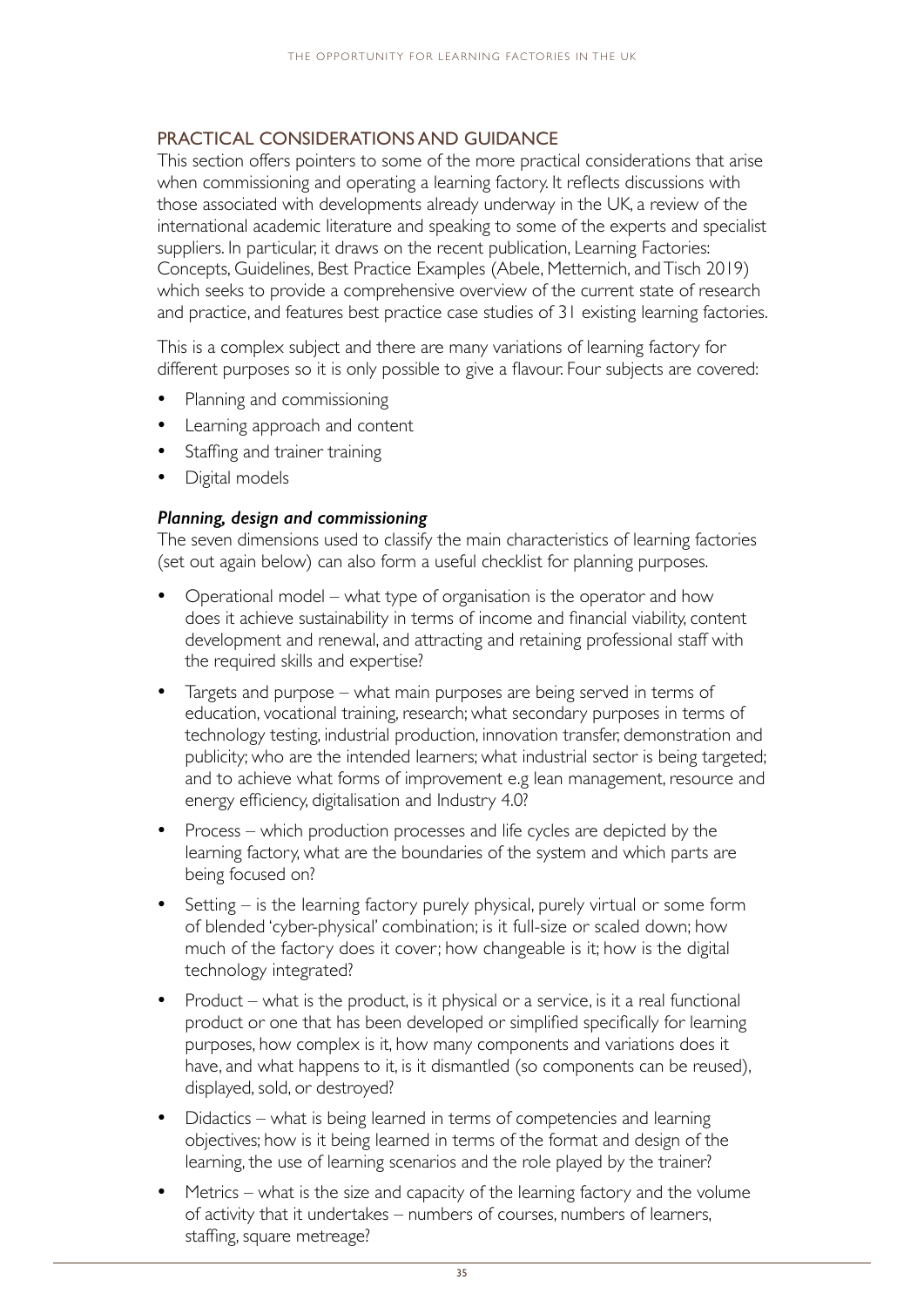The fundamental questions to be answered are about clarity of purpose and achieving operational sustainability. These will determine what form and scale of learning factory is appropriate, the level of investment that is required and can be justified, and whether indeed a learning factory is the right solution. A learning factory can represent a substantial investment in creating a complex learning environment with highly specialised equipment and expertise. The risk is that it could end up being underutilised and not properly maintained, or is little more than a shiny status symbol to be used for marketing. Equally there is no point in creating a learning environment that is larger and more sophisticated than is required, which could even be counter-productive if learners and trainers are intimidated by its complexity. If the purpose is just for individuals to acquire a limited set of technical skills, there may well be more cost-effective ways of achieving that.

There are a number of approaches to achieving operational sustainability. For an individual company primarily serving its own needs, or large organisations with a centralised training function such as the military, it is likely to be somewhat more straightforward to assess and manage the level of demand, and factor that into a business case. For organisations like catapults/COIs, universities, colleges or independent training providers, which generally rely on a mix of public and private income sources with a variety of users, it is likely to be more complex. Three approaches observed are:

- having anchor users  $-$  a small group of large employers or some form of membership subscription arrangement that can ensure a base level of utilisation;
- combining multiple uses and income streams  $-$  if a facility is used for education and training as well as research and innovation, or vice-versa, it can increase utilisation levels and gain access to multiple income streams;
- being part of a strategic network demand can be aggregated and costs shared if a learning factory is planned to serve a collaborative network for example in a 'hub and spoke model'.

Another key consideration is the business model for commissioning a learning factory facility and the extent to which it needs to be customised or can be bought and installed off the shelf. Two main options exist with variations of approach within each of them.

One-off bespoke. This is most likely to be appropriate either for a specialised research and innovation centre or a large company or organisation for which it makes sense to design a facility with their own equipment primarily for usage by their own staff. The development can be undertaken in-house by the commissioning/operating organisation, or external learning factory experts can be hired to undertake the detailed planning, design and installation. There are various design guidelines documenting sequential steps that can be followed, such as the 'Darmstadt Approach to Competency-Oriented Planning and Design' which is a three-level, holistic approach, starting from the targets and competencies to be achieved, and covering the overall learning factory environment, the modules to be taught and individual scenarios/situations to be used. The main advantage of a one-off, bespoke development is that it can be customised precisely to the objectives of the operating organisation and the technologies being used. The main drawbacks are that it may take longer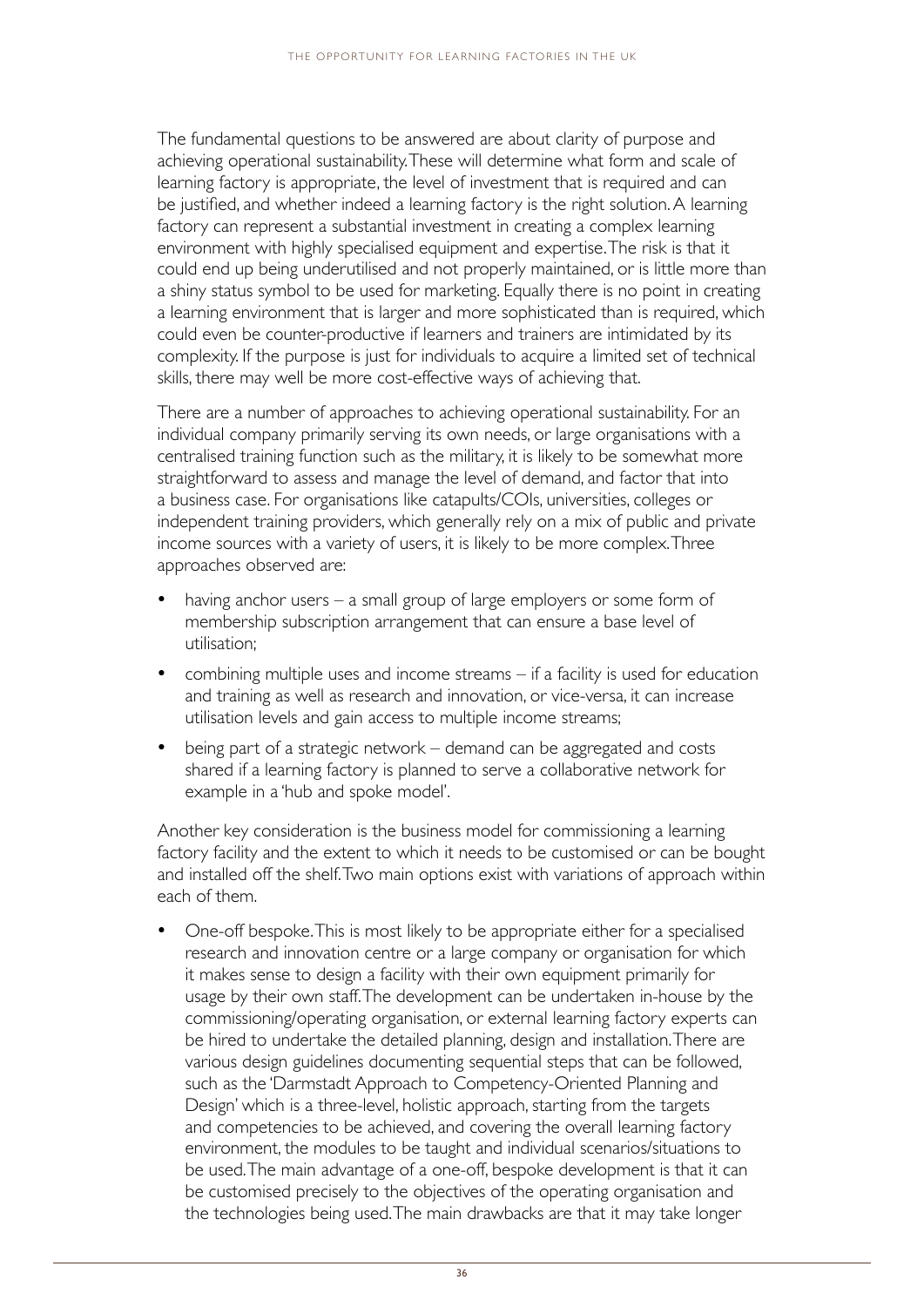to design and install, it requires more in-house expertise, it may be less flexible to cover a range of uses and there may be more risk. These drawbacks can be mitigated to some extent by working with external experts applying tried and tested approaches, and this appears to be an increasing trend.

Turnkey or standardised off the shelf. This involves a ready-made solution being purchased and installed, though some degree of adaptation and customisation may still be possible. There are various ways in which this can be done. One approach is basically to make a copy of an existing learning factory and install it at a different site. This approach has used in co-operation with McKinsey to replicate versions of the Darmstadt Technical University's Process Learning Factory CiP at locations in other countries and in different industrial contexts. The other main approach involves purchasing from a range of products offered by specialist learning factory suppliers. These can vary in scale and complexity, and can often be built up in a modular fashion over time, starting from relatively modest beginnings. They also often come with support packages of training for the trainers and operators, and training materials and exercises for the learners. These ready-made approaches will most often be suitable for colleges and universities using their facilities primarily for education and training purposes, though the more complex installations can also be used for research and innovation. The main advantages of this type of approach tend to be: lower costs and quicker implementation; less expertise required in-house; networking and exchange of experience and learning resources with other operators using similar set-ups; and benefitting from the research and testing that has been undertaken by others. The main drawback is that a duplicated or standardised product may not be sufficiently adaptable to meet specialised needs.

Other variations to be considered are repurposing/incorporating existing equipment rather than purchasing just from new, mobile learning factories that can be taken out to different sites, and digital twins (see more below).

Costs can vary widely depending on scale, complexity and specialisation. The entry point for the smallest, simplest off the shelf product from a learning factory provider that might be appropriate for an individual college is about £100k. For larger and more complex, off the shelf products that might be for universities or network hubs this can rise to £2m. For one-off bespoke developments, it is more difficult to give figures because each will be individual but they are likely to be significant investments, starting from the top end of the range for standardised products and going upwards.

## *Learning approach and content*

Learning factories embody a particular approach to learning that reflects underlying theoretical perspectives and empirical research on how adults most effectively acquire practical vocational competencies. The growing interest in 'learning by doing' and 'collaborative problem solving', underpinned by theoretical models such a 'constructivism' and 'constructionism', has already been cited above as a factor that helps explain the global growth in learning factory deployments. Furthermore, there appears to be a good fit between the added value capabilities of learning factories and the competencies increasingly being recognised as key for the adoption of digital technologies associated with Industry 4.0 – helping to further explain the rapid acceleration in learning factories being commissioned and academic papers being written about them in recent years.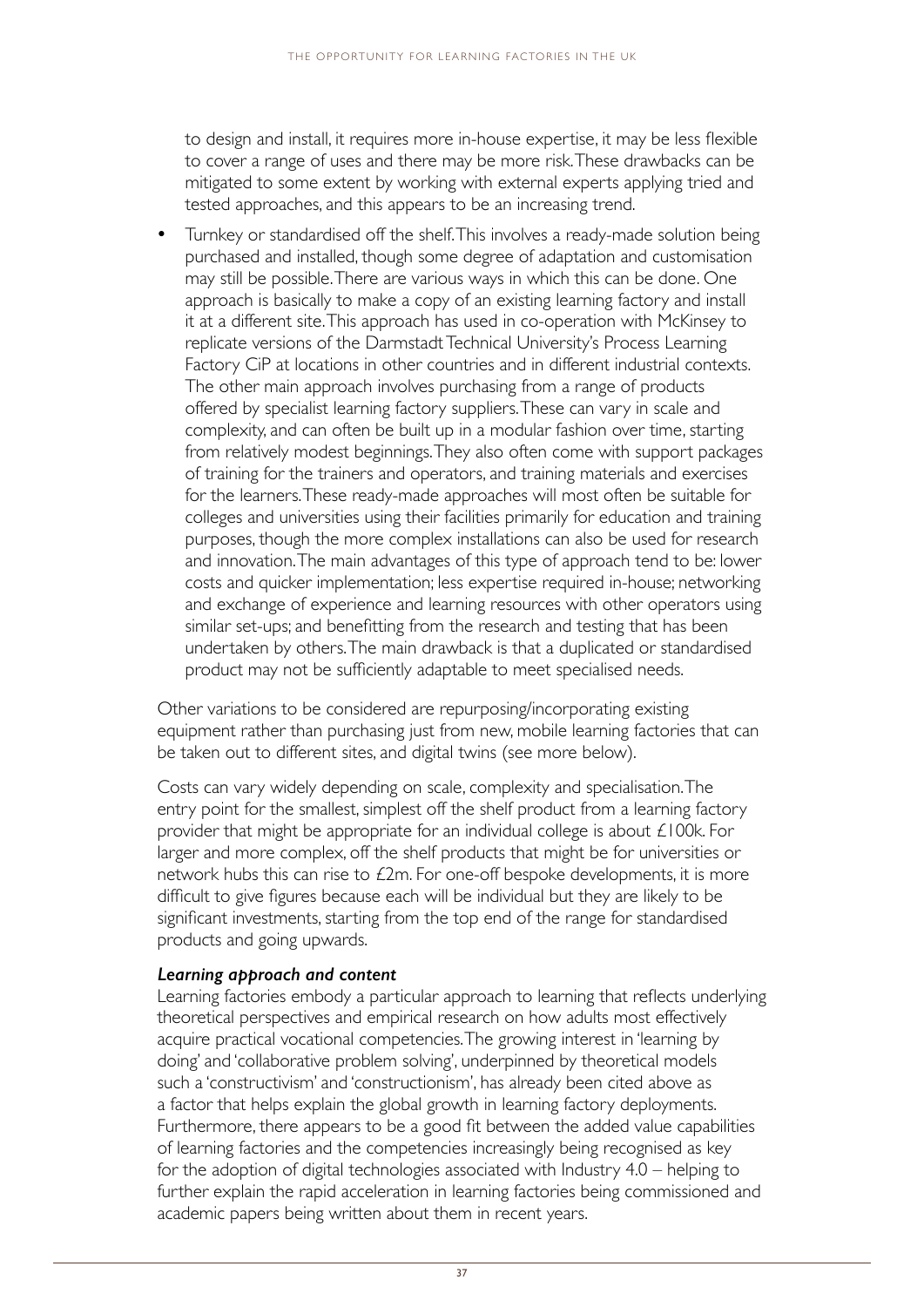A cluster of related terms are used to describe the forms of learning that learning factories are designed to facilitate:

- Learning by doing  $-$  which emphasises the importance of practical experience rather than passive receipt of knowledge (the theoretical origins of which are generally associated with the American philosopher John Dewey);
- Experiential learning which focuses on how knowledge and competencies are built through the transformation of the learner's experience, often characterised by a four part cycle of (a) concrete experience, (b) reflective observation, (c) abstract conceptualisation, and (d) new active experimentation (as described in the work of David Kolb);
- Active learning  $-$  which concentrates on the active involvement of learners, analysing situations, intervening to test their ideas and evaluating results, and which as a concept can be further sub-divided as follows:
- Action-oriented learning which focuses on the actions of the learner and their observations of cause and effect as they independently tackle complex problems;
- Problem-based learning where active learning starts from the presentation of a problem and results from the process of working toward understanding or resolution of that problem (an approach that originated in medical education and has since been adopted in other fields including engineering);
- Collaborative problem solving which combines problem-based learning with a social and team working dimension, and is about solving problems together, applying knowledge and discussing with others what will work best;
- Project-based learning where the active learning is stimulated by a real world or authentic project which is often undertaken in a team;
- Game-based learning or gamification which integrates elements of game play for serious learning purposes;
- Research-based learning which organises learning in mutual dependence with research.

These forms of learning can be facilitated in a variety of ways, many of which are likely to be easier and cheaper than developing a learning factory or equivalent complex simulated workplace environment. However, a learning factory-type facility has certain inherent advantages over either a conventional classroom/academic learning environment or work-based learning, and these advantages come to the fore in certain circumstances for the development of certain types of competency. The 'sweet spot' appears to lie in being able to combine complexity, authenticity, control and safety where there is sufficient scale of demand to justify the effort and investment entailed. A conventional classroom environment cannot replicate the complexity or come close to giving an authentic experience of working in a modern manufacturing environment. A real workplace has the complexity and authenticity but it cannot be controlled for learning purposes without significant disruption or provide a low risk environment for practising and trying things out. To give a sporting analogy, one could think of the role played by a training pitch in coaching a football team: tactics and formations can be explained to a team on a white board, individuals can work alone on their technical skills and fitness, but they still need the opportunity to pull all these things together and try them out in a dynamic learning environment with team mates and an opposition before putting them into practice in a real game.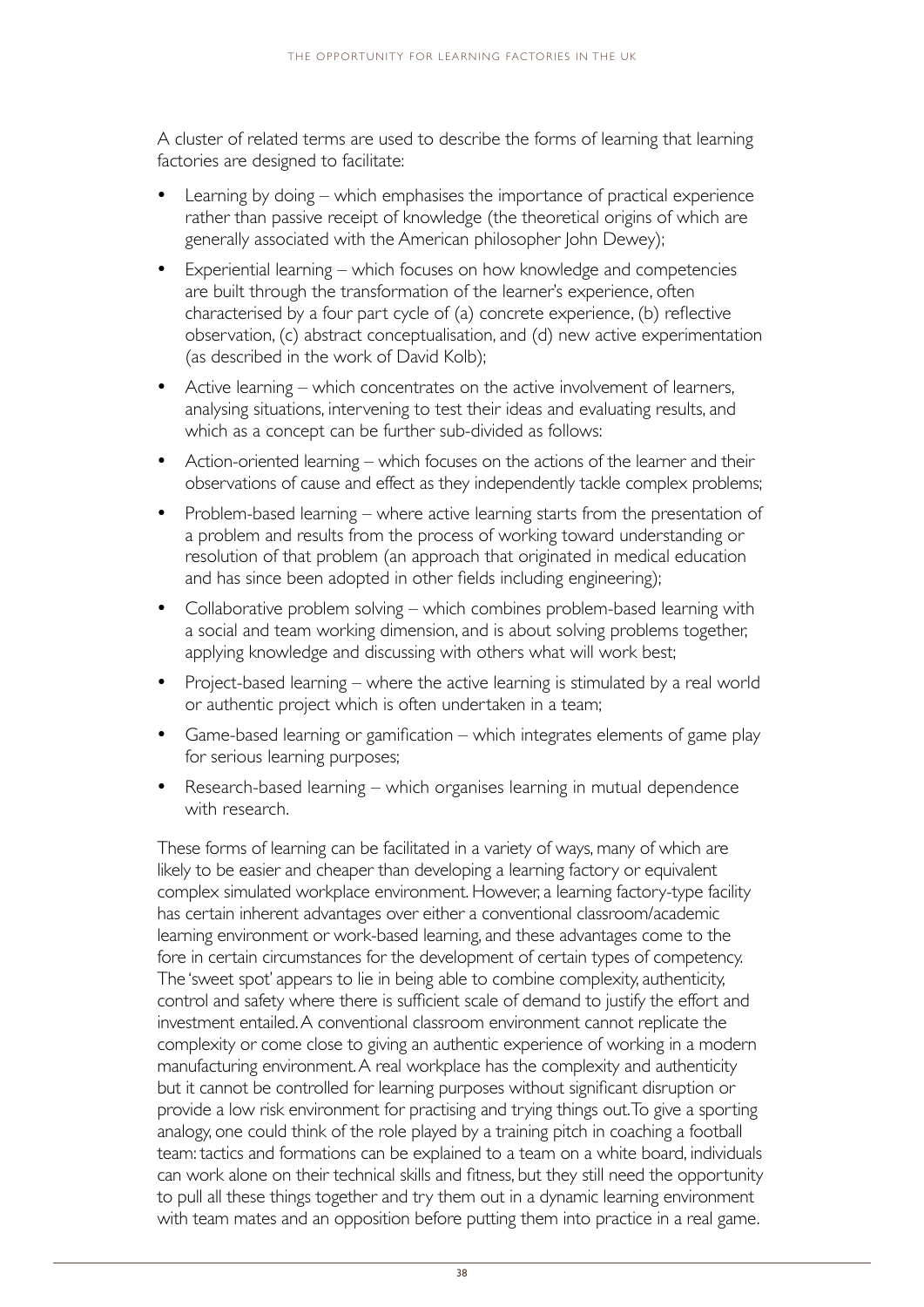For learning factories, as dedicated learning environments designed to facilitate various forms of active and experiential learning in a manufacturing context, it is the combination of complexity and authenticity that sets them apart. The benefits commonly cited include: the range and combination of competencies that can be developed; the relevance of these competencies for the future workplace; the motivational and affective context created; and the possibilities to integrate learning with research, innovation and technology transfer. Each of these is explained briefly below.

- Range and combination of competencies. Learning factories are recognised as offering the potential for competency development in all human performance areas – cognitive, affective and psychomotor. Their capability to develop interdisciplinary competencies and softer skills such as communication, team working and creativity alongside the application of more specific technical and procedural skills is particularly important.
- Relevance for future competencies. Significant attention is currently being given to identifying the competencies required for digitalisation and Industry 4.0, and how these can be developed most effectively. While this is still work in progress, there is widespread recognition that learning factories are well-suited for this task through the unique connection they make between thinking and doing in the context of production, and how they can actively involve the learner at the intersection of manufacturing, information and communication technologies.
- Motivational and affective context. The authentic character of a learning factory and the possibility to act hands-on immediately can be important motivators to learn as well as helping to instil workplace attitudes and behaviour. Adult learning theories emphasise the importance of learning being self-directed, experiential, and having immediacy of application to practical problems. The sound, smell, touch and feel of real equipment in an authentic production environment can all help create an 'affective context' which intensifies the experience and promotes the retention of learning.
- Integration with research, innovation and technology transfer. Learning factories are well-suited to act as research enablers and to be used as laboratory environments for manufacturing systems. They can also act as demonstrators of new and emerging technologies. If these uses are integrated alongside competency development, they can provide a direct mechanism to create the workforce capabilities needed for technology transfer and adoption.

While all these potential benefits are achievable, realising them can involve a significant learning design task. It is not just a matter of having the right equipment, but how modules, tasks and scenarios are created to make use of that equipment to fulfil learning objectives based on the competencies to be acquired. This requires expertise both in the design of content and facilitating its use. It also points to the importance of being able to share content, particularly through software and digital resources that can be used with equipment in multiple physical locations.

## *Staffing and trainer training*

When thinking about learning factories, there is a natural tendency to focus on equipment and technology, and the buildings in which they are housed. This is reinforced by the majority of funding currently being made available in the UK, for example through the IoT programme, being for capital expenditure on buildings and equipment. This contrasts with a much greater emphasis on staffing and trainer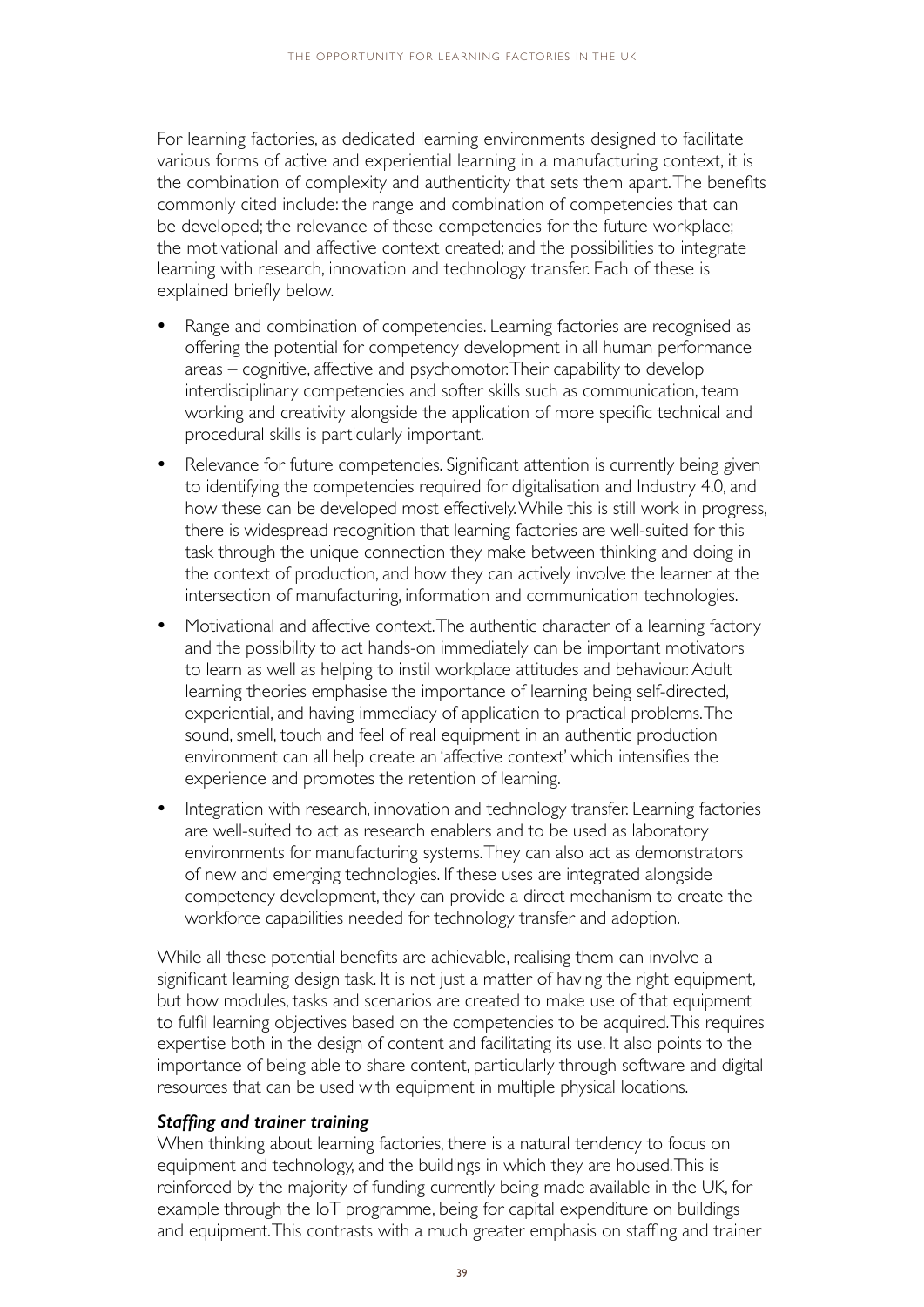training observed in some of the programmes internationally. For example in Germany, the Federal Government's substantial financial support for 'Mittelstand 4.0 Competence Centres' has been for the staffing needed to extend the usage of existing assets and deliver additional services to SMEs, and Baden Wurttemburg's programme to install 'Smart Factories' in its state vocational schools has been accompanied by a significant package of teacher training on how to utilise the equipment and content.

The staffing requirements of any learning factory facility will depend very much on its scale and what it is being used for. Consideration needs to be given to the set-up and maintenance of equipment as well as how it is used and a key role is likely to be that of technician or lab engineer. Teaching and training staff will ideally bring a combination of expertise: (a) up to date knowledge and experience of how technology is being used in industry; (b) coaching and facilitation skills to make the most of specialist learning factory equipment and scenarios for experiential learning; (c) innovation and applied research skills with an understanding of emerging technology trends. They may also need learning design skills if content and scenarios are being developed in-house.

The study has encountered various approaches to address these staffing needs both internationally and in the UK. One model used in universities is to develop the role of research assistants as tutors and learning facilitators, typically working in pairs. The progression for the individual might start with them undertaking modules themselves as students, then working alongside a more experienced tutor and facilitator, before in due course taking on the lead role. In company-run facilities, or those with a strong company partnership, the company's own personnel may be drawn on, perhaps using internal secondments or part-time arrangements.

Discussions with Wave 1 IoTs looking to establish learning factory facilities have indicated that sourcing staff with requisite expertise could be a significant challenge for them, as it could be for IoTs more generally given the level of expertise and specialism expected. The risk is that the substantial amounts of capital funding being made available for the programme do not achieve as good a return on investment as hoped and that new facilities are poorly utilised because of a lack of staff expertise.

Many of the Wave 1 IoTs are looking imaginatively at addressing this issue, and at how their partnership arrangements with businesses and universities can be leveraged to access and pay for the expertise they need. For example, the *[South](https://www.tes.com/news/recruitment-making-case-dual-professional)  [Central IoT \(SCIoT\)](https://www.tes.com/news/recruitment-making-case-dual-professional),* which has a digital specialism and is led by Milton Keynes College and based at Bletchley Park, has made the development of various models of 'dual professionalism' – bringing in external expertise from industry and academia – a major part of its strategy. About 40 to 60 per cent of its course content will be delivered by dual professionals, many of whom will come from their project partners which include major IT and cyber-security companies, as well as Cranfield University which is considering offering placements to their PhDs. SCIoT is also working with City & Guilds to create an educator/coach qualification for dual professionals. The National Centre for Food Manufacturing, which is a wellestablished learning factory facility within the Lincolnshire IoT, has developed a model of hybrid teaching staff who could be considered as 'tri-professionals' with expertise in teaching, industry and innovation. All teaching staff are expected to have relevant industry experience and to be engaged in innovation projects. This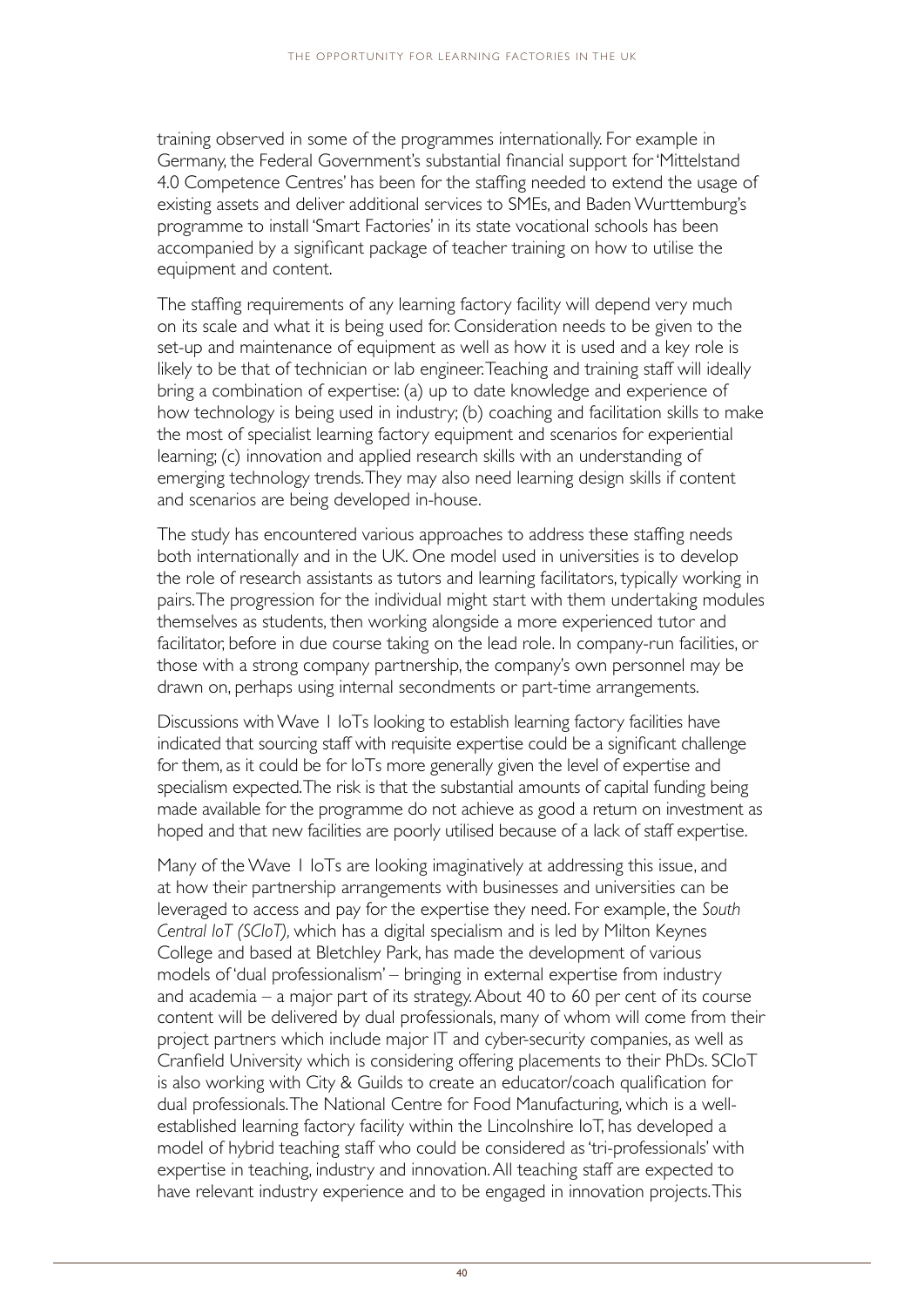makes it possible to access multiple funding streams which in turn can enable salaries to be offered at a level to attract the expertise needed (see Case Study 5). In terms of training, those purchasing an off-the-shelf or turn-key learning factory set up will normally be able to access some form of accompanying package of training for their staff.

Nevertheless, it is doubtful whether the full potential value of the substantial capital investments being made in IoTs, Catapults and similar organisations, where this is directed to creating learning factory type facilities, can be realised without more support to build a networked cadre of expert trainers. Learning factory facilities, whether located in IoTs, Catapults or elsewhere, could also provide an ideal setting for continuous professional development of teachers and trainers to help ensure they are up to date with new and emerging technologies. For example they could make a significant contribution in some sectors to the professional development programme for the national roll-out of T-levels in England.

## *Digital models*

The core concept of a learning factory involves a physical facility. However, as digitalisation of real world production has gathered pace and with the growing capabilities of virtual reality (VR), augmented reality (AR) and other simulation and learning technologies, there has been increasing interest in digital or virtual learning factories, as well as various forms of hybrid which blend digital and physical capabilities together. Given the increasing focus of Industry 4.0 on what are described as 'cyber-physical' production systems, learning factories are inevitably themselves becoming cyber-physical. There is a spectrum of degrees to which this is happening, and digital and physical elements are being brought together in different ways for different purposes. There are also pros and cons to be taken in account when considering how far to go with virtualisation, given the importance of authenticity. Nevertheless, it is clear this is an absolutely key area for the future development of learning factories, and that the potential for what can be achieved is only going to grow alongside the capabilities and affordability of the technologies involved.

The following list categorises and illustrates the spectrum and variety of possible digital approaches to learning factories.

- Digitally supported. This is where a physical learning factory is in some way supported or extended by digital and virtual technologies. Examples of how this can be done include:
	- using e-learning materials alongside the hands-on learning, often covering theoretical concepts that complement the practical experience;
	- using multi-media learning technologies to enhance and personalise the learning experience within the learning factory;
	- extending the scope of the physical learning factory through some form of virtual simulation, which could for example enable a complete factory to be digitally replicated around a limited configuration of physical equipment or more timely feedback to be given on processes that are time-consuming to complete in reality.
- Wholly digital. At the other end of the spectrum is where a learning factory is a completely simulated virtual model. Their development requires expertise and software tools for visualisation and analysis. Once the model has been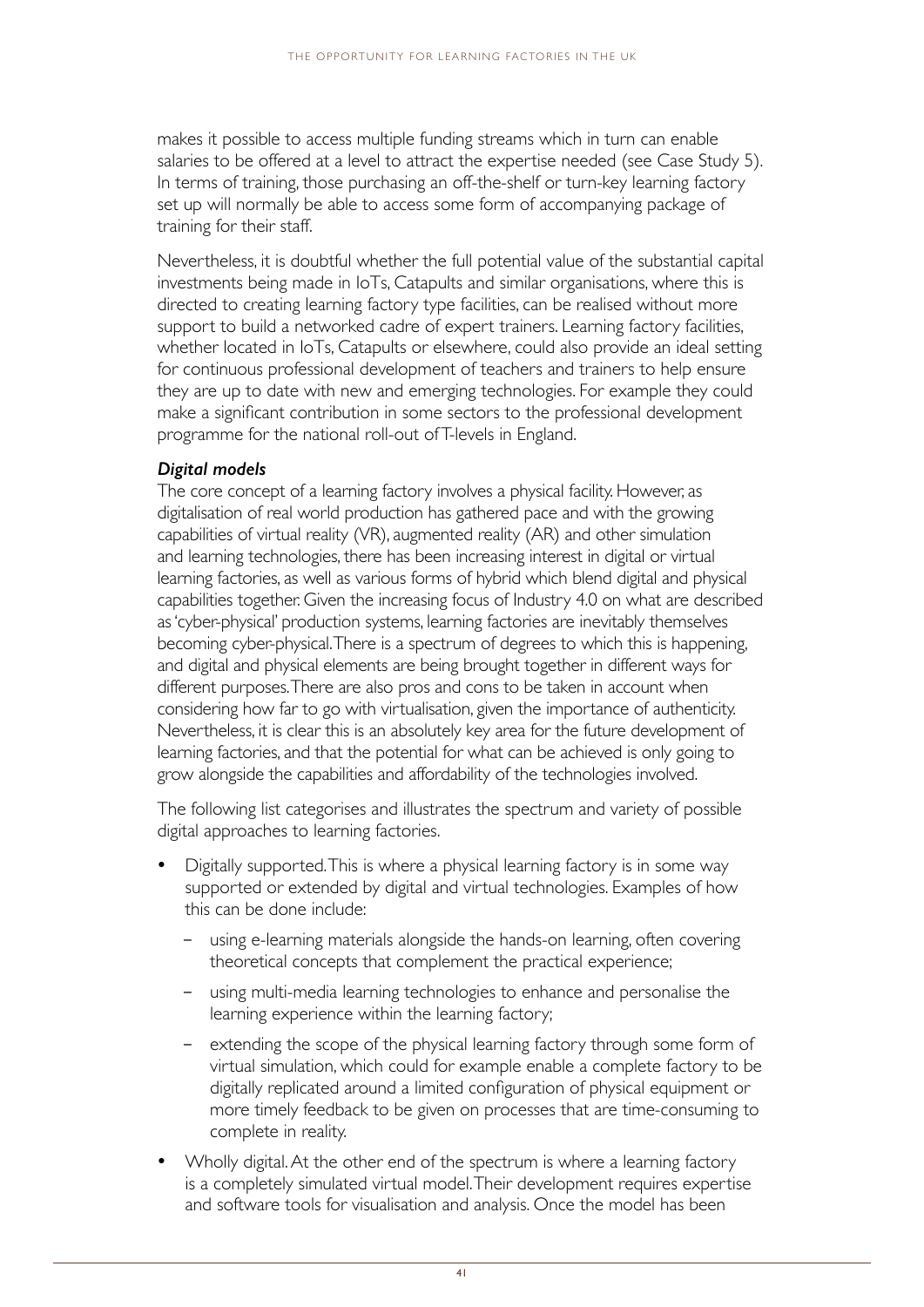developed, its use only requires a computer with visualisation software and hardware such as VR glasses, and it can in principle be used in any physical location by anyone with access to such equipment. Examples include the [XPRES Virtual Lab](https://www.kth.se/mmk/mechatronics/current-projects/excellence-in-production-research-xpres-1.437043) at the KTH Royal Institute of Technology in Stockholm which uses a simulated factory model for production research and the [McKinsey](https://www.mckinsey.com/~/media/McKinsey/Business%20Functions/Operations/How%20we%20help%20clients/Capability%20Center%20Network/PDFs/Virtual%20Model%20Factory%20Brochure.ashx)  [Virtual Model Factory](https://www.mckinsey.com/~/media/McKinsey/Business%20Functions/Operations/How%20we%20help%20clients/Capability%20Center%20Network/PDFs/Virtual%20Model%20Factory%20Brochure.ashx) which operates in a 3D immersive environment

Hybrid. This approach looks to get the best of both worlds through integration of physical and digital. As such, it implies a step further than just 'digitally supported' in that virtual representation is based on the same digital data set as the physical learning factory and is fully integrated into the design rather than being a supplementary add-on. In this sense Industry 4.0 principles are being applied to the learning factory itself.

Digital has distinct advantages and disadvantages when compared with physical.

The main pros are:

- Cost. It will usually be cheaper to create a virtual simulation than to equip and house a physical learning factory, particularly if the goal is to recreate a large factory.
- Scalability. Once created, a virtual model can be replicated freely whereas each new physical facility is likely to incur substantial new costs.
- Accessibility. In principle a virtual model can be accessed anywhere rather than being tied to one physical location.
- Adaptability. Adapting and reconfiguring is likely to be simpler and quicker within a range of programmed scenarios.
- Updatability. Updating is likely to be easier and cheaper than for a physical learning factory which carries the risk of being overtaken by the pace of change.
- Scope for learning design. A virtual simulation can designed more freely to focus on what enhances and accelerates learning, for example accentuating key learning points, enabling unlimited practice and providing instant feedback.

The main cons are:

- Loss of authenticity. Learning is inevitably less hands-on and the experience is indirect and mediated. The sound, touch, feel, smell cannot be fully replicated.
- Limited activity. The scope for active learning is reduced when a learner is engaging through a computer screen and it can be a challenge to create opportunities.
- Limited sociability. The way in which learners interact with each other is very different and it can be a challenge to bring in team-working dimensions.
- Limited self-direction. What the model can do is predefined by how it is programmed and this can reduce the scope for learners to experiment and direct their own learning.
- Complex to design. The programming and integration of all the elements to combine thinking and doing can be a massive task requiring considerable expertise.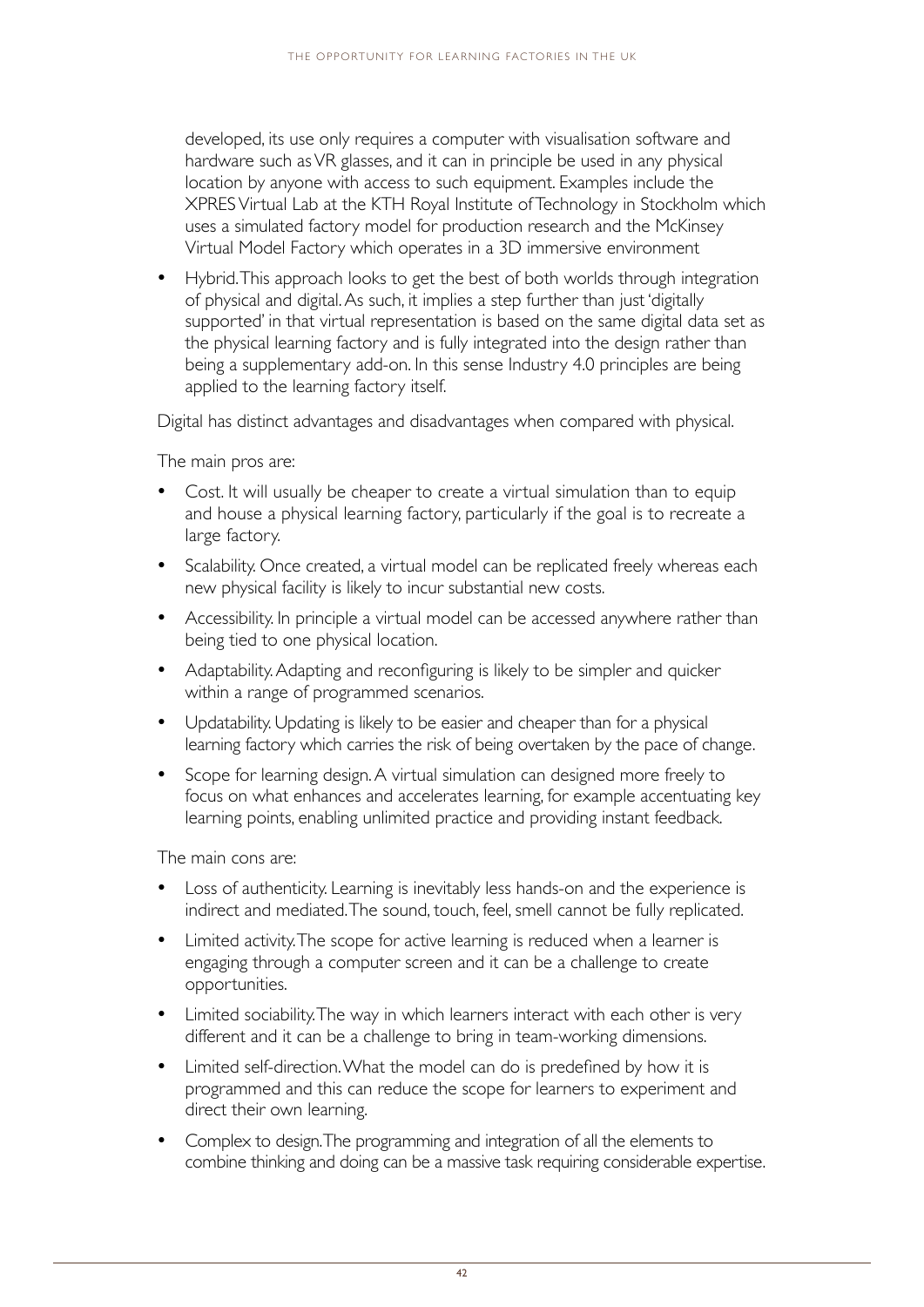These disadvantages need to be taken seriously as they risk undermining the essential qualities which differentiate a learning factory as a complex experiential learning environment. It is generally acknowledged that the virtual cannot totally replace the real physical experience, but hybrid models that integrate as well as combine the physical and the digital appear to be where things are heading. This is not necessarily an easy option as it involves the additional effort to have both the physical and digital and to effectively integrate them and get the best of both worlds, but it mirrors and supports where industry itself is heading.

The growing importance of this digital dimension has significant implications for how a more strategic deployment of learning factories is supported. It reinforces the need to look at systems, networks and value chains, and not just at individual facilities in specific physical locations. The effort and expertise needed to develop digital learning resources and scenarios, complex simulations and digital twins makes little sense if it just for the benefit of one physical facility and those who can access it. To get the full benefit of digital resources they need to be shared and networked in some way. Capital investment in individual institutions alone is not necessarily going to achieve the degree of networking and connectivity needed.

Examples of this approach already exist and could be built on. The Blended Learning Consortium in the FE sector has an arrangement whereby members pay a subscription and then vote on what learning resources should be developed for shared use, though this tends not to work for more specialist areas. The Gene and Cell Therapy Catapult (see above) is taking a strategic approach to put in place a skills value chain that integrates physical and virtual resources across a geographically distributed network. The Connected Curriculum (see above) is a shared set of resources using Siemens software and Festo Didactic hardware that can be tailored for the needs of partner HE institutions. The Engage Platform developed for Made Smarter gathers together digital engineering skills content from leading edge organisations. International examples showing what could be done include how resources could be shared across the Baden-Wurttemberg network of Smart Factories in Germany and the McKinsey global network of Digital Capability Centres.

A further question is that of systems interoperability. This is a complex technical subject and it is not immediately clear what needs to be done if anything. However, there is a case for undertaking a review to establish if there is a need for example to encourage greater compatibility and open standards.

Finally, it should be noted that the UK has considerable strengths in learning technologies and more broadly in immersive technologies such virtual and augmented reality. There is a large eco-system of predominantly smaller, innovative learning technology companies, and manufacturing is estimated to make up 12- 15% of the UK e-learning market. (42) A 2018 report from Innovate UK on *The Immersive Economy in the UK* (43) estimated that there were then around 1,000 immersive specialist companies in the UK employing around 4,500 people and generating £660 million in sales, potentially representing as much as 9% of the global market share. There has already been a major uptake of immersive technologies in manufacturing over the past 3-5 years, with 19% of companies now making use for training and a report from the HVM Catapult identifying 'huge opportunities for the use of the technology in upskilling the existing workforce'. (44)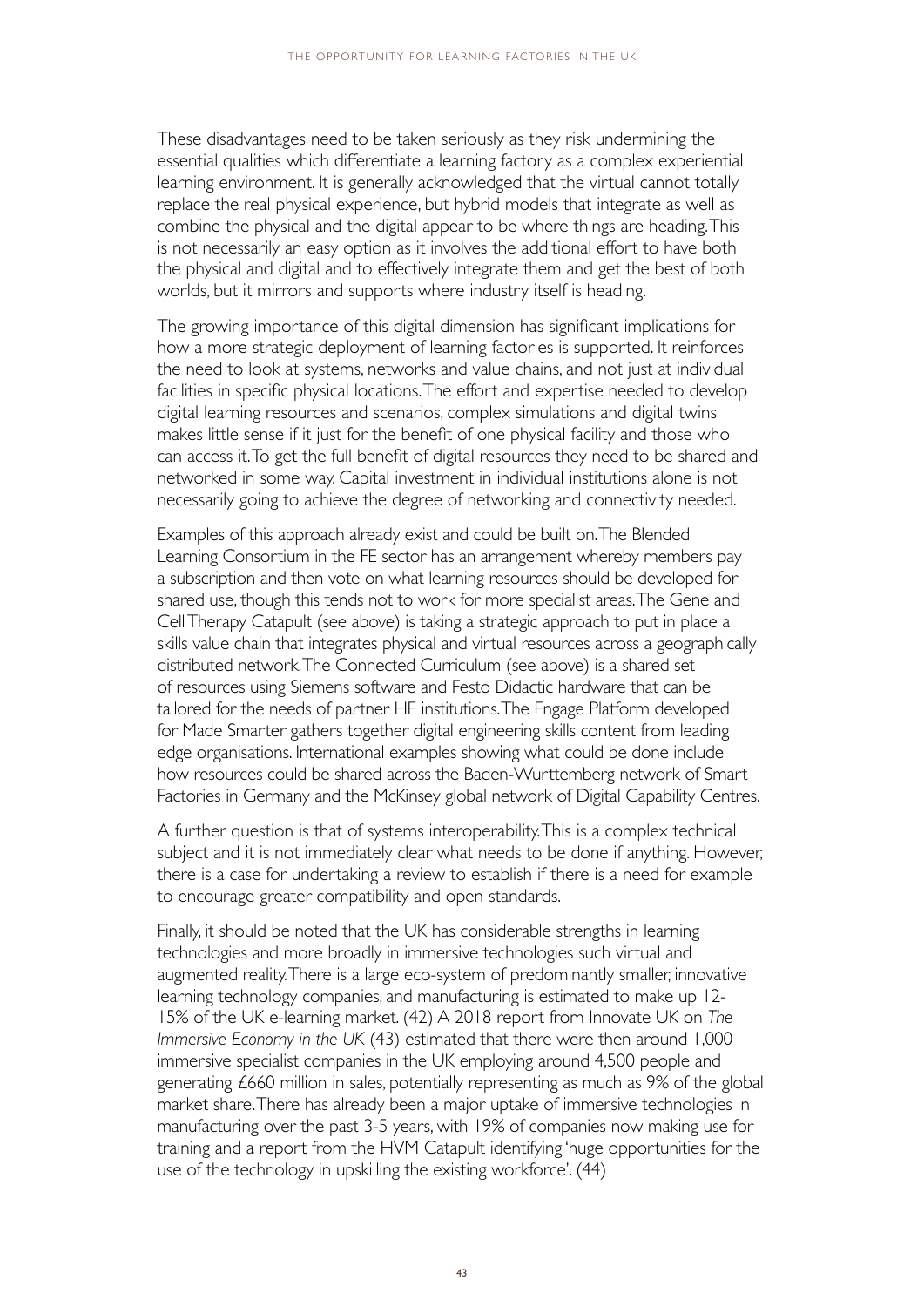## *Conclusion and recommendations*

This section has focused primarily on practical considerations which, in conjunction with the five case studies appended at the end of the report, are intended to help those working on learning factory developments in individual institutions. At the same time, it has raised broader issues which go beyond what can be tackled at individual institutional level but need to be addressed to make the most of the opportunity for learning factories in the UK.

One further point that became clear in the course of this study was that those who are working on learning factory developments in the UK, or are considering whether they should be doing so, would benefit from more opportunities to network with each other and exchange ideas, and to learn from what is happening internationally. One outcome of this report, it is hoped, will be to encourage more of that to happen.

Five additional recommendations derived from the analysis in this section are as follows.

Recommendation 6. Trainer expertise. More attention should be given to building the specialist staff expertise needed to operate learning factory facilities and maximise return on capital investment made. In particular, more support is likely to be needed to build a networked cadre of expert trainers who can combine (a) up to date knowledge and experience of how technology is being used in industry; (b) coaching and facilitation skills to make the most of specialist learning factory equipment and scenarios for experiential learning; (c) innovation and applied research skills with an understanding of emerging technology trends. Catapults, the IoT programme, the Education and Training Foundation, World Skills and the Professional Bodies could all potentially have a role to play in this, but clear shape and form will need to be given. Creating this cadre of expertise is also essential if learning factories are to play a broader role in the professional and specialist development of the teaching and training workforce, for example to support the national roll-out of T levels.

Recommendation 7. Shared learning and assessment resources. A co-ordinated approach should be taken to developing and sharing learning resources across learning factory networks. Where sufficient commonality of need exists, for example in respect of digitalisation or energy efficiency, it makes sense to pool efforts and share these specialised learning resources across a wider network. Existing shared approaches need to be learnt from and applied particularly across the IoT network and for technician level training. Further work also needs to be initiated with Professional Bodies and Awarding Organisations on the use of such shared learning resources for assessment purposes and how this can recognised for modular accreditation.

Recommendation 8. Interoperability. A review should undertaken to establish what, if any, common technical standards and platform infrastructure may be required for networks of learning factories to be able to exchange data and learning resources effectively. This could influence, for example, future guidance on procurement of learning factory equipment and software where public financial support is sought. The High Value Manufacturing Catapult and lisc (the digital services body that serves the HE, FE and Skills sector) could both contribute their technical expertise to such a review.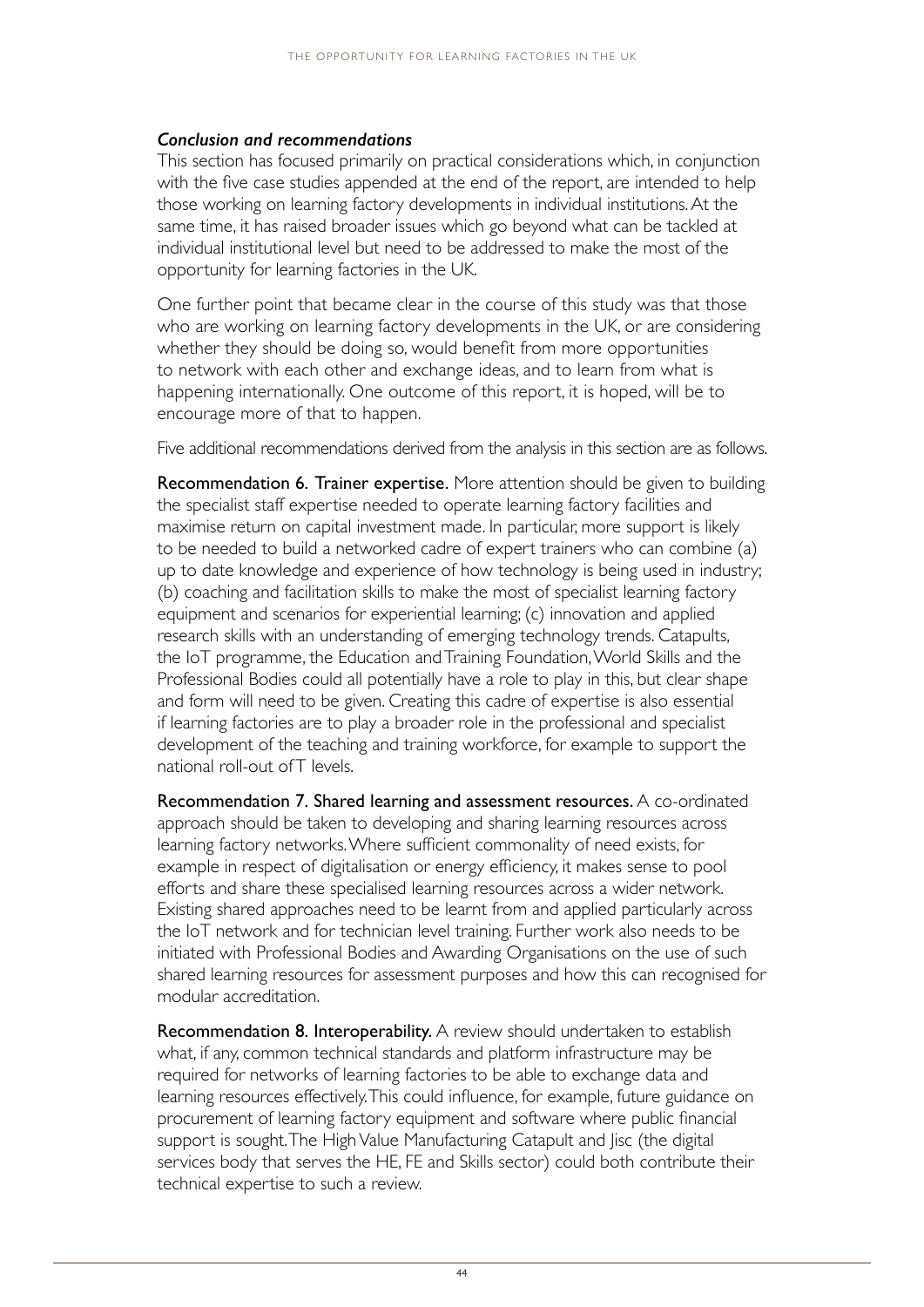Recommendation 9. Virtual learning factories, digital simulations, and twins. A concerted effort should be made to use digital technologies to extend the reach of what can be done through physical learning factory facilities. The convergence of learning and industrial technologies as both take on digitalisation creates a huge opportunity for skilling and upskilling at scale. Digital approaches also mitigate the risk that costly physical facilities quickly become out of date as the pace of technological change accelerates. The capabilities that exist in the UK and their potential impact has been illustrated during the COVID-19 crisis. Consideration should now be given to where else a virtual learning factories/complex simulated workplace environments could be used to meet large scale skilling and reskilling challenges, such as for example the need identified by the Energy Systems Catapult to skill/reskill a one-million strong workforce to transform the energy efficiency of the existing UK property stock.

Recommendation 10. Exchange of knowledge and good practice. Those developing and operating learning factory type facilities in the UK should be more effectively networked to exchange knowledge and good practice, more UK-based research should be undertaken and there should be more international engagement. Developments to date in the UK have tended to be isolated and ad hoc, and there has been almost no engagement with international communities of practice and the associated research and academic literature. The IoT programme and the Catapults both provide foundations that could be built on to facilitate this networking, and international associations and conferences would welcome more engagement from the UK.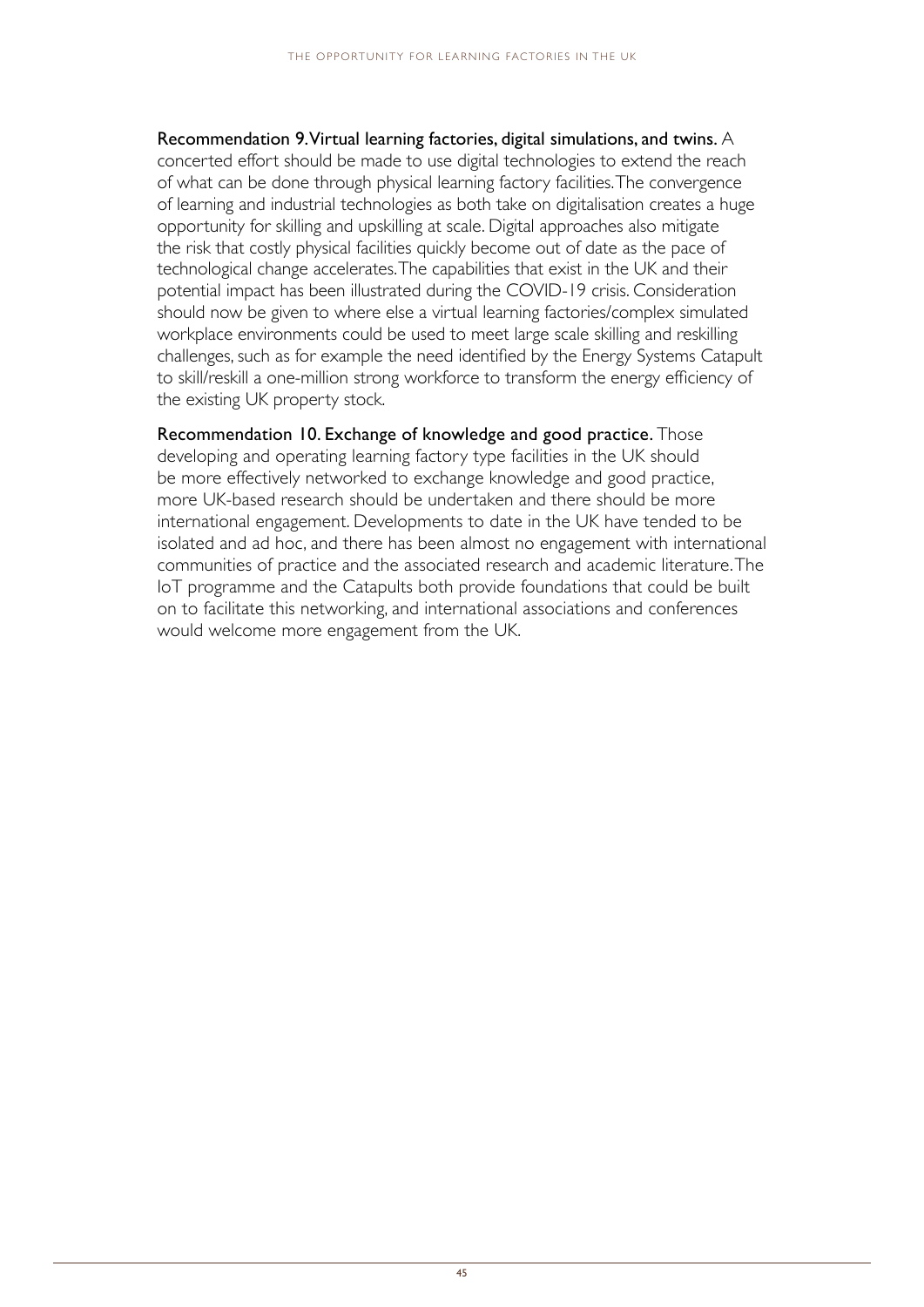## IMPACT OF THE COVID-19 PANDEMIC

This study was undertaken between April and October 2020, during a period when the UK and many other parts of the world were under lockdown fighting the COVID-19 pandemic and trying to chart a safe course towards a 'new normal' with measures such as social distancing. These unprecedented circumstances have had a profound impact on the economic, industrial, educational and social context in which the need and opportunities for developing learning factories in the UK must be considered. That impact will take years to fully understand, but there is an immediate imperative for government, industry and education to respond, to mitigate where possible the negative effects and to seize opportunities thrown up by the dislocation to accelerate positive change and innovation. So where could learning factories fit? How can they help address new needs and opportunities?

Seven new factors have been identified.

- 1. Acceleration of Industry 4.0. Most commentators and industry insiders believe the impact of the COVID crisis will be to accelerate the digitalisation of manufacturing. The widespread suspension of production and the need to adopt social distancing protocols as it resumes have been powerful drivers to review existing processes and look to adopt new technologies (45).
- 2. Shortening of manufacturing supply chains. The pandemic has highlighted the risk of dependency on extended supply chains and many companies are looking for opportunities to 'onshore' production. This sits alongside the adoption of digital technologies which are needed to make UK-based production globally competitive.
- 3. Availability of technical expertise. Large numbers of redundancies are being experienced in some areas of advanced manufacturing, particularly aerospace. Learning factories need access to personnel with up to date technical expertise. The current circumstances may make it possible to hire staff who would not normally be available or to enter into arrangements with employers who can only deploy such staff on a part-time basis.
- 4. Loss of apprenticeship opportunities. Apprenticeship programmes have been significantly disrupted with jobs being lost, restricted opportunities for both on-the-job and off-the-job training, and many training providers facing severe financial difficulties. Given the likely depth of the mounting recession, there are questions about how much provision can sustained using the current model and what is the best use of the apprenticeship levy. A network of high-quality, authentic learning factories with the capacity to deliver more widely and at scale through technology could play some role in filling this gap.
- 5. Large-scale skilling needed for jobs of the future. Many of the jobs being lost will not return, and large numbers of young people and adults will need to be skilled and reskilled in the competencies required for jobs of the future, including those associated with Industry 4.0. Formal apprenticeships are unlikely to be an appropriate and sufficiently flexible response to meet the scale of need. Learning factories could play a wider role in delivering short upskilling and reskilling courses designed around competencies for the future, and perhaps accredited through micro-credentials.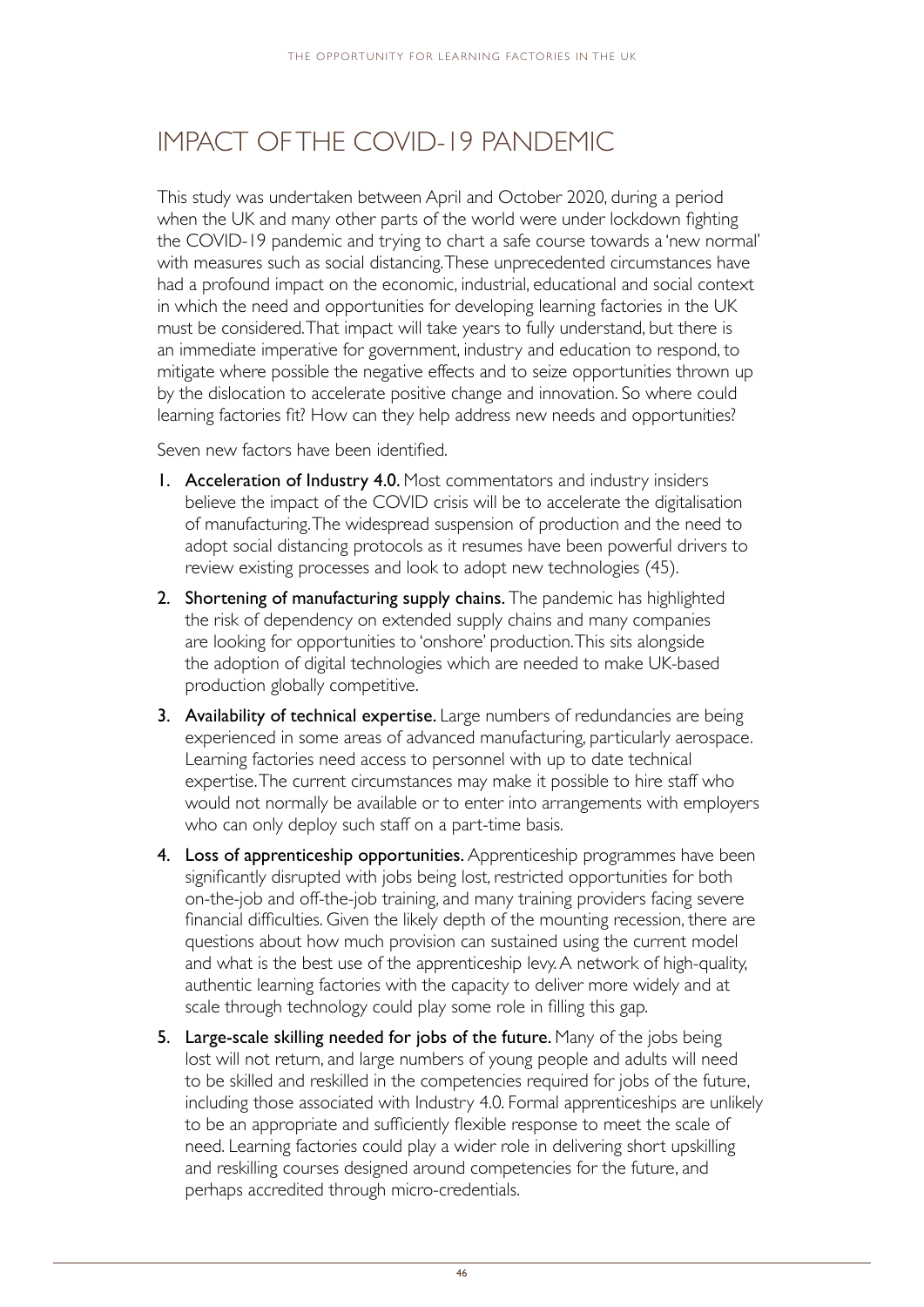- 6. Adoption of distance and blended learning. The delivery model of colleges and training providers of necessity changed almost overnight. Models using educational technology for distance and blended learning which were previously often marginal and supplemental became for a period of time the only option. The degree of sophistication and effectiveness with which the technology was deployed may have been variable, and the reliance on it may recede as face-to-face learning and teaching cautiously resumes, but the impact has been profound in terms of showing what could be possible and providing a new stimulus for the technology supplier market. There is an opportunity to build on what has happened by developing hybrid learning factories which combine physical resources with sophisticated use of digital twins, simulations and learning technology to maximise flexibility and reach.
- 7. A new willingness to collaborate, be flexible and innovate. Many instances exist where the COVID-19 crisis has given rise to new ways of working. A notable engineering example is the Ventilator Challenge UK consortium led by the High Value Manufacturing Catapult. This involved an unprecedented ramp-up of production facilities for two existing ventilator systems, with seven entirely new manufacturing facilities being established to produce 10 years' supply of ventilators in just 10 weeks. The team came together remotely using a virtual design tool, created and simulated the production line virtually before anyone went on the shop floor, and trained up some 3000 individuals in advance to carry out the assembly and testing using hundreds of Hololens 2 devices. The lessons learnt from such examples could be applied to other challenges faced by UK manufacturing, including upskilling to support digital transformation and zero carbon.

Each of the above tends to reinforce and make more urgent the case for promoting a learning factory approach, particularly if that is considered more broadly to include sophisticated simulations of workplace environments for learning purposes. As with the Ventilator Challenge UK consortium it is not a question of starting from scratch, but of better aligning existing resources and investments, and being prepared to flex existing rules and procedures to achieve a common purpose.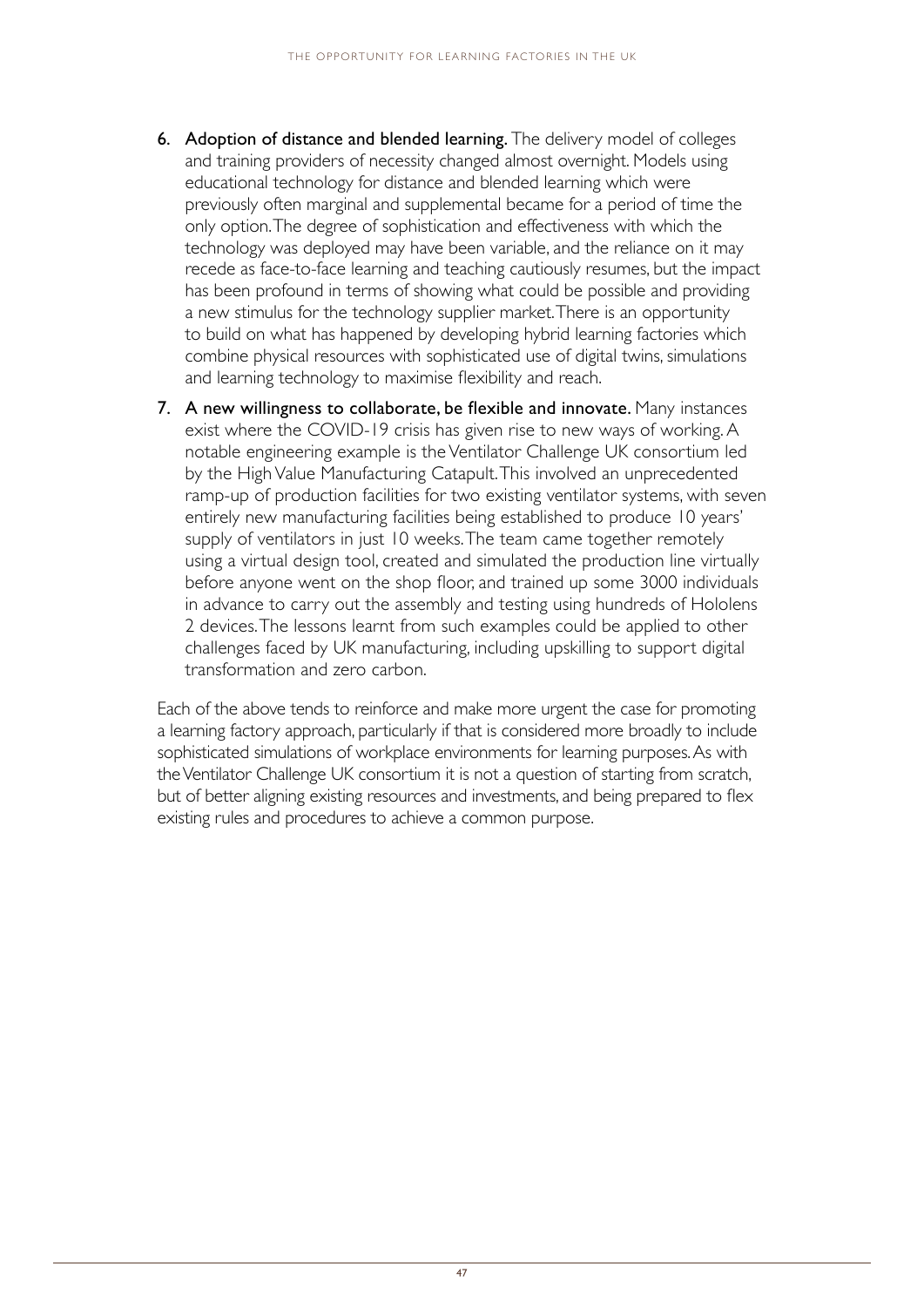## CASE STUDIES

## CASE STUDY 1: ADVANCED MANUFACTURING RESEARCH CENTRE, FACTORY 2050

In 2001, the University of Sheffield established the Advanced Manufacturing Research Centre (AMRC) with Boeing. The ambition was to develop a translational research centre which built on the indigenous capabilities of the local manufacturing economy, namely metals and metal cutting, Sheffield being world renowned for its steel. Since then the AMRC has grown significantly from eight people to more than 600, and in 2011 it became part of the High Value Manufacturing (HVM) Catapult. Factory 2050 opened in 2015 and marked a new era and direction for parts of the AMRC, recognising that times and technologies were changing.

Its origins go back to 2013, when the Government called for evidence for the *'Future of Manufacturing Project'* and one of the AMRC's founders, Professor Keith Ridgway co-authored a study called *'The factory of the future'* – a study which looked at the trends which would shape and influence the future of manufacturing in the UK. In this study, the authors concluded that future manufacturing methods would be increasingly digital, and would involve technology which can be readily reconfigured. They also saw a need for new skills, making it essential to attract the right talent into the manufacturing industry. Factory 2050 exists to facilitate the transition to this new form of manufacturing.

When Factory 2050 was opened, it had two main purposes – delivery of projects around automated assembly and smart integration of digital technologies, and as a demonstration facility for these technologies. The design of the Factory 2050 building was key. The main public area is a circular edifice enclosed by glass, the aim being to show that manufacturing is no longer oily rags and spanners, but sophisticated equipment in clean environments. The building was paid for initially by a £10 million HEFCE Research Partnership Investment Fund award. Since opening in 2015, it has been funded by research income and by investment from the High Value Manufacturing Catapult and other sources.

Factory 2050's core strengths are in assembly technologies, automation, robotics, metrology, inspection, AI and informatics. To deliver against emerging needs in these areas, a new suite of equipment was commissioned. Instead of the machine tools that the AMRC was famous for, the new facility was equipped with the latest in digital manufacturing technology. This includes:

- state-of-the-art robots capable of machining metals, composites or plastics, or of working alongside humans (co-bots);
- autonomous guided vehicles (AGVs) that can react to signals sent across the network and transport parts around the factory, navigating their own way round the facility using sensors and AI;
- vision systems which can spot part-defects that humans would have overlooked;
- systems that workers can talk to and understand and respond to.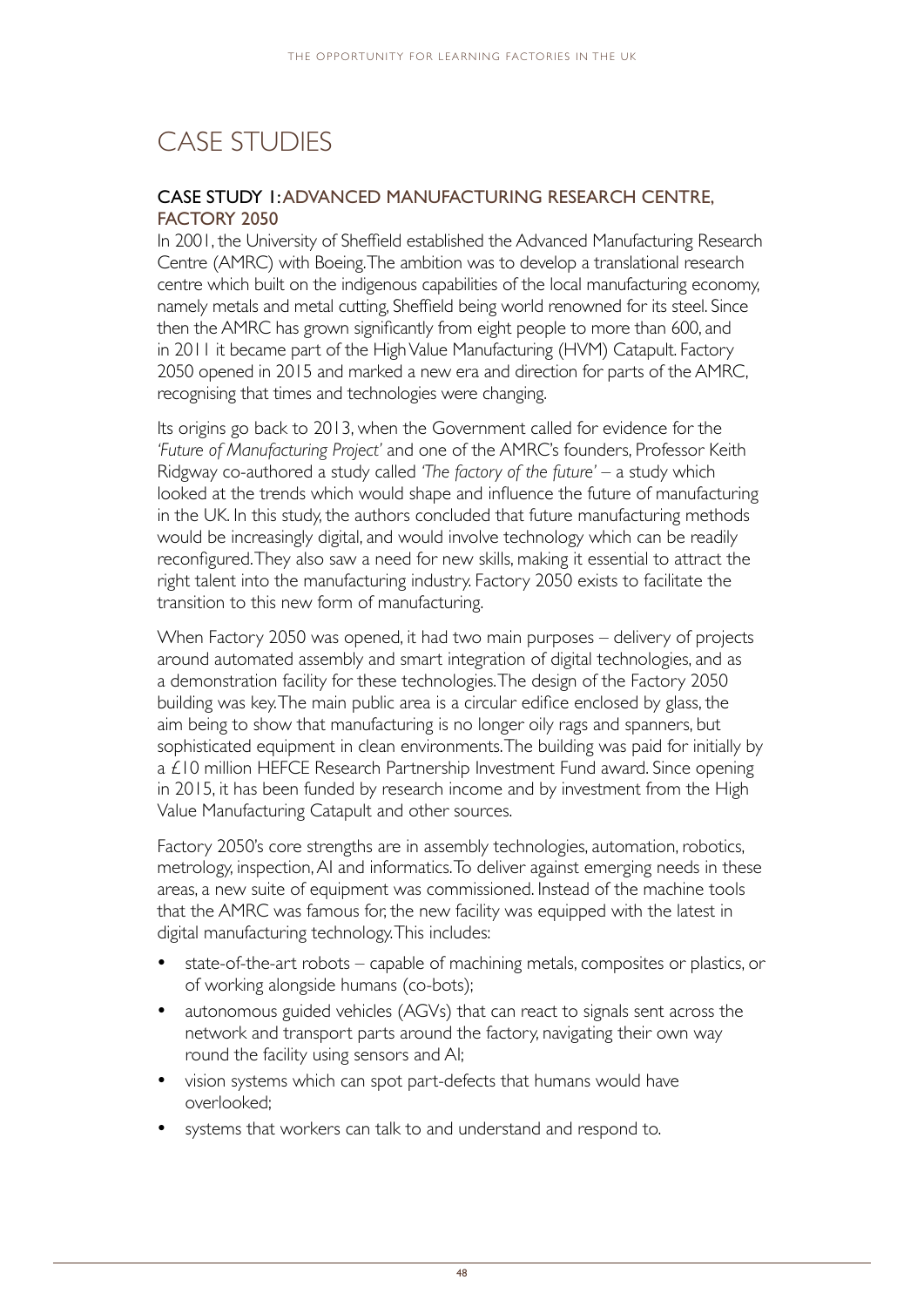This technology is used both for live projects and as accessible demonstrators.

The principal use of Factory 2050 is as a testbed, or a sandpit, where UK-based manufacturers can work alongside a young research-focused workforce who bring a variety of non-traditional manufacturing skills (software engineers, game designers and control and systems engineers) to develop innovative solutions based on digital technologies. Much of this activity is based on horizontal innovation which involves transitioning standard practices from one industrial sector to another where it is novel, for example from aerospace into construction. However, there is also a large amount of experimentation through the introduction of new technology to solve traditional challenges.

The secondary purpose is around education through demonstration. Visitors witness the latest Industry 4.0 technologies at Factory 2050 and for example are able to test the latest in virtual reality devices and see how VR can be used in their business, or experiment with augmented reality and see the value that this technology could provide. These demonstration activities are presented to a whole spectrum of interested parties: school children on STEM visits; graduates taking sandwich year or summer internships; shop floor operators working alongside the research engineers; middle and senior management who visit to understand what industrial digitalisation looks, feels and smells like, and the impact that this technology could have on their business. Factory 2050 also has a significant role in the education of policy makers and funding bodies.

Factory 2050's capabilities enable it to play a wider role. It can take a lead in the region as the convener of conversations and education between the layers of the digital ecosystem. Working alongside the Institutes of Technology advice and guidance can be offered on the future needs of industry in the digital manufacturing space so that their technology investment is the most appropriate for the future workforce. Working as the HVM Catapult with the other Catapults, it can ensure that investment is made in the cutting-edge technologies and skills that industry will need looking forwards. Working with government and programmes such as Made Smarter it can inform policy to fund those future skills and investment.

Looking ahead, the role of Factory 2050 will be to continue as a testbed, a sandpit and an open-access demonstrator:

- a test-bed for new products, algorithms, and ways of working to be tested in a semi-industrial environment in which people are free to fail (digitally of course);
- a sandpit for large OEMs to come and see how these novel products will interface with their systems (which will have been replicated in Factory 2050);
- a demonstrator to enthuse the imagination of the next generation of engineers, the work-force of UK manufacturing and the managers of UK industry.

## *Key learning points:*

- Industrial pull, not academic push. Factory 2050's development has been based on understanding the needs of industry and developing a delivery model to deliver what they want, not what someone thinks they want.
- University pipeline. The fact that the AMRC and Factory 2050 are part of the University of Sheffield creates a very strong pipeline going both ways – the opportunity to take lower TRL (technology readiness level) research from the University research base and to use the learning factory facilities to expose it to industry, and also to articulate the needs of industry to the academic base.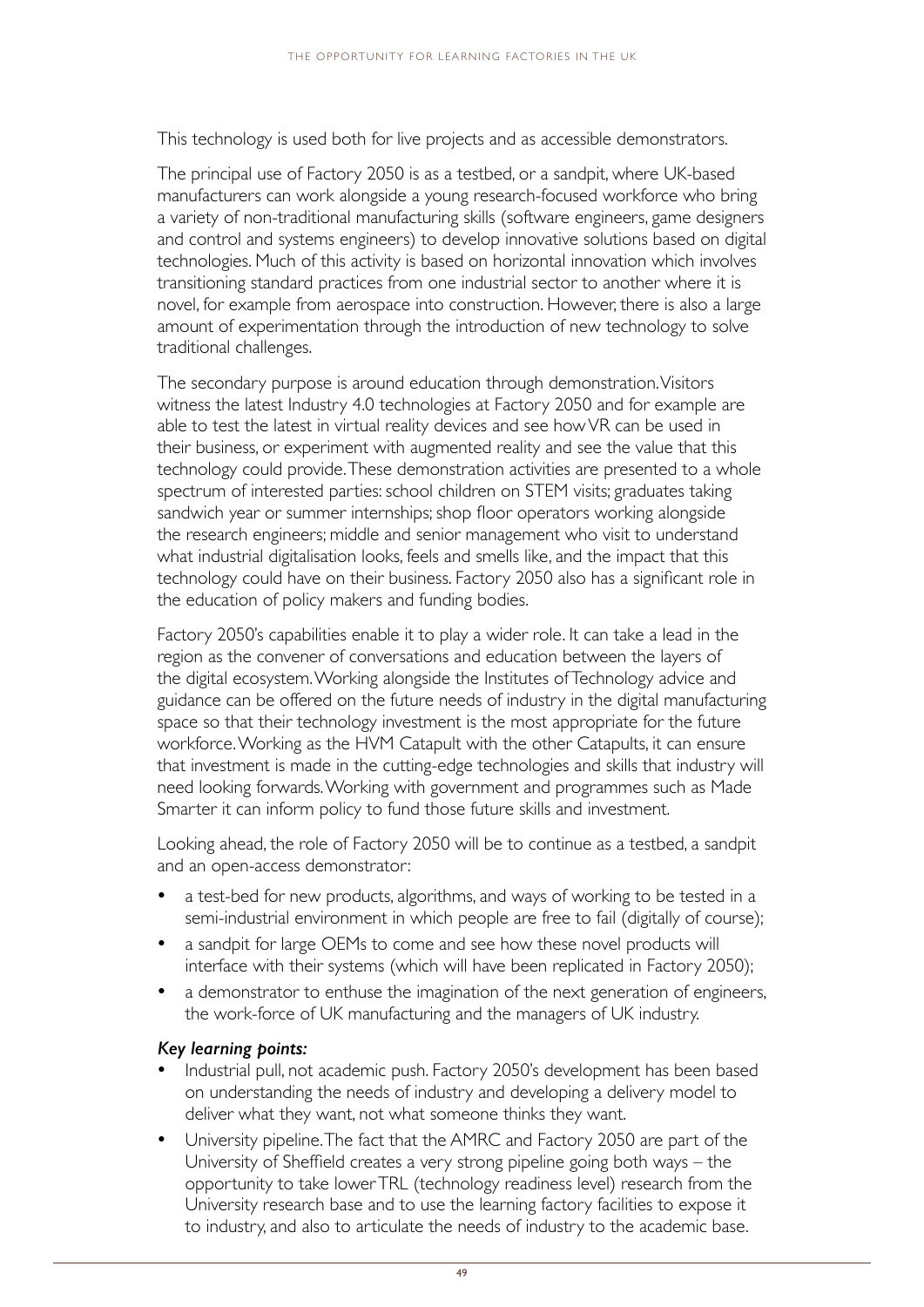- Multi-disciplinary staff. The move towards digitalisation has broken down the barriers of traditional careers. The AMRC employees at Factory 2050 have a diverse range of backgrounds as far as education goes, from software engineers, to control system engineers to game designers. The relative youth of the engineers in the digital space means that barriers of communication are broken down when engaging in STEM activities.
- Apprentices as innovation ambassadors. Bringing in apprentices to experience working with the latest equipment and technologies means that when they go back to their course, they can enthuse and inspire their cohort. This can be particularly important for knowledge transfer to smaller companies.

## *Contact:*

Rab Scott – Head of Digital, University of Sheffield Advanced Manufacturing Research Centre [r.w.scott@amrc.co.uk](mailto:r.w.scott@amrc.co.uk)

## CASE STUDY 2: DIGITAL SKILLS FACTORY AT WMG, UNIVERSITY OF WARWICK

The Warwick Manufacturing Group (WMG) is both a department of the University of Warwick and one of the seven High Value Manufacturing Catapult (HVMC) Centres in the UK. It seeks to bring together industrial research, direct industrial engagement and teaching/training activities. Its teaching and skill training programmes are derived directly from its R&D activity conducted in tight partnership with key industrial partners who are developing core digital manufacturing strategies.

WMG has developed a range of learning factory facilities to meet its needs and those of its industrial partners. These include three full-scale industrial production lines, a transportable set of kit with industrial grade equipment, and a purposebuilt, self-contained and transportable teaching platform. Various funding streams have been used from industry, HVMC, other government R&D sources and WMG's own teaching funds An interesting feature is that some of these facilities were originally commissioned with industrial partners using innovation funding for R&D projects, and have then been partially repurposed to enable extended uses for teaching and training.

The teaching and training activities cover broad concepts associated with digital and smart manufacturing systems such as modelling, simulation and digital twins engineering, cyber-physical systems development, integration and lifecycle management, as well as data and information management and knowledge representation. The practical, hands-on training uses the physical systems available across the range of learning factory facilities, matched to the appropriate level of training. Three main types of learning programme are supported: undergraduate and MSc courses; generic one or two week commercial courses offered to industry on automation and Industry 4.0, typically used by the larger companies like Jaguar Land Rover, Royal Mail and Dyson; and company specific, customised training programmes. Currently there is limited SME take up of these programmes and no apprenticeship training is offered, though WMG is keen to increase its reach and accessibility particularly for SMEs, some of which already offer industrial engagements for students.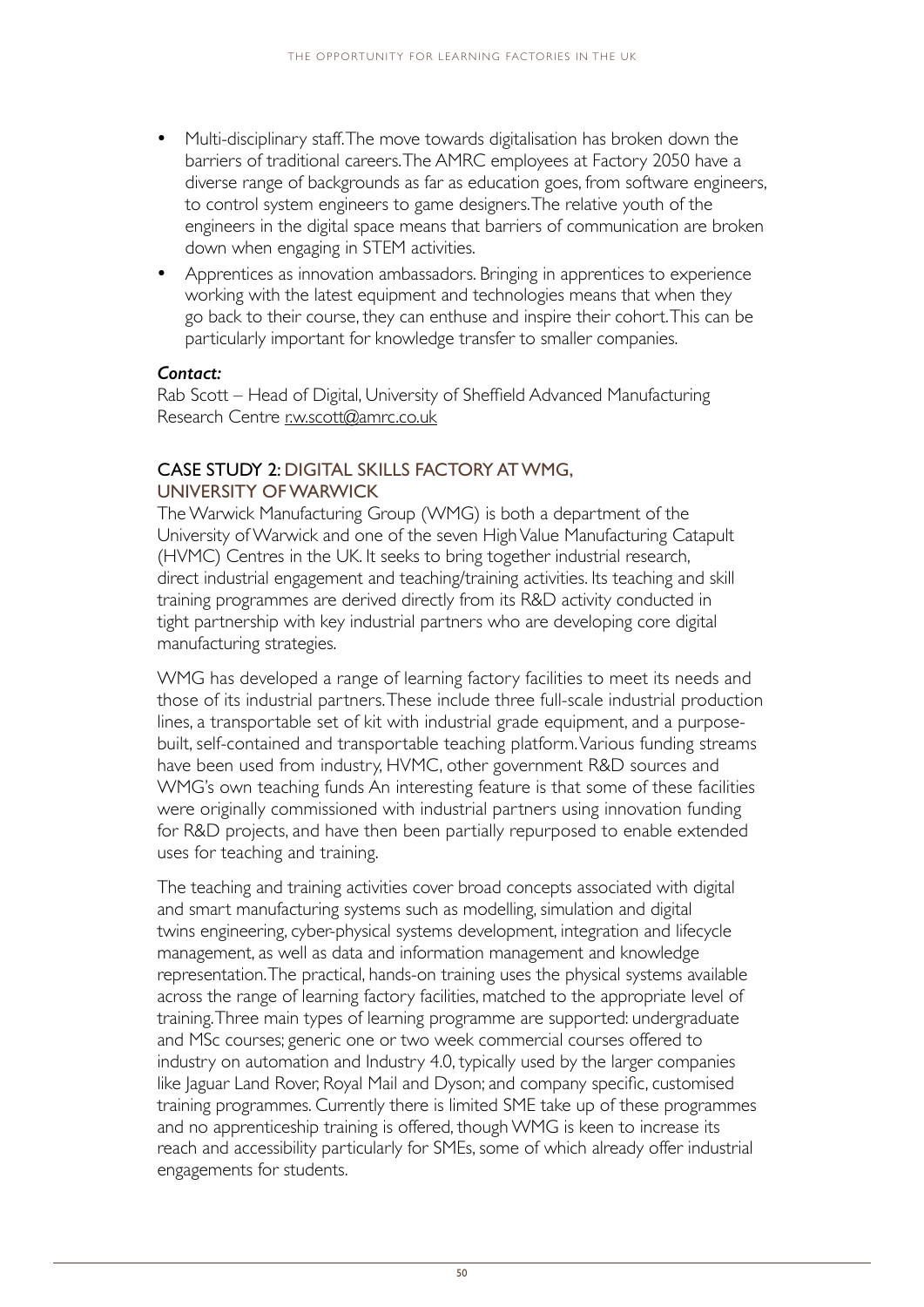The individual learning factory facilities are as follows:

- The Integrated Manufacturing Logistics (IML) Line. This was the first fullscale production system installed in 2013, based originally on part of a Ford production line for conventional combustion engines. It has since evolved with the needs of the industry to accelerate electrification and has been remodelled as a battery module and pack assembly line. A key feature is adaptable logistics to demonstrate how Industry 4.0 methods can be applied to legacy equipment as well as new production systems within a series of advanced manufacturing scenarios.
- The AMPLIiFII Line. The AMPLiFII pilot line is part of the Energy Innovation Centre and supports the manufacture of pre-production prototype battery modules and packs, based on cylindrical cell formats. It operates at industry 4.0 standards with key objectives of ensuring in-line quality verification, a no-faultsforward policy and a fully flexible, integrated approach. AMPLiFII (Automated Module to pack Pilot Line for Industrial Innovation) started as a two-year Innovate UK funded project to create sustainable supply and manufacture of battery packs for hybrid and electric vehicles in the UK, based on a flexible, modular battery design. On completion of the original project in 2017, it became an open access facility for R&D and skills development with industry, and is now used a third of the time for skills training. The main differences from the IML line are that it is more clearly focused on future production systems and that it is set up as a real production line, producing and assembling real battery modules. As such it is very specific and highly authentic but less flexible and more limited in how it can be reconfigured.
- The MagneMotion Line. This originated as a Catapult project with the Lear Corporation, a major manufacturer of car seats with 125 factories worldwide. The aim was to redesign their production lines using intelligent conveyor systems based on independent cart technology using magnetically-controlled frictionless propulsion rather than relying on mechanical gears, chains and belts. Once the design and development phase was completed in 2019, the line was repurposed to support the training of staff operating Lear factories across the globe, enabling them to be trained in advance of the new conveyor lines being adopted at their locations. The plan now is for the line to be used more generically in future to train industry professionals from other companies on the integration and use of flexible manufacturing technologies, and on the development of advanced motion control, product/pallet tracking and scheduling.
- Training FlightCase 4.0. The project with Lear has also led to the creation of a transportable set of industrial grade equipment that can be dispatched to any site. It was recognised that for some of the training it was cheaper and more efficient for the trainers to fly out to the learners with a demonstration kit rather than bringing all the learners to the full-scale production line at WMG. The Flightcase contains a range of equipment deployed in industry: industrial PCs and PLCs (programmable logic controllers), collaborative robots, industrial RFID (radio frequency identification) systems and sensor arrays, linear drives, etc. There are also options in terms of how much is done physically and how much virtually, so for example the physical PLC can be used to control virtual machinery or it could all be virtual. WMG see the Flightcase as having many potential uses beyond the Lear project, for example being taken out for demonstrations at SME premises to show how the technologies could be used on their production lines.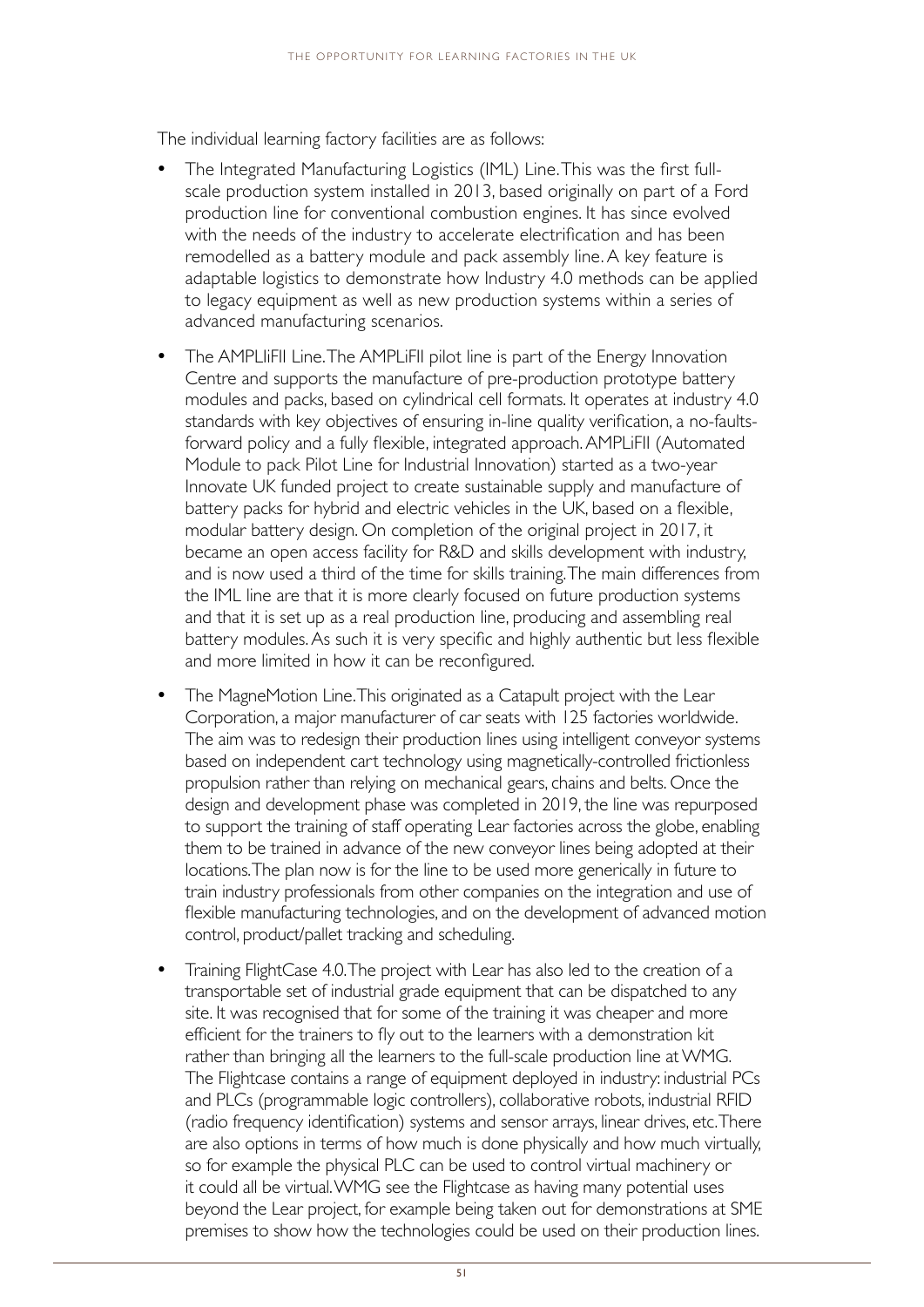Teaching SuitCase 4.0. The Teaching Suitcase is a purpose-built, self-contained and transportable teaching platform used largely with undergraduates and MScs. It includes mainstream and low-cost equipment such as tablet-based human machine interfaces, single-board computers, ambient sensors, and simple actuators.

The facilities and equipment at WMG are set up in particular ways to teach and train students and professionals on the use, deployment and integration of digital technologies to support real-world manufacturing scenarios. The focus is placed on integrating digital systems and engineering data pipelines and workflows that allow future engineers to develop data-driven production monitoring and real-time KPI (key performance indicator) visualisation, predictive maintenance capabilities and effective product track and trace capabilities. The training content is structured around key phases of the production system lifecycle, from its engineering phases, during which engineering data is produced, to its commissioning and operational phases during which operational data is produced. The combination of industry grade physical equipment and rich digital environment provided by the learning factory facilities allows the trainee to experience the constraints of the real-world of manufacturing, and at the same time learn through experiment in a risk-free environment.

## Key learning points:

- Multiple use of R&D facilities. Learning factory facilities initially designed and funded primarily for R&D projects can be opened up and given extended use for teaching and training.
- Legacy, current and future production equipment. Putting past, present and future technologies alongside each other can enable a wider and more realistic range of learning.
- Transportable facilities. Kits of equipment assembled to create mobile learning factories can enable flexible and accessible delivery, giving a range of options beyond permanently sited full-scale facilities.
- Integration of digital technologies. Industry 4.0 principles can be embedded in teaching and training through the integration of data systems with physical equipment and structuring content around the key phases of production and the data flows generated.

## *Contact:*

Automation Systems Group: Robert Harrison: [robert.harrison@warwick.ac.uk](mailto:robert.harrison@warwick.ac.uk)  Daniel Vera: [d.a.vera@warwick.ac.uk](mailto:d.a.vera@warwick.ac.uk) Bilal Ahmad: [B.Ahmad@warwick.ac.uk](mailto:B.Ahmad@warwick.ac.uk)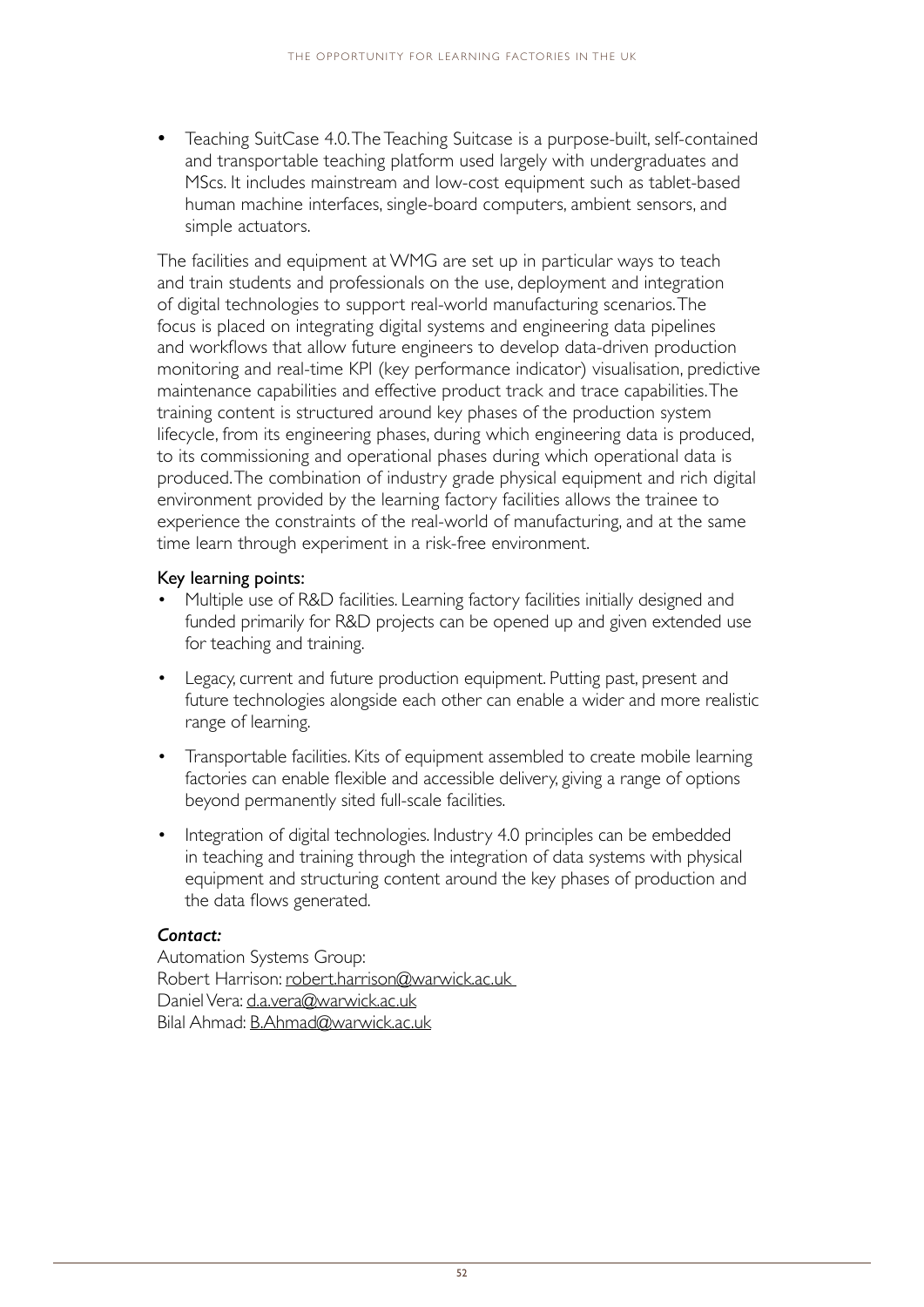## CASE STUDY 3: GREATER BIRMINGHAM AND SOLIHULL INSTITUTE OF **TECHNOLOGY**

The Greater Birmingham and Solihull Institute of Technology (GBS IoT) is developing a regional 'hub and spoke' model focused on creating skills pathways into technical careers in local advanced manufacturing and engineering industries, particularly for under-represented and disadvantaged groups. At the core of the IoT 'hub' will be the installation of a state-of-the-art, 'Cyber-Physical Factory', which in turn will be networked with and support accessible skills delivery at each of the 'spokes'.

The IoT is based on a region-wide partnership including seven of the local further and higher education institutions, led by Solihull College and University Centre (SCUC), as well as employer and stakeholder advisers drawn from five major local businesses, the local LEP, the two local councils, the chamber of commerce and Aim Higher West Midlands. The partnership of local education and skills providers was already working together on a well-established basis prior to the IoT proposal, having been in existence since 2016.

The 'hub and spoke' model, and the networked deployment of learning factory equipment within it, came from a shared perception across the partnership that they could work together more effectively to offer employers and learners what they needed and wanted. This included: clearer progression routes and a more coherent offer across the region; better utilisation of existing equipment and keeping up to date with latest technologies; and shared access to specialist staffing and technician expertise rather than competing for it. Using the 'hub and spoke' model, the aim is to develop and deliver new education provision with a focus on flexible full and part-time level 4 and 5, including apprenticeship standards, enabling learners to progress to higher level opportunities such as higher education and degree apprenticeships: generating 1,000 plus IoT learners by 2023-4.

The 'hub' will be a prestigious new build of  $440\mathsf{m}^2$  located within the grounds of Aston University and due to open in September 2021. The new building will house the IoT's 'Cyber-Physical Factory', consisting of a newly-purchased manufacturing rig and supporting software which will create a simulated working environment linked to advancing Industry 4.0 technology.

The specific themes for delivery, aligned to employer requirements, will include:

- Fundamentals of control technology
- Smart Factory techniques
- **Mechatronics**
- Material flow
- System networking including IT infrastructure
- Information flow in complex systems
- Process planning
- Planning assembly and dismantling
- Data processing systems.

The Cyber-Physical Factory is a substantial investment and, by installing it in the hub, the aim is to be able to maximise utilisation and ensure technician/instructor expertise is sourced for all partners. The multiple uses envisaged include: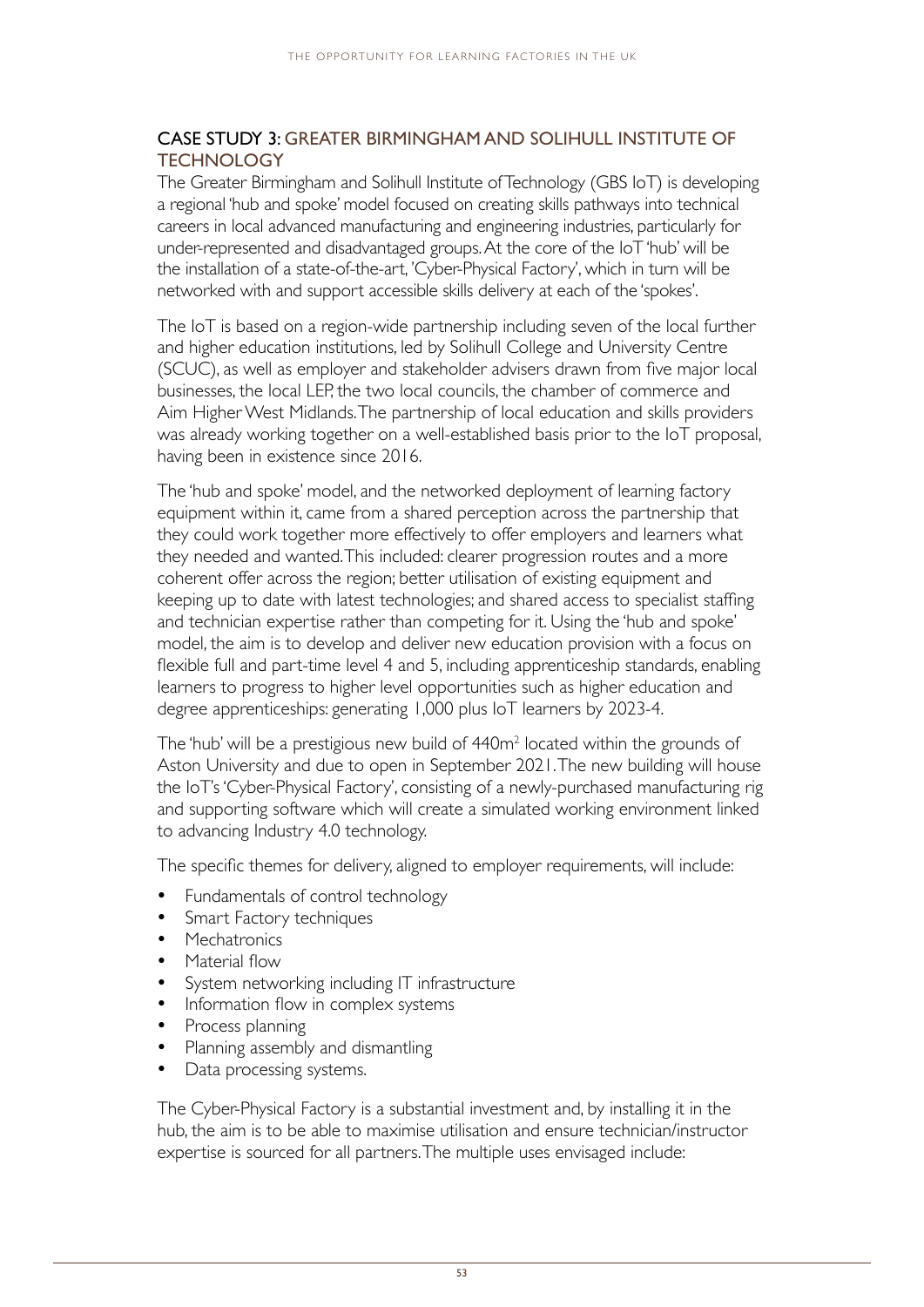- partners working together under the leadership of Aston University, using its expertise in applied research and pedagogy, to develop curricula and teaching resources which will be used in the teaching of all IoT provision
- CPD established to upskill those teachers and trainers who need to update their understanding of industry technologies and techniques
- high-level research activity, exploiting the connections of the partners and interconnectivity with existing assets
- demonstration and trialling of new technologies for SMEs
- demonstrations for schools, parents, teachers, careers advisers to motivate and inspire.

Another planned feature of the set-up for the hub is that the new cyber-physical rig will be linked to a suite of advanced traditional and non-traditional manufacturing assets housed at the adjacent Aston University and Birmingham City University Campuses. This will enable further exploitation of the cyber-physical rig going beyond more abstract training scenarios and reflecting a wider range of authentic situations and industrial practices. Often the reality is that new technologies have to be introduced in a more piecemeal fashion on a brownfield site and part of the challenge is to incorporate existing equipment while implementing Industry 4.0 principles.

The three college spoke campuses (BMet College, Solihull College, South & City College) are located across the region and provide local provision to ensure geographically accessible HE vocational education is available for engineering companies and their employees. Each college campus is located in an area of the region with high levels of unemployment and low HE participation; by basing the IoT spokes within these communities, local residents are more likely to participate in vocational education and training. The college spokes will link virtually to the hub through common software and remote demonstrations. In addition, college students will have regular workshops in the central hub.

The two supporting university partner spokes (University of Birmingham and University College Birmingham) will link into the applied research elements of the project, support with monitoring quality of provision and development of clear progression routes.

### *Key learning points:*

- Provider collaboration. An established partnership including all the local FE and HE institutions has been an important foundation for planning learning factory facilities on a 'hub and spoke' model as part of a coherent regional skills offer
- 'Hub and spoke'. The hub and spoke model enables the investment in core learning factory facilities and expert staff to be better utilised, with development of curricula and learning resources and delivery of CPD coordinated across the network.
- Existing equipment. The authenticity of the simulated working environment being created is being enhanced by linking the new installations with existing more traditional equipment, reflecting the challenges often encountered in industry.

### *Contact:*

Rosa Wells – Executive Director Employment & Skills and IoT [Rosa.Wells@Solihull.ac.uk](mailto:Rosa.Wells@Solihull.ac.uk)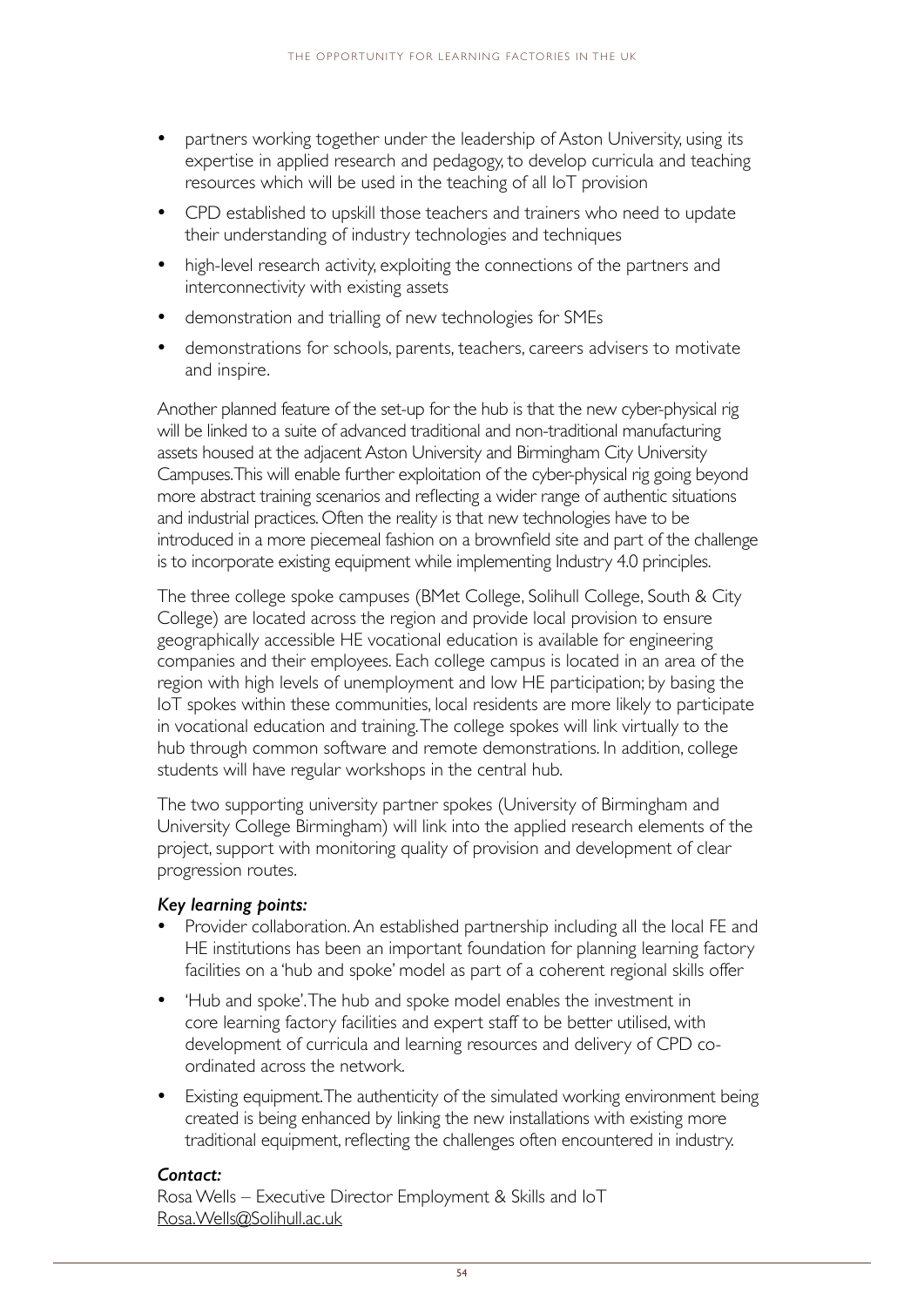## CASE STUDY 4: INSTITUTE FOR ADVANCED MANUFACTURING AND ENGINEERING, COVENTRY UNIVERSITY

The Institute for Advanced Manufacturing and Engineering (AME) is one of four industry focused research centres that make up the Institute for Future Transport and Cities at Coventry University. It specialises in manufacturing research in areas such as Industry 4.0, Digital Manufacturing and Simulation, Automation and Control, Metrology and Uncertainty of Measurement, Surface Engineering, Wearables, Lasers, Welding and Joining. The centre was originally created in partnership with Unipart Manufacturing Group, a major tier 1 supplier of automotive components.

The AME is located at Unipart Manufacturing's main factory site in Coventry and describes itself as the 'UK's First Faculty on the Factory Floor'. It has developed a distinct model on that basis which brings together academia, industry and R&D directly on the factory floor, both to deliver industry-ready graduates through their manufacturing engineering degree courses that are enhanced by activity-led learning based on the real projects in the factory, and to develop new products, processes and technologies.

The AME was built and equipped by the two principal partners with additional financial support from the Higher Education Funding Council and opened in 2014 offering 2000 sq ft of purpose-built manufacturing and teaching space. The majority of this consists of AME's manufacturing hub, equipped with state-of-theart robotic automation, forming, joining, analysis and simulation, metrology and product verification technology.

The impetus for creating the AME came from seeking a new and different approach to address three issues: the skills gap in engineering; a lack of industry-ready graduate engineers; and the need to improve return on investment on research and development. The vision was to "create a centre of engineering excellence for innovative teaching and research, in a real world manufacturing environment, that delivers engineers, manufacturing leaders and technologies to enable business growth in the UK high-value manufacturing". This was underpinned by strategic objectives to deliver in three areas: skills and training; research; and business growth.

The faculty is now in its sixth year and has about 130 undergraduates, 20 masters, and 30 PhD students. The delivery of the curriculum for the undergraduate degree course, which is set by an industry advisory board, is designed to bring together academic learning with activity-based learning that is integrated into operations. Each semester the students spend half their time on theory, a quarter of their time on the AME simulated shop floor and a quarter of their time in a real factory, undertaking a problem-solving project supervised by an industrial tutor.

Key research and innovation themes have been identified from analysis of industrial challenges and enabling technologies, and these contribute to teaching, research and business growth targets. Individual research projects are run with Unipart and other industrial partners using the AME facilities with some of these securing funding from bodies like Innovate UK, EPSRC and Advanced Propulsion Centre.

An example that draws on a range of AME capabilities, and illustrates the role a learning factory facility can play in linking together a new skills value chain, is the H1PERBAT project which was established to build a high-performance, lowvolume, flexible battery capability in the UK. This started as a consortium of organisations including Unipart, Coventry University and Aston Martin, led by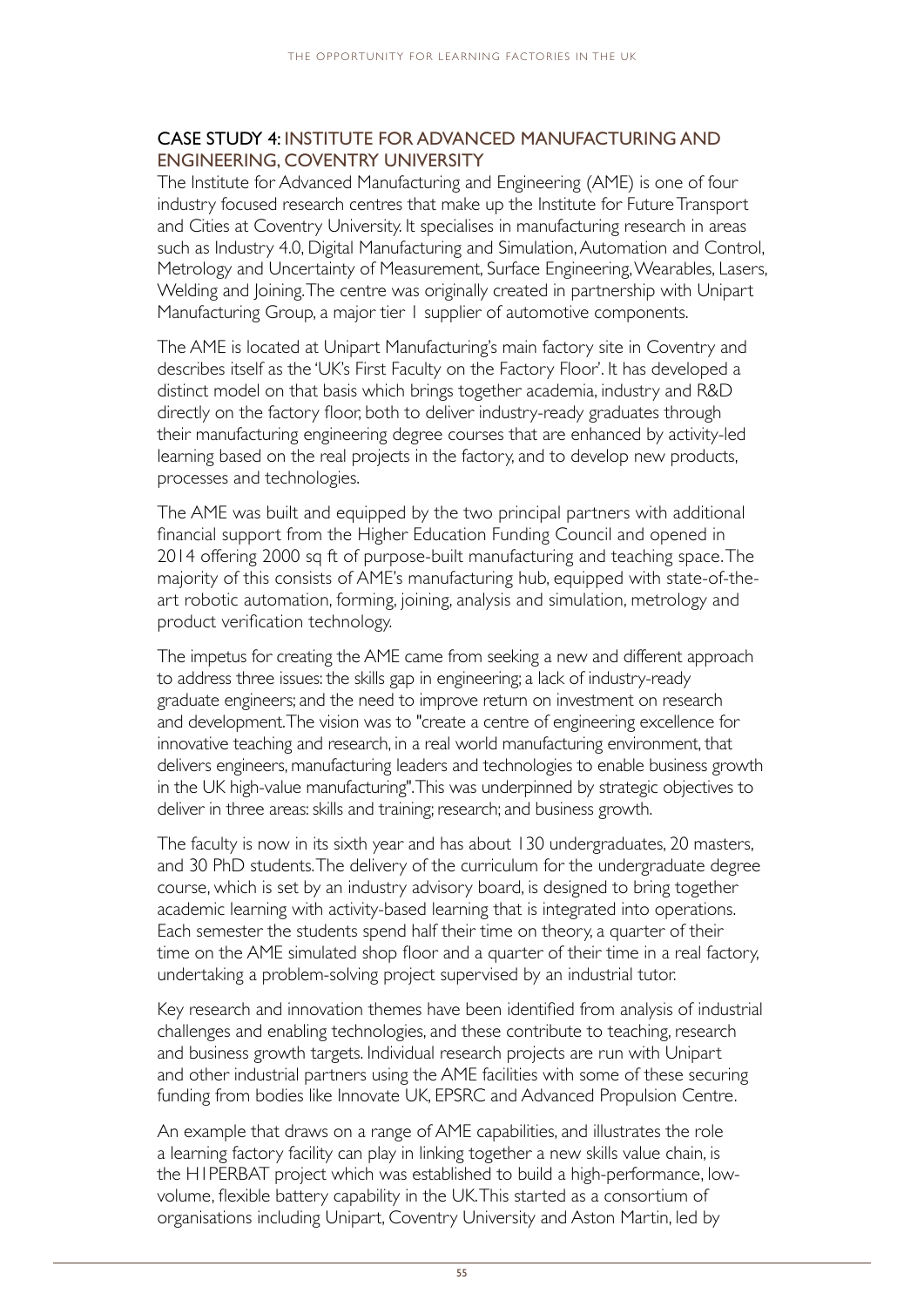Williams Advanced Engineering with funding from the Advanced Propulsion Centre. In 2018 it progressed to the formation of a joint venture company (Hyperbat) between Williams and Unipart, with a new factory being built on the Coventry site close to the AME. The AME's role going forward will be to develop the skills and capabilities required for the future, both for Hyperbat and for the broader electric vehicle supply chain.

A specific research and innovation theme is 'People-Centred Productivity' which focuses on taking a multi-disciplinary perspective to address challenges faced by manufacturing and engineering businesses (including digital, technical and soft skills, behavioural and trust factors, innovation and implementation of new technology in the working environment, and businesses models). The AME utilises its existing industrial relationships and the learning emanating from industrial projects undertaken at its factory facilities to identify skills gaps in hidden areas that would not be obvious from the initial presentation of an operational manufacturing issue. As an example of this approach contributing to the foresighting stage of a skills value chain, manufacturing digital systems, manufacturing cyber-security, business management and intellectual property management skills were identified as being lacking across AME partners. These areas have since been built into the engineering curriculum, CPD courses and the research roadmap.

A significant expansion of the AME is now underway with financial support from the local LEP in order to engage and support the wider UK Manufacturing Value Chain. This involves creating a digital manufacturing demonstrator which will consist of a series of physical stations with fully configured digital systems to represent real, individual manufacturing businesses of varying complexity at each point in the value chain – end customer, original equipment manufacturer (OEM), tier 1, tier 2. This will enable Industry 4.0 principles to be demonstrated in terms of vertical integration, horizontal integration and end-to-end engineering. The OEM cell is being kitted out with Festo Didactic learning factory equipment using Siemens systems, and content from the Siemens Connected Curriculum (see page 7) will be drawn on and reconfigured into customised learning modules. These developments, which will double the size of the AME, will enable it to open up to a wider range of companies throughout the supply chain, offer training at all levels, and host visits and demonstrations for the public.

## *Key learning points:*

- Authentic manufacturing environment. The focus throughout has been on creating a live engineering and manufacturing environment where research and learning can be integrated into operations, enabling theory and practice to be brought together.
- Industry/Academic partnership. The AME's development has been underpinned by the core partnership between the Unipart Manufacturing Group and Coventry University.
- Skills value chain. The Hyperbat project and People Centred Productivity theme both illustrate how a learning factory that addresses skills and innovation alongside each other can support a skills value chain approach.
- Supply chain integration. Extension to all steps in the high-value manufacturing chain enables the end-to-end integration principles of Industry 4.0 to be demonstrated as well as opening up the facility to a wider range of potential users.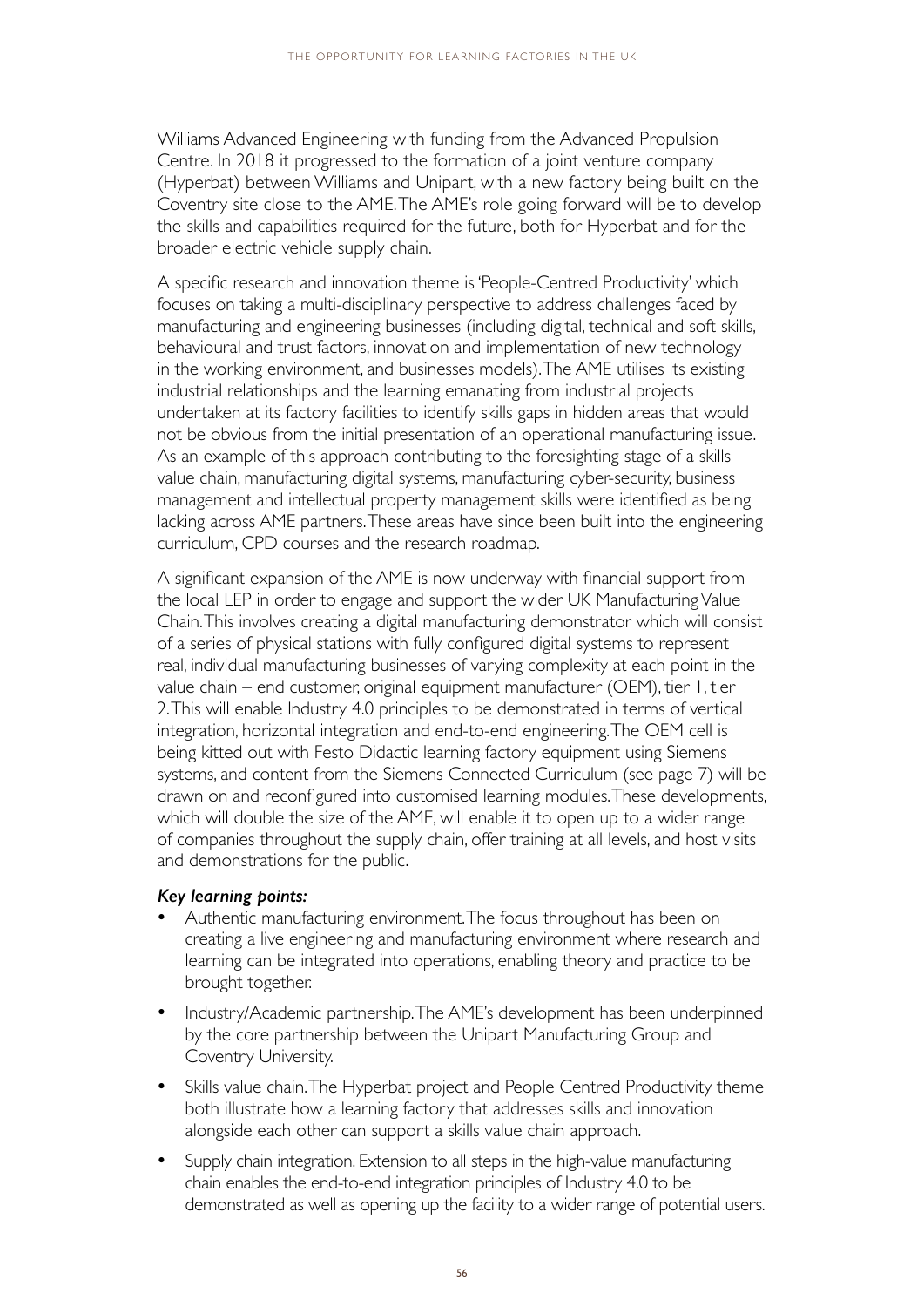Shared learning resources. Customising learning resources from the Connected Curriculum for the new digital manufacturing demonstrator shows how new facilities do not need to create all their own new content.

### *Contact:*

Marcos Kauffman, AME Director [ac5376@coventry.ac.uk](mailto:ac5376@coventry.ac.uk) David Waugh, Assistant Professor / AME Course Director [ac4963@coventry.ac.uk](mailto:ac4963@coventry.ac.uk)

## CASE STUDY 5: NATIONAL CENTRE FOR FOOD MANUFACTURING

The National Centre for Food Manufacturing (NCFM) at the University of Lincoln is an interesting example of a purpose-built, learning factory type facility that has evolved over a period of some 15 years in response to serving the needs of the food industry. It now forms part of the Lincolnshire Institute of Technology (IoT).

The Centre is a satellite campus of the University, situated at Holbeach in South Lincolnshire. The surrounding area is the UK's biggest food industry cluster, accounting for 42% of local employment compared with 4% nationally. The NCFM serves this local cluster as well as now being a national centre for skills development and applied research for the whole UK industry.

The origins of the Holbeach facility were as a day release centre for apprentices. In the 1990s it was mothballed for a decade on account of there being a hiatus in education and training for the industry and institutional change. In 2002 the centre was passed to the newly opened University of Lincoln, a civic university created by local investment to unlock the economic potential of the county. It was then recognised that there was a huge gap in meeting industry need. Investment by the University and regional partners in 2004 provided specialist labs and a small-scale food processing facility for teaching. These could be considered an early prototype of a learning factory.

The initial focus was on delivering good quality, relatively low-level FE provision to meet the immediate needs of employers. Over time there was a shift to addressing emerging higher-level skills needs. This was made possible by the University developing a programme of 'train-the-trainer' courses which became the standard accepted by local businesses for competence in work-based training, enabling hundreds of work-based trainers to effectively deliver the routine training that their businesses required. This in turn allowed the University and employers to step up support for higher-level technical courses in food science, technology and manufacturing practice.

The 2004 prototype learning factory development whilst small in scale was equipped in partnership with employers and highlighted the potential for the facility to act as catalyst for employer engagement. The first large-scale learning factory development came in 2008, initiated by a group of employers who had seen the purpose-built Nissan automotive training factory in the North East. The University secured EU funding for the building whilst the employers helped design the purpose-built food factory and invested in equipment using their network of some 20 different technology and equipment suppliers to ensure that the building was equipped with state of art technologies and full-scale plant and equipment. Although primarily developed as a skills training centre, the increasing academic and research expertise of the University enabled its growing usage for research and innovation purposes with the partnerships with technology suppliers and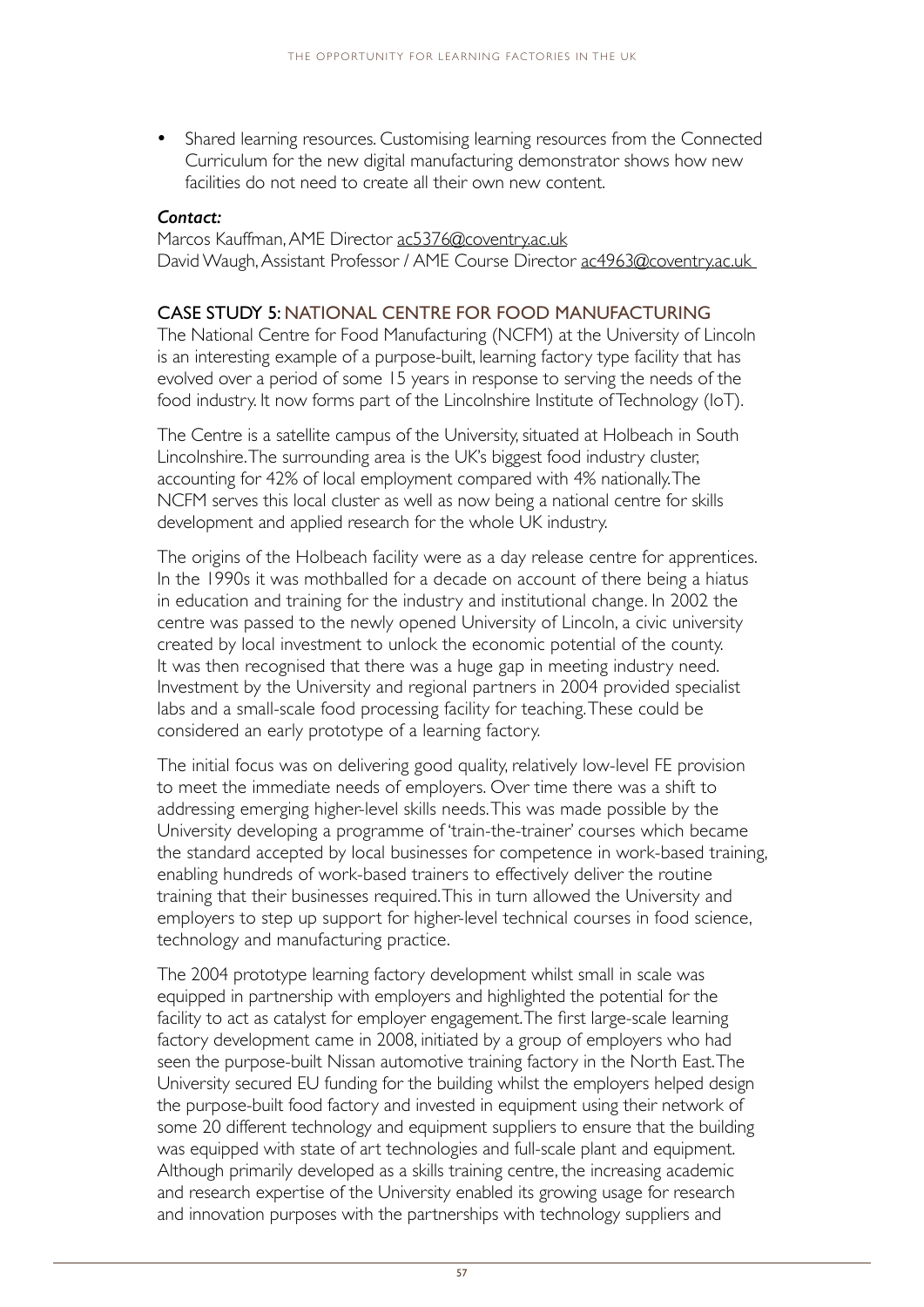employers evolving to support both skills development and innovation in parallel.

The NCFM has subsequently continued to evolve and grow, with its research partnerships driving continued investment in the latest full-scale manufacturing equipment which is also used for teaching. It is now recognised as a national centre of expertise for the food industry, employing more than 50 staff, with income split roughly evenly between skills and innovation sources.

The skills provision ranges between levels 2 and 7, with most at levels 3 to 5 and all of it is part-time. The majority is made up of levy-funded apprenticeships, including higher and degree level apprenticeships, with the balance made up of shorter courses funded directly by employers. Larger companies like Bakkavor act as anchor employers, providing the scale and continuity needed for a sustainable business model, while smaller companies can also benefit from the facilities. As a national provider of apprenticeships, the NCFM uses a blended model. This combines distance learning for the trainees, wherever they may be located, with 2 to 3 weeks attendance each year at the Centre where they get to experience the advanced technology at its food factory and laboratory facilities.

As part of the University of Lincoln, the NCFM has been able to develop into a research centre and attract innovation funding from UK and European sources such as Innovate UK and Horizon 2020. This means that all teaching staff are engaged in innovation projects with industry and have the opportunity to work alongside researchers with deep academic knowledge.

The NCFM is now one of the key hubs within the newly formed Lincolnshire IoT which extends across the whole county and specialises in agri-tech and food manufacturing, energy and engineering, with a unifying digital theme. It is envisaged that the learning factory type approach pioneered at NCFM will be applied more extensively across what is a widely distributed geographical network of centres, enabling each major town to have its own centre of expertise, while being able to share resources for remote learning digitally.

## *Key learning points:*

- Industry culture and partnerships. The bedrock of how the NCFM has been able to develop and sustain its learning factory facilities has been its culture and responsiveness to industry and the long-standing relationships this has enabled it to build with larger companies that are its anchor partners.
- University clout. The University's scale and expertise has been the other key ingredient for the evolution from a relatively low-level local FE provider to a national industry centre combining research and innovation with progression to higher-level technical skills.
- Multiple funding streams. The industry/university partnership has made it possible to access and combine multiple funding streams for skills and innovation.
- Hybrid teaching staff. All teaching staff are expected to have relevant industry experience and to be engaged in innovation projects. They could be considered 'tri professionals' – teaching, industry, innovation. This ensures the expertise is there to make good use of the learning factory facilities. Being able to attract the relevant expertise and ensure this flexibility is made possible by multiple funding streams.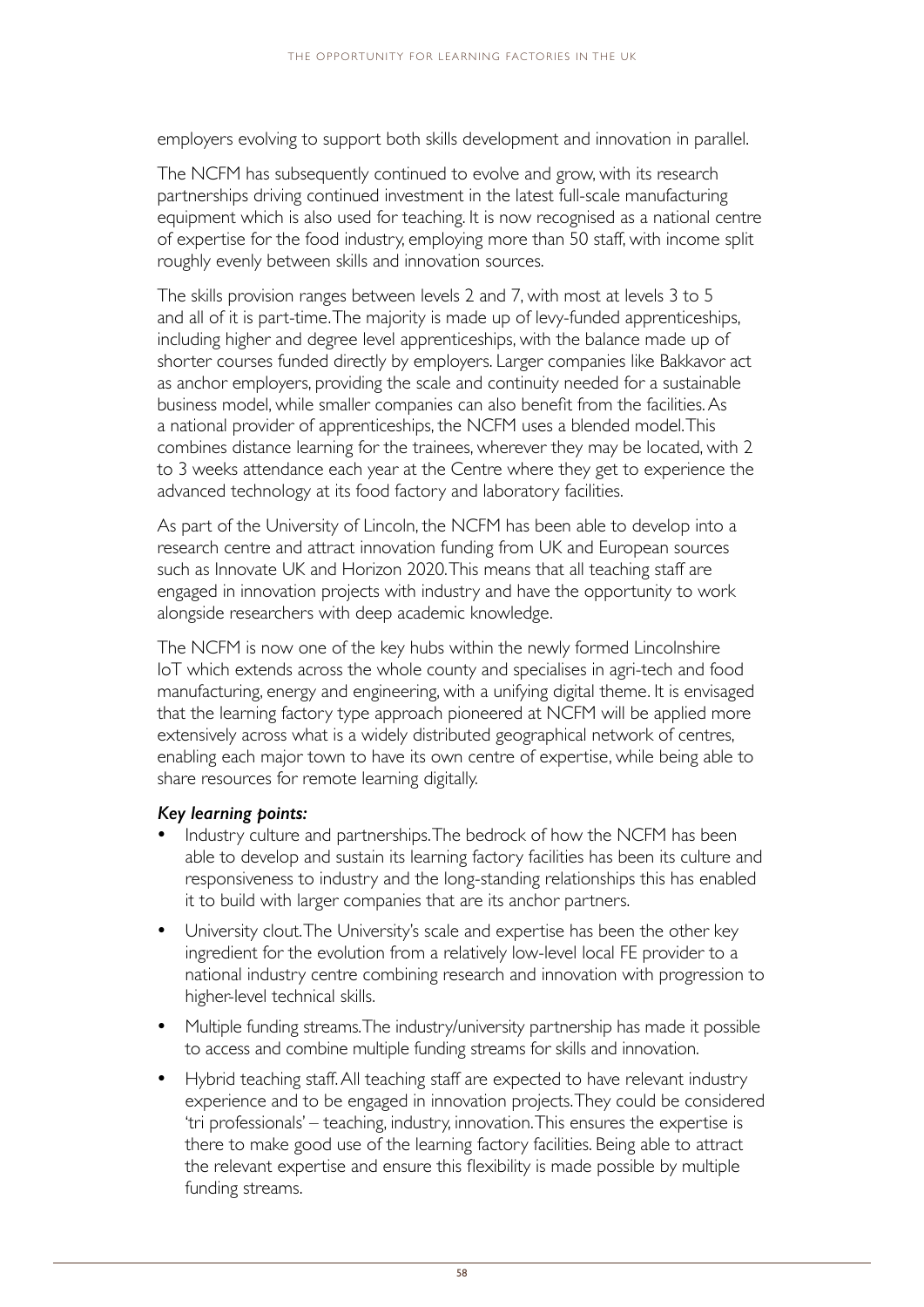- Apprentices as innovation ambassadors. Bringing in apprentices to experience working with the latest equipment and technologies means that when they go back to their companies they can act as innovation ambassadors. This can be particularly important for knowledge transfer to smaller companies.
- Hub and spoke blended delivery model. Although embedded in a local industry cluster, the NCFM gets best value from its specialist learning factory facility by making it accessible to apprentices from across the country as part of a blended delivery model.

## *Contact:*

Val Braybrooks [vbraybrooks@lincoln.ac.uk](mailto:vbraybrooks@lincoln.ac.uk)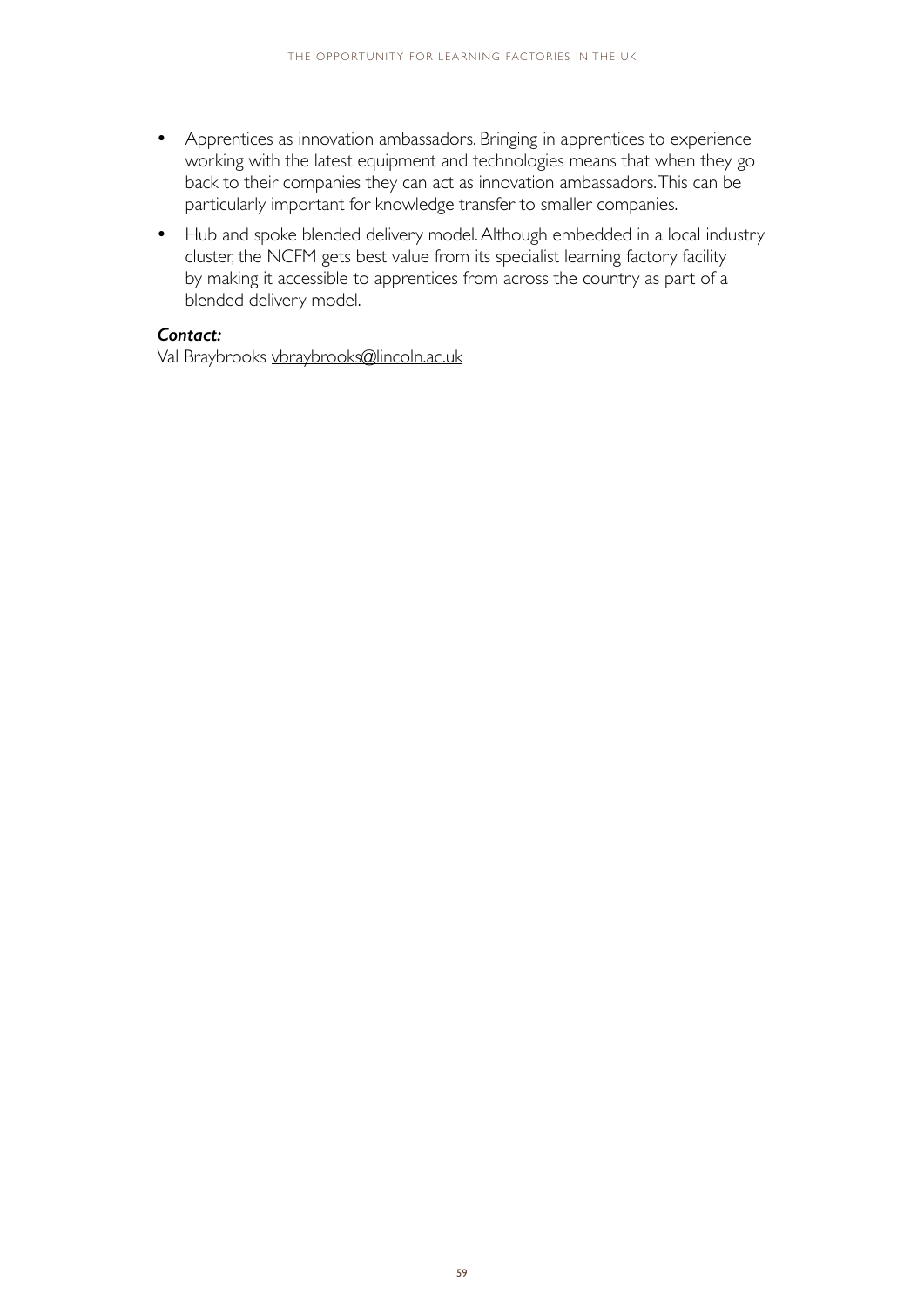## **REFERENCES**

- (1) Abele E, Metternich J, Tisch M, Chryssolouris G, Sihn W, ElMaraghy H, Hummel V, Ranz F (2015) 'Learning Factories for Research, Education, and Training'. *5th Conference on Learning Factories, Procedia CIRP* 32: 1-6
- (2) ElMaraghy H, ElMaraghy W (2015) Learning Integrated Product and Manufacturing Systems. *5th Conference on Learning Factories, Procedia CIRP* 32: 19-24
- (3) Tisch M, Hertle C, Cachaya J, Abele E, Metternich J, Tenbergb, R (2013) A systematic approach on developing action-oriented, competency-based Learning Factories. *46th CIRP Conference on Manufacturing Systems,* Procedia CIRP 7: 580-585
- (4) Abele E, Metternich J, Tisch M (2019) *Learning Factories: Concepts, Guidelines, Best Practice Examples.* Springer
- (5) Sudhoff M, Prinz C, Kuhlenkotter B (2020) A Systematic Analysis of Learning Factories in Germany – Concepts, Production Processes, Didactics. *10<sup>th</sup> Conference on Learning Factories, Procedia CIRP* 45: 114-120
- (6) Bonher J, Weeber M, Kuebler F, Steinhilper R (2015) Developing a Learning Factory to Increase Resource Efficiency in Composite Manufacturing Processes. *5th Conference on Learning Factories, Procedia CIRP* 32: 64-69
- (7) BMWI (2019) Case Study on the Mittelstand 4.0 Competence Centres, Germany: Case study contribution to the OECD TIP Digital and Open Innovation Project. *Federal Ministry of Economic Affairs and Energy, Germany*
- (8) Collier I, Shakespeare P (2020) *Manufacturing the Future Workforce.* High Value Manufacturing Catapult/Gatsby Foundation *<https://hvm.catapult.org.uk/mtfw/>*
- (9) Abele E, Chryssolouris G, Sihn W, Metternich J, ElMaraghy H, Seliger G, Sivard G, ElMaraghy W, Hummel V, Tisch M, Seifermann S (2017) Learning factories for future-oriented research and education in manufacturing. *CIRP Annals – Manufacturing Technology* 66: 803-826
- (10) Dowling P, Ahearne E (2016) Learning Factories: a new approach to training in advanced manufacturing. *Engineers Journal* 23.02.2016
- (11) Eagan M, Stolzenberg E, Berdan Lozano J, Aragon M, Suchard M, Hurtado, S (2014) *Undergraduate Teaching Faculty: The 2013-2014 HERI Faculty Survey* ISBN: 978-1-878477-33-0
- (12) Kreimeier D, Morlock F, Prinz C, Kruckhans B, Cuneyt Bakir D, Meier, H (2014) Holistic Learning Factories – A Concept to Train Lean Management, Resource Efficiency as Well as Management and Organisation Improvement Skills. *Procedia* CIRP 17: 184-188
- (13) Rybski C, Jochem R (2016) Benefits of a learning factory in the context of lean management for the pharmaceutical industry. *6th CIRP Conference on Learning Factories,* Procedia CIRP 54: 31-34
- (14) Kreitleina S, Höftb A, Schwenderc S, Franke J (2015) Green Factories Bavaria: A Network of Distributed Learning Factories for Energy Efficient Production. *5th CIRP Conference on Learning Factories, Procedia CIRP* 32: 58-63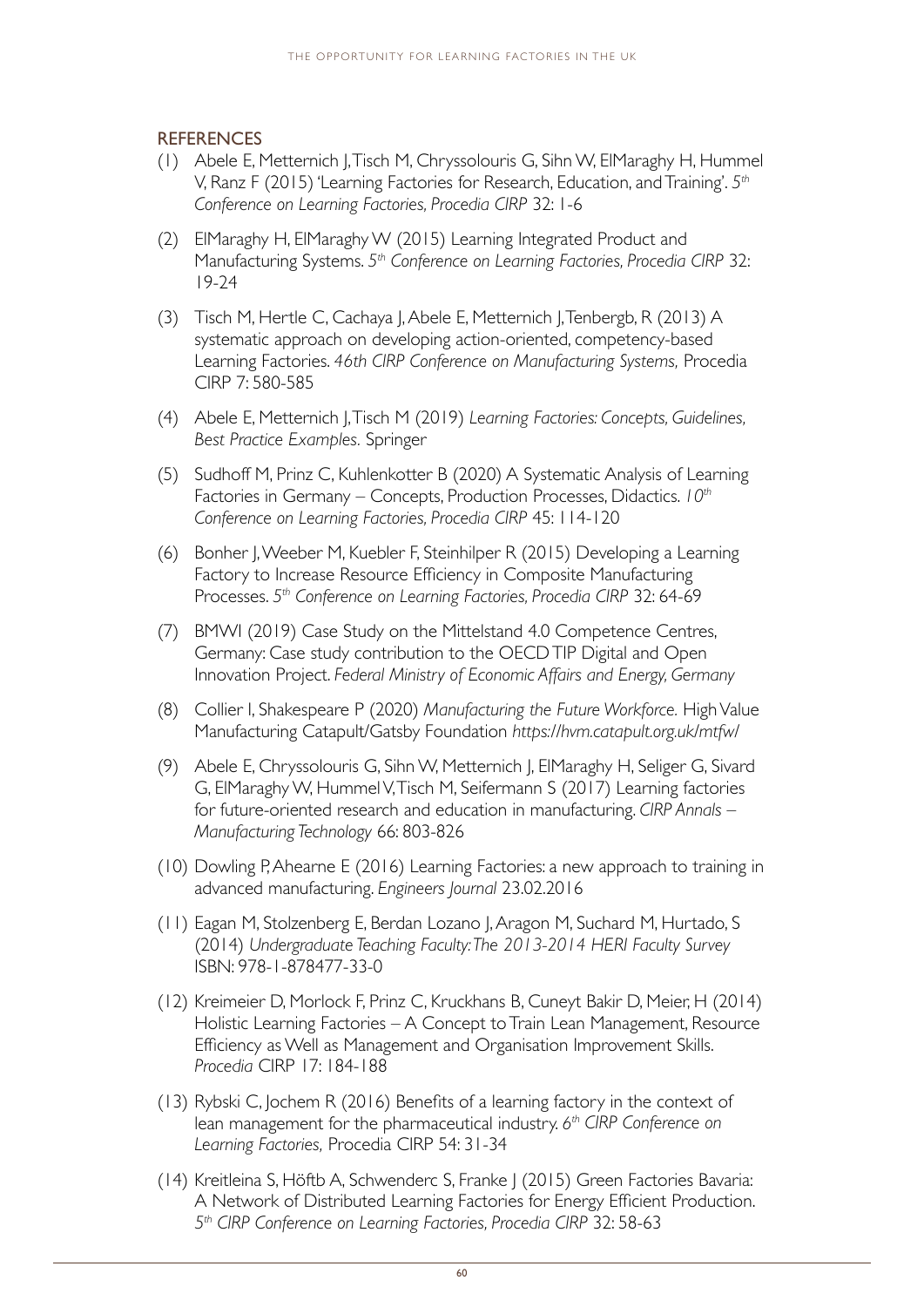- (15) Faller C, Feldmuller D (2015) Industry 4.0 Learning Factory for regional SMEs. *5th Conference on Learning Factories, Procedia CIRP* 32: 88-91
- (16) Wagner U, AlGeddawy T, ElMaraghy H, Muller E (2012) The State-of-the-Art and Prospects of Learning Factories. *45th CIRP Conference on Manufacturing Systems 2012, Procedia CIRP* 3: 109-114
- (17) Lanza G, Moser E, Stoll J, Haefner B (2015) Learning Factory on Global Production. *5th Conference on Learning Factories, Procedia CIRP* 32: 120-125
- (18) Martinez P, Vargas-Martinez A, Roman-Flores A, Ahmad R (2020) A science mapping study on learning factories research. *10<sup>th</sup>* Conference of Learning *Factories, Procedia Manufacturing* 45: 84-89
- (19) HM Government (2017) *Industrial Strategy: Building a Britain fit for the future*
- (20) Department for Business Innovation & Skills, Department for Education (2016) *Post-16 Skills Plan.* Cm 9280
- (21) Bughin J, Dimson J, Hunt V, Allas T, Krishnan M, Mischke J, Chambers L, Canal M (2018) Solving the United Kingdom's productivity puzzle in a digital age. *Discussion Paper McKinsey Global Institute*
- (22) Department for Business, Energy and Industrial Strategy (2017) *Made Smarter Review*
- (23) Haldane A (2018) *The UK's Productivity Problem: Hub No Spokes.* Bank of England
- (24) Report of the Independent Panel on Technical Education (2016)
- (25) Boswell D, Leach A (2015) *UK Skill Levels and International Competitiveness, 2014.* UK Commission for Employment and Skills
- (26) Lewis P (2019) *Technicians and Innovation: A Literature Review.* Gatsby Charitable Foundation *[https://www.gatsby.org.uk/uploads/education/technicians](https://www.gatsby.org.uk/uploads/education/technicians-and-innovation.pdf)[and-innovation.pdf](https://www.gatsby.org.uk/uploads/education/technicians-and-innovation.pdf)*
- (27) Commission on Adult Vocational Teaching and Learning (2013) *It's about work … Excellent adult vocational teaching and learning.* Learning and Skills Improvement Service, LSIS 324
- (28) Department for Education (2020) *Wave Two Prospectus: Institutes of Technology.*
- (29) Department for Education (2020) *Policy Paper: Higher technical education reforms.*
- (30) Dabbous D, Patel R, Percy C (2020) *Our Plan for Further Education.* Edited by: Newton O, Laczik A, and Emms K. The Edge Foundation.
- (31) Northern Ireland Executive (2014) *Innovation Strategy for Northern Ireland 2014-2025*
- (32) Department for Employment and Learning (2016) *Further Education Means Success: The Northern Ireland Strategy for Further Education.*
- (33) Reid G (2018) *Review of Government Funded Research and Innovation in Wales.*  Welsh Government*.*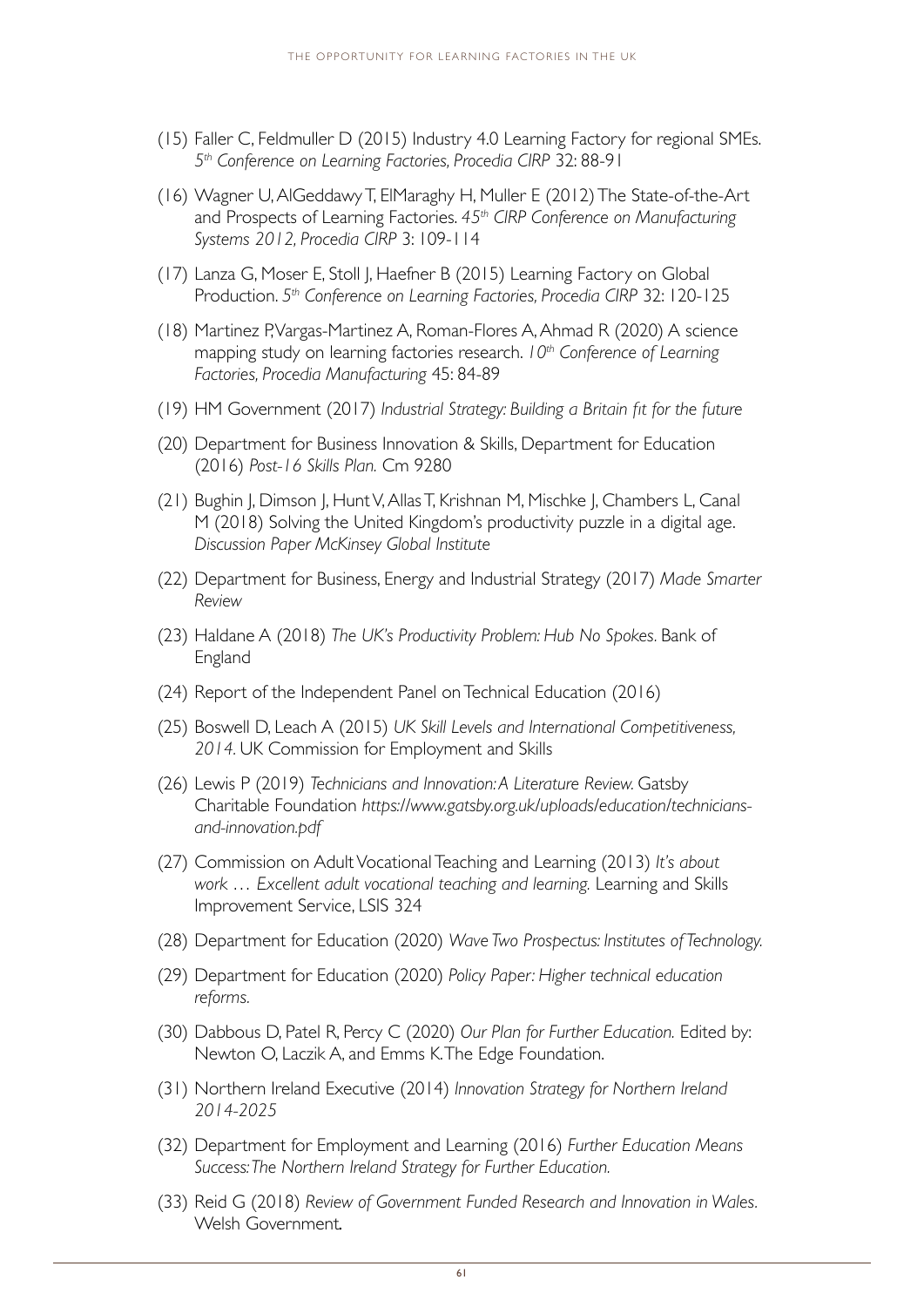- (34) Brown P (2019) *Review of Digital Innovation for the Economy and Future of Work in Wales.* Welsh Government.
- (35) Baxter E (2020) *Further Education Colleges and Innovation.* Gatsby Charitable Foundation *[https://www.gatsby.org.uk/uploads/education/reports/pdf/fe-colleges](https://www.gatsby.org.uk/uploads/education/reports/pdf/fe-colleges-and-innovation.pdf)[and-innovation.pdf](https://www.gatsby.org.uk/uploads/education/reports/pdf/fe-colleges-and-innovation.pdf)*
- (36) Commission on the College of the Future (2020) *The College of the Future: UK-wide final report from the Independent Commission on the College of the Future.*
- (37) Make UK (2020) *Make It Smart: How we can deliver improved resilience and productivity by digitalising our manufacturing base.*
- (38) Daugherty P, Wilson J (2018) *Human + Machine: Reimagining Work in the Age of AI.* Harvard Business Review Press
- (39) Tisch M, Hertle C, Abele E, Metternich J, Tenberg R (2016) Learning factory design: a competency-oriented approach integrating three design levels. *International Journal of Computer-Aided Manufacturing* 29:12, 1355-1375
- (40) Tisch M, Hertle C, Metternich J, Abele E (2015) *Goal-oriented improvements of learning factory trainings.* The Learning Factory, An Annual Edition from the Network of Innovative Learning Factories 1:1, 7-12
- (41) Glass R, Metternich J (2020) Method to measure competencies a concept for development, design and validation. *10<sup>th</sup>* Conference on Learning Factories, *Procedia Manufacturing* 45: 120-125
- (42) Based on modelling undertaken by *[Learning Light](https://www.learninglight.com/)*
- (43) Innovate UK (2018) The Immersive Economy in the UK: the growth of virtual, augmented and mixed reality technologies.
- (44) High Value Manufacturing Catapult Visualisation and VR Forum, with contributions from the IET (2018) Immersive Technologies in Manufacturing. *High Value Manufacturing Catapult*
- (45) McKinsey (2020) *How COVID-19 has pushed companies over the technology tipping point – and transformed business for ever.* McKinsey & Company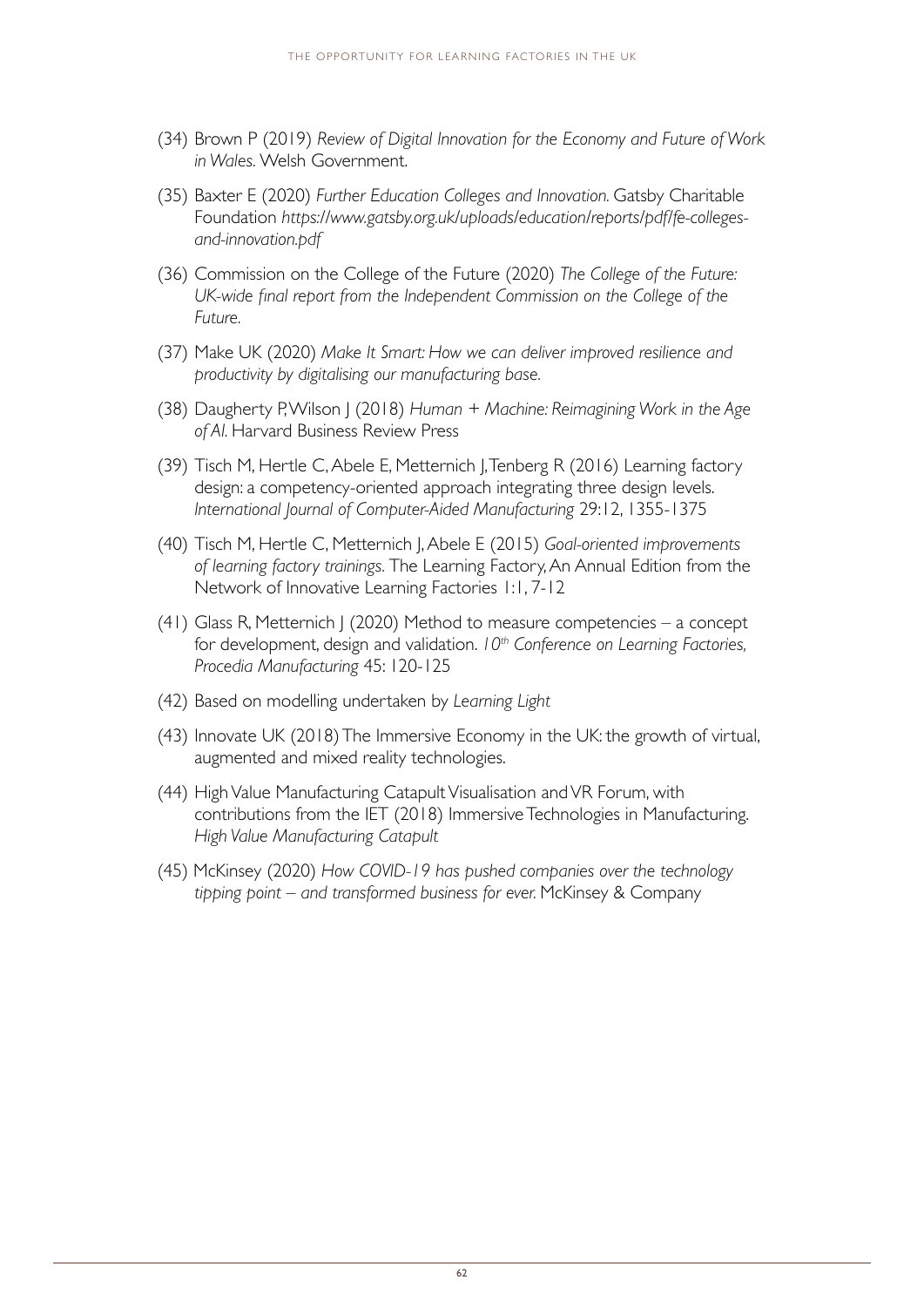THE OPPORTUNITY FOR LEARNING FACTORIES IN THE UK